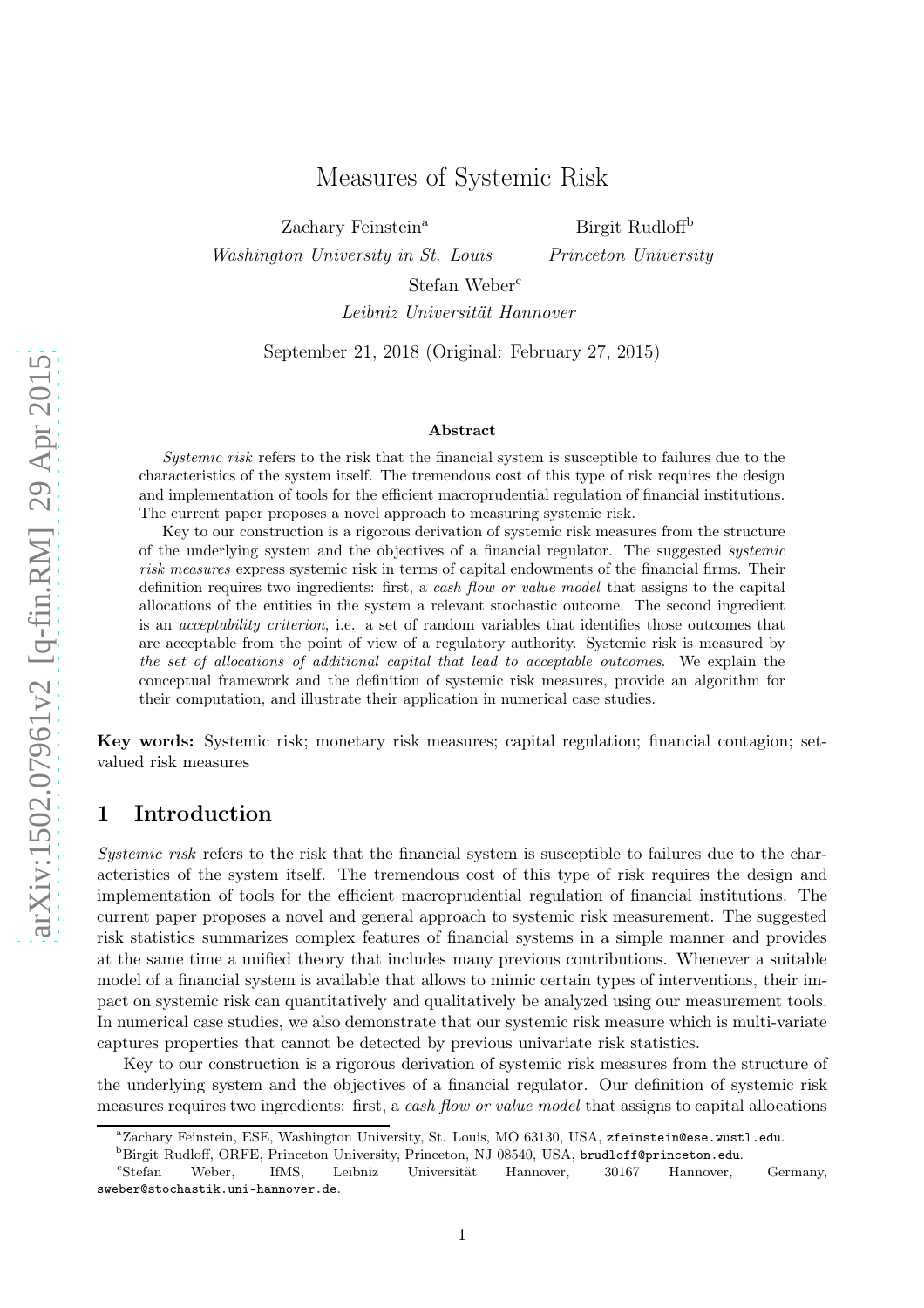of the entities in the system a relevant stochastic outcome. For example, the capital allocation in a complex financial system might be mapped to the stochastic benefits and costs of the society over a fixed time horizon. Mathematically, the cash flow or value model can be described by a non-decreasing random field  $Y = (Y_k)_{k \in \mathbb{R}^l}$  that provides for each capital allocation  $k = (k_i)_{i=1,2,\dots,l}$ a random variable  $Y_k$  that captures the outcome. The second ingredient that is required is an acceptability criterion  $A$ ; this is the subset of random variables that are considered as acceptable outcomes from the point of view of a regulatory authority. Following the key ideas of monetary risk measures, systemic risk is then simply measured by the set of allocations of additional capital that lead to acceptable outcomes; i.e., if  $k \in \mathbb{R}^l$  is the current capital allocation, then the systemic risk measure  $R(Y; k)$  is defined by:

$$
R(Y;k) = \left\{ m \in \mathbb{R}^l \mid Y_{k+m} \in \mathcal{A} \right\}.
$$

This is a *set-valued and multivariate risk measure*. We develop an algorithm for the explicit computation of these risk measures and also show how they could be used to derive capital requirements for regulatory purposes in a system of banks. In a series of case studies we highlight the features of our systemic risk measure in the context of systemic risk aggregation, see e.g. Chen, Iyengar & Moallemi (2013), and network models as suggested in the seminal paper of Eisenberg & Noe (2001), see also Cifuentes, Shin & Ferrucci (2005), Rogers & Veraart (2013), and Awiszus & Weber (2015).

The contributions of this paper are as follows:

- The suggested multivariate approach to systemic risk is novel. It constructs systemic risk measures from the essential ingredients of systemic risk: a model of the relevant stochastic outcomes – captured by a random field Y, and an acceptability criterion  $\mathcal{A}$ .
- We provide a framework into which in many cases the most important previous contributions of the literature, Chen, Iyengar & Moallemi (2013), Brunnermeier & Cheridito (2013), and Adrian & Brunnermeier (2008), can be embedded. Our construction is, however, also more general than the literature in the sense that it allows for very complex feedback mechanisms, as we will illustrate in Section [5.](#page-17-0) The risk measures could also be applied in sophisticated simulation models, see e.g. Borovkova & El Mouttalibi (2013).
- The suggested systemic risk measures, despite the fact that they are set-valued, can be computed explicitly. We construct a simple algorithm and demonstrate in numerical case studies that this procedure can easily be implemented.
- In Section [3](#page-9-0) we introduce a new concept called an *orthant risk measure* which allows to derive specific capital allocations from systemic risk measures that could be used as capital requirements within a banking system. While the suggested systemic risk measures are set-valued, orthant risk measures are usually single-valued. They can be characterized as minimizers of the cost of capital on a global level; for this purpose, prices of regulatory capital are assigned to all entities in the financial system.
- We also show in our numerical case studies that systemic risk measures provide significantly more information about systemic risk than previous approaches or orthant risk measures.

Literature. There is an extensive literature on the axiomatic theory of monetary risk measures that was initiated by Artzner, Delbaen, Eber & Heath (1999), see e.g. Föllmer & Schied (2011) and Föllmer & Weber (2015) for surveys. Set-valued risk measures are e.g. considered in Jouini, Meddeb & Touzi (2004), Hamel & Heyde (2010), and Hamel, Heyde & Rudloff (2011).

In the current paper, the cash flow or value model that captures the relevant stochastic outcome is described by a non-decreasing random field; this allows, in particular, a non-linear dependence of the final position on capital. Such a situation is typical in the presence of systemic risk or illiquidity,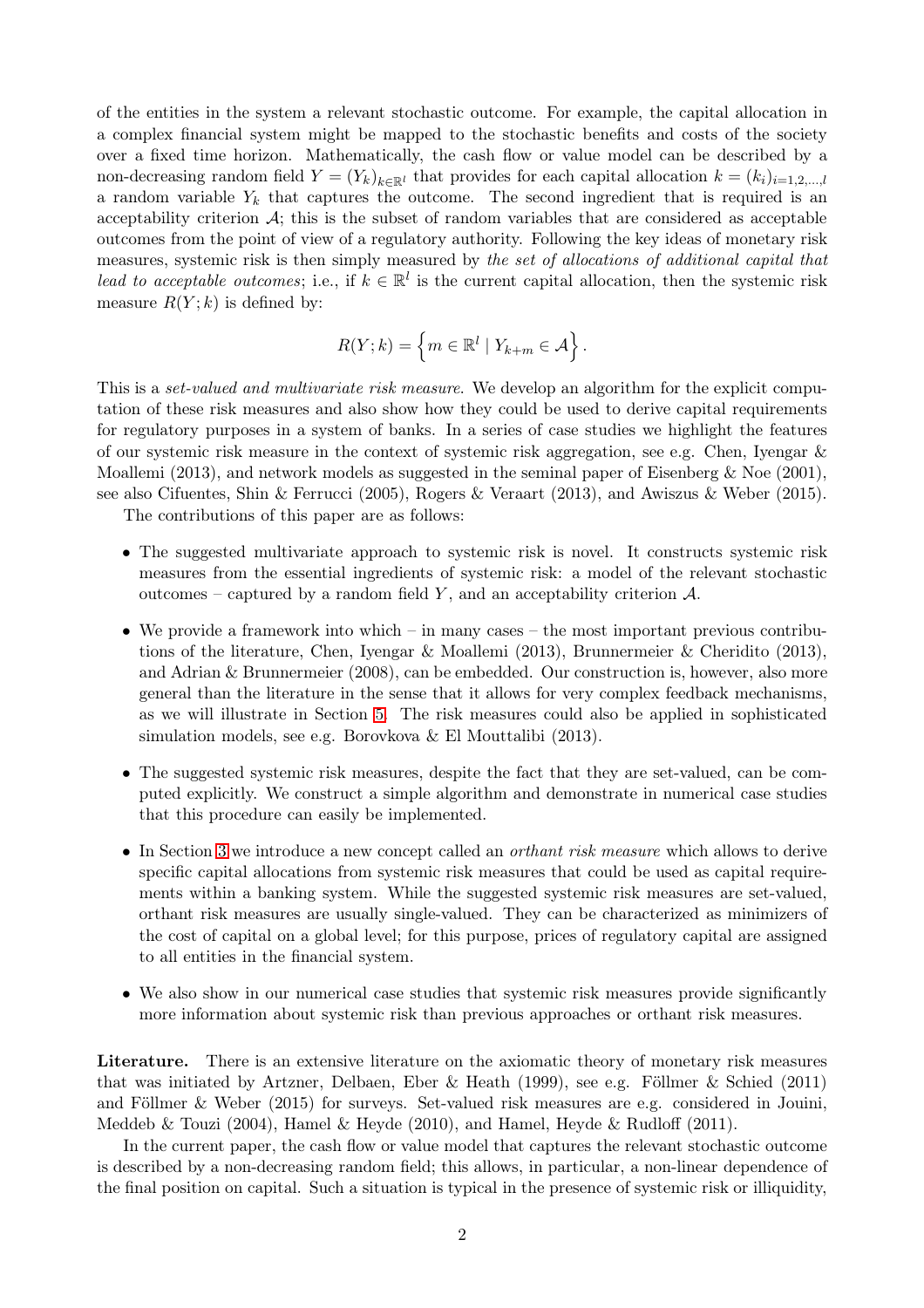see e.g. Weber, Anderson, Hamm, Knispel, Liese & Salfeld (2013). Random fields substantially generalize previous approaches.

Our systematic approach to systemic risk is new to the literature. At the same time, previous constructions can – in many situations – be interpreted as special cases of our systemic risk measures:<sup>[1](#page-2-0)</sup>

- (i) In an important previous paper Chen, Iyengar & Moallemi (2013) construct scalar-valued monetary risk measures that are applied to the joint distribution of the outcomes of all firms in a financial system. Chen, Iyengar & Moallemi (2013) criticize that many contributions on systemic risk model the economy like a portfolio of firms, and the regulator as a portfolio manager. Such an approach is, however, not appropriate for the regulation of systemic risk. Subsidizing losses in one asset with gains from another is a suitable strategy for a portfolio, but not appropriate for an entire economy, since, first, different financial firms have different equity holders and, second, the impact on society cannot simply be captured additively. The approach of Chen, Iyengar & Moallemi (2013) avoids a problematic portfolio perspective on the financial system, since monetary risk measures are not simply applied to aggregate losses in the whole economy. The definition is based on certain desirable axioms reflecting for example the interaction between firms. Chen, Iyengar & Moallemi (2013) obtain a decomposition of their systemic risk measures into an aggregation functional and a scalar risk measure and propose methods to attribute risk to individual institutions. Their axiomatic analysis is technically extended in Kromer, Overbeck & Zilch (2014), see also Hoffmann, Meyer-Brandis & Svindland (2014), who work on general probability spaces and consider risk measures that are not necessarily positively homogeneous. If the systemic risk measure of Chen, Iyengar & Moallemi (2013) is coherent, or if the risk measure is formulated within a conceptual framework as described in Artzner, Delbaen & Koch-Medina (2009), it can be embedded into our setting.
- (ii) The recent paper by Brunnermeier & Cheridito (2013) models the impact of the financial firms in an economy on GDP. Systemic risk is defined as the required compensation to the entire society for this externality. More precisely, suppose that each financial firm causes an externality represented by a random variable  $E_i$ , leading to a total externality of the financial system of  $E = \sum_i E_i$ . Let Y be a random variable representing GDP and  $t \in \mathbb{R}$  a given tolerance level. Denoting by U the utility of the regulator, the systemic risk  $\rho(E)$  is defined as

$$
\rho(E) = \inf \{ m \in \mathbb{R} | U(Y + E + m) \ge U(Y + t) \}.
$$
 (1)

<span id="page-2-1"></span>One can interpret [\(1\)](#page-2-1) as the overall capital that makes the impact of the financial system acceptable from the point of view of society. The authors devise an allocation scheme whereby marginal contributions are adjusted by auxiliary factors. The construction of Brunnermeier & Cheridito (2013) can be interpreted as a special case of our approach.

(iii) We will also show that another different concept, the conditional systemic risk measure CoV@R of Adrian & Brunnermeier (2008) fits into our framework.

Outline. The paper is structured as follows. In Section [2](#page-3-0) we explain our conceptual framework and the definition of the suggested systemic risk measures. Section [3](#page-9-0) introduces a pragmatic methodology for the practical implementation of systemic risk measures, i.e. orthant risk measures. Section [4](#page-14-0) develops algorithms for the computation of systemic risk measures. We illustrate the

<span id="page-2-0"></span><sup>&</sup>lt;sup>1</sup>Independently a related concept was developed by Biagini, Fouque, Frittelli & Meyer-Brandis (2015). Their working paper was available about one month after we published our working paper on arXiv: [http://arxiv.org/pdf/1502.07961v1.pdf.](http://arxiv.org/pdf/1502.07961v1.pdf) In contrast to us, Biagini, Fouque, Frittelli & Meyer-Brandis (2015) focus on univariate systemic risk measures and study risk measurement and attribution separately. They do also allow for a random allocation of risk to individual entities. If the risk allocation is deterministic, their approach can be embedded into ours as a special case.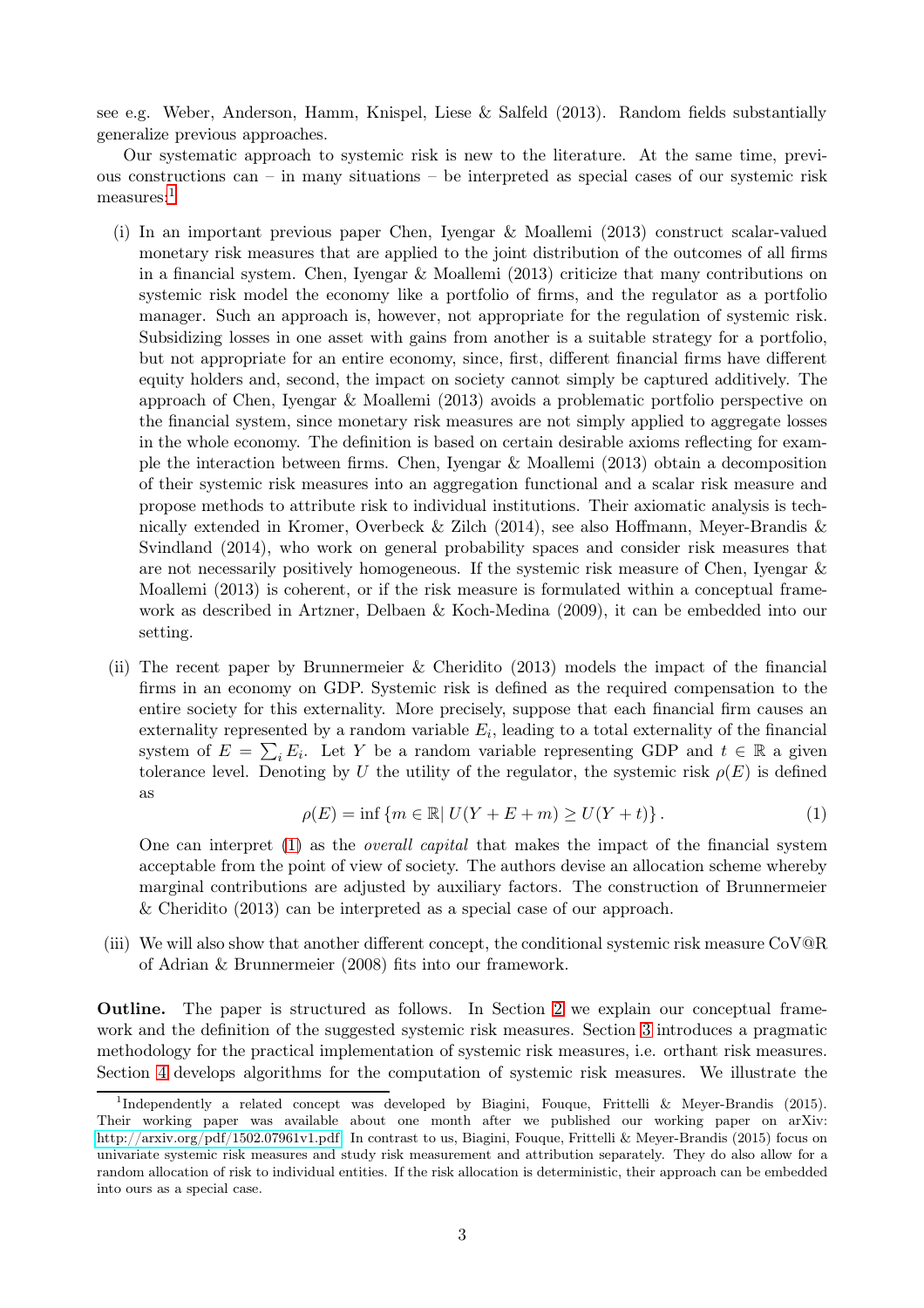implementation of the procedure in numerical case studies, first, in the setting of Chen, Iyengar & Moallemi (2013) and Kromer, Overbeck & Zilch (2014) and, second, in the network models of Eisenberg & Noe (2001) and Cifuentes, Shin & Ferrucci (2005). Section [5](#page-17-0) reviews the structure of these models and describes the numerical results. The proofs are collected in the appendix.

## <span id="page-3-0"></span>2 Measures of systemic risk

We denote by  $L^0(\mathbb{R}^d)$  the family of d-dimensional random vectors on some probability space  $(\Omega, \mathcal{F}, P)$ , and by  $L^p(\mathbb{R}^d) \subseteq L^0(\mathbb{R}^d)$  and  $L^{\infty}(\mathbb{R}^d) \subseteq L^0(\mathbb{R}^d)$  the subspaces of p-integrable and bounded random vectors, respectively. Additionally, we fix a topological vector space  $\mathcal{X} \subseteq L^0(\mathbb{R})$ that contains the constants, for example  $\mathcal{X} = L^0(\mathbb{R})$ , or  $\mathcal{X} = L^{\infty}(\mathbb{R})$ .

We consider a single period model for the evolution of the economy. A definition of systemic risk requires two ingredients: the specification of a non-decreasing random field and a notion of acceptability. The index set of the random field will be interpreted as the amount of the eligible assets, or the capital allocation. The random field provides a random cash flow or value model that assigns a random output to each capital allocation. This output is either acceptable or not. Risk is then measured as the collection of capital allocations that need to be added in order to obtain acceptable outputs.

#### <span id="page-3-2"></span>2.1 Eligible assets, and a cash flow or value model

We denote by  $\mathcal Y$  a space of non-decreasing random fields  $Y : \mathbb R^l \to \mathcal X$ ; a random field Y is nondecreasing if  $k \leq m$ ,  $k, m \in \mathbb{R}^l$ , implies  $Y_k \leq Y_m$ . The random field provides a description of a cash flow or value model. Suppose that a collection of  $l$  entities, e.g., financial firms or groups of firms is endowed with an amount of capital  $k \in \mathbb{R}^l$ , then  $Y_k$  signifies a random output like the resulting total value of the financial system to the real economy. Monotonicity means that a larger capital allocation leads to a higher random value of the system to the economy.

<span id="page-3-1"></span>We are now going to discuss a few concrete examples of non-decreasing random fields that can be used to capture systemic risk.

Example 2.1. Consider an interconnected economy of financial institutions

$$
N = \{1, 2, \ldots, n\}.
$$

These will typically be interpreted as banks, but could also include pension funds, hedge funds, and other financial entities.

(i) Aggregation mechanism insensitive to capital levels: The setting of Chen, Iyengar  $\&$ Moallemi (2013) is a special case of the proposed framework. Letting  $X \in L^0(\mathbb{R}^n)$  be the future wealths of the agents in the financial sector, total wealth is aggregated across firms in the system by some increasing function

$$
\Lambda:\mathbb{R}^n\to\mathbb{R}.
$$

In addition, each firm i might be required to provide a capital amount  $k_i$  to the system. In this case  $l = n$  and the final random output is then given by

$$
Y_k := \Lambda(X) + \sum_{i=1}^n k_i, \quad k \in \mathbb{R}^n.
$$

Observe that this approach aggregates the random endowments of the firms prior to considering capital endowments. These are simply added to the aggregated amount. In this case, a capital allocation is thus not an important input of the aggregation procedure.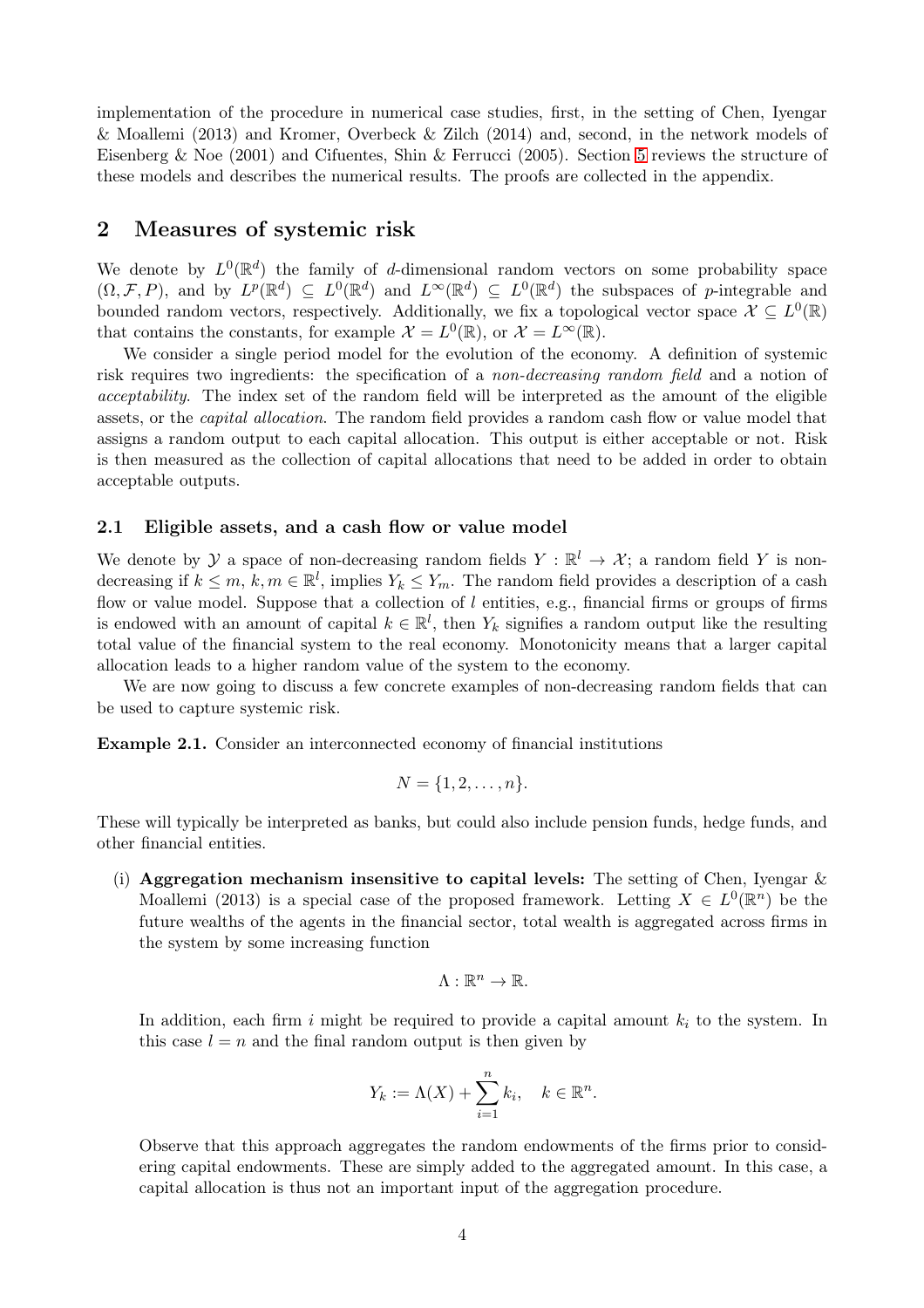(ii) Aggregation mechanism sensitive to capital levels: The setting of Chen, Ivengar  $\&$ Moallemi (2013) described in Example (i) can be modified by setting

$$
Y_k := \Lambda(X + k), \quad k \in \mathbb{R}^n.
$$

In this case, the capital allocation changes the argument of the aggregation function. This implies that the aggregation mechanism is sensitive to capital levels. In particular, feedback from capital levels to the final outputs are captured.

(iii) A financial network with market clearing: Assume the wealth of each agent randomly evolves between time  $t = 0$  and  $t = 1$  due to their primary business activities. This might be captured, as e.g. in Cifuentes, Shin & Ferrucci (2005), by two random vectors  $X, S \in L^{0}(\mathbb{R}^{n})$ . The components of the vector X are interpreted as the random amount of cash at time  $t = 1$ that each of the n firms owns; the components of S signify the number of shares that the firms hold in an illiquid asset. Analogous to the seminal paper Eisenberg & Noe (2001), Cifuentes, Shin & Ferrucci (2005) assume that the firms have bilateral obligations within the financial system. When the obligations are cleared after time 1, some holdings of the illiquid asset must be liquidated; the resulting decrease in price has an adverse impact on the wealth of the financial institutions in the system.

We assume that the financial system does not exist in isolation, but is connected to a further entity, the *society*. Formally, this is achieved by simply augmenting the financial network by another node  $-0$  – representing the society. Suppose that the capital endowments of the financial firms are  $(k_i)_{i=1,2,...,n}$ . The network clearing mechanism of Cifuentes, Shin & Ferrucci (2005) provides the value of the equity of the entities or, if entities default, the amount of losses they cause to the system. These quantities can be captured for each node by a deterministic function

$$
e_i: \mathbb{R}^n \times \mathbb{R}^n \to \mathbb{R}, \quad i = 0, 1, 2, \dots, n.
$$

If one focuses on the wealth of society, a suitable cash flow and value model is provided by the random field

$$
Y_k := e_0(X + k; S), \quad k \in \mathbb{R}^n.
$$

This can be seen as a special case of example (ii) with aggregation function

$$
\Lambda(\cdot):=e_0(\cdot;S).
$$

This example can easily be adopted to other variations of the model of Eisenberg & Noe  $(2001)$ , including – besides fire sales (cf. Cifuentes et al.  $(2005)$ ) – e.g. bankruptcy costs (cf. Rogers & Veraart (2013)) or cross-holdings (cf. Elsinger (2009)); see also Awiszus & Weber (2015) for a comprehensive extension.

(iv) Groups: While the previous example assumes that the capital of the financial institutions can be chosen without any restriction, constraints on groups of firms can easily be implemented. Suppose, for example, that the firms consist of three groups; in each group all firms hold the same amount of capital, i.e.

$$
(k_1, k_1, \ldots, k_1, k_2, k_2, \ldots, k_2, k_3, k_3, \ldots, k_3)^{\mathsf{T}}
$$
.

This can be captured by a monotonously increasing function  $g : \mathbb{R}^l \to \mathbb{R}^n$ , setting

$$
Y_k = e_0(g(k) + X; S),
$$

where  $l = 3 \leq n$  and  $g(k) = (k_1, \ldots, k_1, k_2, \ldots, k_2, k_3, \ldots, k_3)^\mathsf{T}$  in the specific example. This formalism can easily be adopted to other monotone constraints or the setting in Examples (i) and (ii).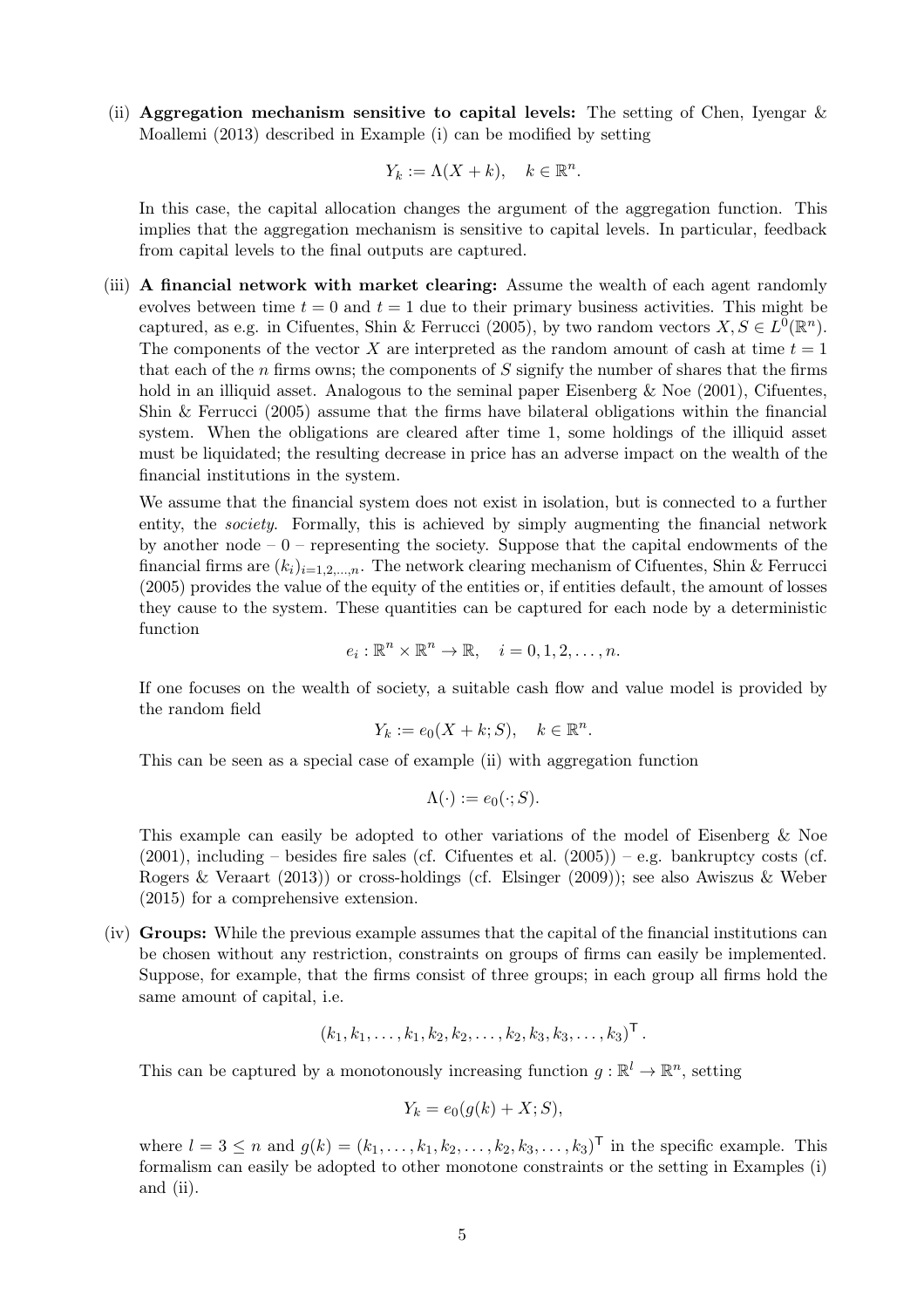(v) **Conditional distributions:** Adrian & Brunnermeier (2008) propose a notion called  $CoV@R$ which is based on conditional quantiles (or, more generally, on conditional risk measures) in order to assess the contributions of market participants to overall systemic risk. Letting the market consist of n financial firms, the basic idea of  $\text{CoV@R}$  is to describe the financial system by a random variable  $X^{\text{system}}$  and the individual firms by random variables  $X^1, \ldots, X^n$ . The random variables represent some economically meaningful quantity such as equity. Given a confidence level q, the CoV $\mathbb{Q}R_q^{j|C(X^i)}$  of entity  $j \in \{1,\ldots,n,$  system} is the V $\mathbb{Q}R$  at level q of  $X^j$  conditional on institution i being in a given financial condition represented by  $C(X^i) \in \mathcal{F}$ :

$$
P\left(X^j \leq \mathrm{CoV}@R_q^{j|C(X^i)}\big|C(X_i)\right) = q.
$$

In this setting, a corresponding random field

$$
Y^{j\mid C(X^i)}
$$

may be chosen by requiring that for  $k \in \mathbb{R}$  (i.e.,  $l = 1$ ), the distribution of  $Y_k^{j|C(X^i)}$  $\int_k^{\mathcal{U}[\mathcal{O}(A)]}$  is equal to the conditional distribution of  $k + X^j$  given  $C(X^i)$ . Of course, an analogous construction is possible when  $C(X<sup>i</sup>)$  is replaced by other elements of  $\mathcal{F}$ .

#### 2.2 Systemic risk measures

Let  $\mathcal{A} \subseteq \mathcal{X}$  be the acceptance set of a static scalar monetary risk measure with the following defining properties:

- (i) inf{ $m \in \mathbb{R} \mid m \in \mathcal{A}$ } > - $\infty$ ,
- (ii)  $M_1 \in \mathcal{A}, M_2 \in \mathcal{X}, M_2 \geq M_1 \Rightarrow M_2 \in \mathcal{A},$
- (iii) A is closed in  $\mathcal{X}$ .

Property (i) describes that not any deterministic monetary amount is acceptable, excluding trivial cases. Property (ii) states that positions that dominate acceptable positions are again acceptable. Property (iii) is a weak condition that holds, if a risk measure is lower semicontinuous which is in most cases either required or automatically satisfied, see e.g. Föllmer & Schied (2011), Kaina & Rüschendorf (2009), and Cheridito & Li (2009).

The scalar risk measure corresponding to  $A$  is the corresponding capital requirement

$$
\rho(M) = \inf \{ m \in \mathbb{R} \mid m + M \in \mathcal{A} \}, \quad M \in \mathcal{X},
$$

i.e. the smallest monetary amount that needs to be added to a position such that it becomes acceptable.

For the definition of systemic risk measures, suppose now that the acceptance set  $A$  is the acceptance criterion of the regulator, i.e. a random outcome is acceptable, if it lies in  $A$ . Given a non-decreasing random field  $Y \in \mathcal{Y}$ , an amount of capital  $k \in \mathbb{R}^l$  will thus be considered to be acceptable, if

<span id="page-5-1"></span>
$$
Y_k\in\mathcal{A}.
$$

<span id="page-5-0"></span>We will identify systemic risk with the collection of acceptable capital requirements.

**Definition 2.2.** Letting  $\mathcal{P}(\mathbb{R}^l; \mathbb{R}^l_+) := \{B \subseteq \mathbb{R}^l \mid B = B + \mathbb{R}^l_+\}$  be the collection of upper sets with ordering cone  $\mathbb{R}^l_+$ , we call the function

$$
R: \mathcal{Y} \times \mathbb{R}^l \to \mathcal{P}(\mathbb{R}^l;\mathbb{R}^l_+)
$$

a systemic risk measure, if for some acceptance set  $A \subseteq \mathcal{X}$  of a scalar monetary risk measure:

$$
R(Y; k) = \{ m \in \mathbb{R}^l \mid Y_{k+m} \in \mathcal{A} \}.
$$
 (2)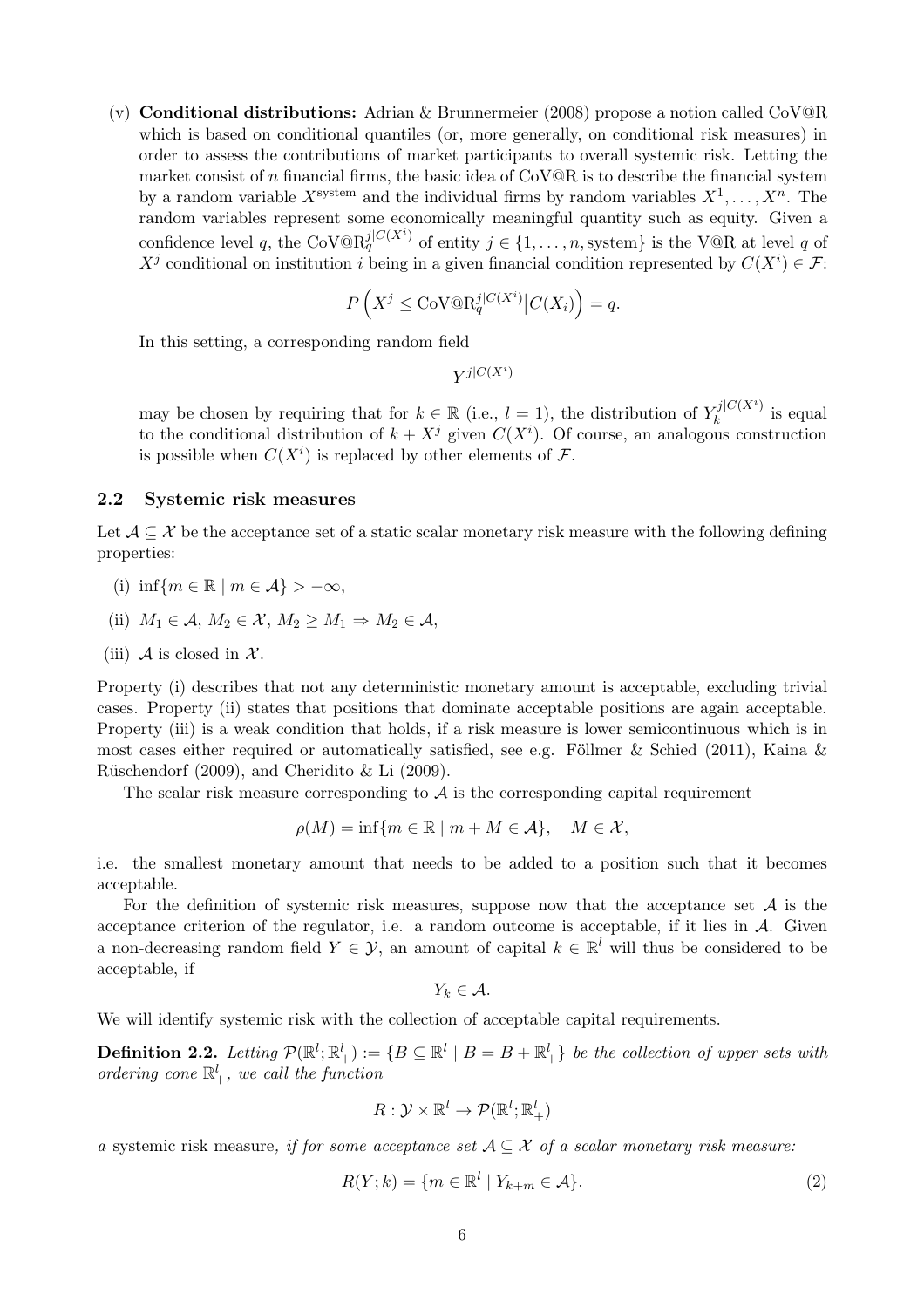**Remark 2.3.** The risk measure R is a set-valued function that assigns to the random field Y and a current level of capital k all those capital vectors that make the output acceptable. The monotonicity of the random field Y and the properties of the acceptance set  $A$  imply that with  $m \in R(Y; k)$  also the set  $m + \mathbb{R}^l_+ \subseteq R(Y; k)$ , i.e., R maps into  $\mathcal{P}(\mathbb{R}^l; \mathbb{R}^l_+)$ .

<span id="page-6-0"></span>Systemic risk measures possess standard properties like cash-invariance and monotonicity that are known from scalar monetary risk measures.

Lemma 2.4. Let R be a systemic risk measure as introduced in Definition [2.2.](#page-5-0) Then R has the following properties:

 $(i)$  Cash-invariance:

$$
R(Y;k) + m = R(Y;k-m) \quad (\forall k, m \in \mathbb{R}^l, \ \forall Y \in \mathcal{Y}).
$$

- $(ii)$  Monotonicity:
	- $(\forall Y, Z \in \mathcal{Y} \text{ s.t. } \forall k \in \mathbb{R}^l : Y_k \ge Z_k) \Rightarrow (\forall k \in \mathbb{R}^l : R(Y; k) \supseteq R(Z; k)).$
- (iii) Closed values: Suppose that  $\mathbb{R}^l \to \mathcal{X}, k \mapsto Y_k$  is continuous. Then  $R(Y; k)$  is a closed subset of  $\mathbb{R}^l$ .

Property (i) refers to the fact that if current capital is reduced by  $m$ , the required additional capital must be increased by m. Property (ii) states that if Y is always larger than  $Z$ , any additional capital vector that makes the output acceptable for the random field  $Z$  and a current capital level  $k$  will also do so for the "better" random field Y. Property (iii) is a regularity assumption that will be used later.

**Remark 2.5.** A systemic risk measure can also be distribution-based. Assume that  $A$  is the acceptance set of a distribution-based scalar risk measure. Let  $Y, Z \in \mathcal{Y}$ . If for all fixed  $k \in \mathbb{R}^l$ ,  $Y_k$ and  $Z_k$  have the same distribution, then

$$
R(Y; k) = R(Z; k) \quad (\forall k \in \mathbb{R}^l).
$$

We will now investigate the issue of convexity. In the classical setting, this is related to the question of whether or not risk measures quantify diversification appropriately. Before answering this question, we consider another elementary property, namely the convexity of the risk measurements  $R(Y; k)$ .

<span id="page-6-1"></span>**Lemma 2.6.** Suppose that A is convex and that  $\mathbb{R}^l \to \mathcal{X}, k \mapsto Y_k$  is concave. Then  $R(Y; k)$  is a convex subset of  $\mathbb{R}^l$  for all  $k \in \mathbb{R}^l$ , i.e.  $R(Y; \cdot)$  has convex values.

Let us now turn to the issue of diversification. For this purpose, it will be convenient to assume that the family  $\mathcal Y$  is enumerated by some index set I, i.e.  $\mathcal Y = (Y^i)_{i \in I}$ . We will not assume that  $i \mapsto Y^i$  is injective, so  $Y^i = Y^j$  for  $i \neq j$  is allowed.

For  $i, j \in I$  and  $\alpha \in [0, 1]$  we set

$$
C_{\alpha}(i,j)_k := \alpha Y_k^i + (1-\alpha)Y_k^j, \quad k \in \mathbb{R}^l.
$$

This is the classical notion of diversification. Financial agents divide their exposure between  $Y^i$  and  $Y^j$  and receive, given their capital allocation k, the convex combination of the original outputs that are governed by  $Y^i$  and  $Y^j$ . From now on we will assume that  $i, j \in I$  implies  $C_\alpha(i,j) \in \mathcal{Y}$  for any  $\alpha \in [0,1].$ 

In the case of systemic risk, diversification might, however, have a different meaning. Consider the situation of Example [2.1\(](#page-3-1)ii), setting  $Y_k^X := \Lambda(X + k)$ ,  $k \in \mathbb{R}^n$ , for  $X \in I := L^\infty(\mathbb{R}^n)$ . Suppose that diversification refers to a convex combination of the underlying risk factors  $X$  and  $X'$ , i.e.

$$
D_{\alpha}(X, X')_k = \Lambda(k + \alpha X + (1 - \alpha)X'), \quad k \in \mathbb{R}^n, \ \alpha \in [0, 1].
$$

Unless  $\Lambda$  is linear, we typically have  $D_{\alpha}(X, X')_k \neq C_{\alpha}(X, X')_k$ . This is the reason why we introduce the following object.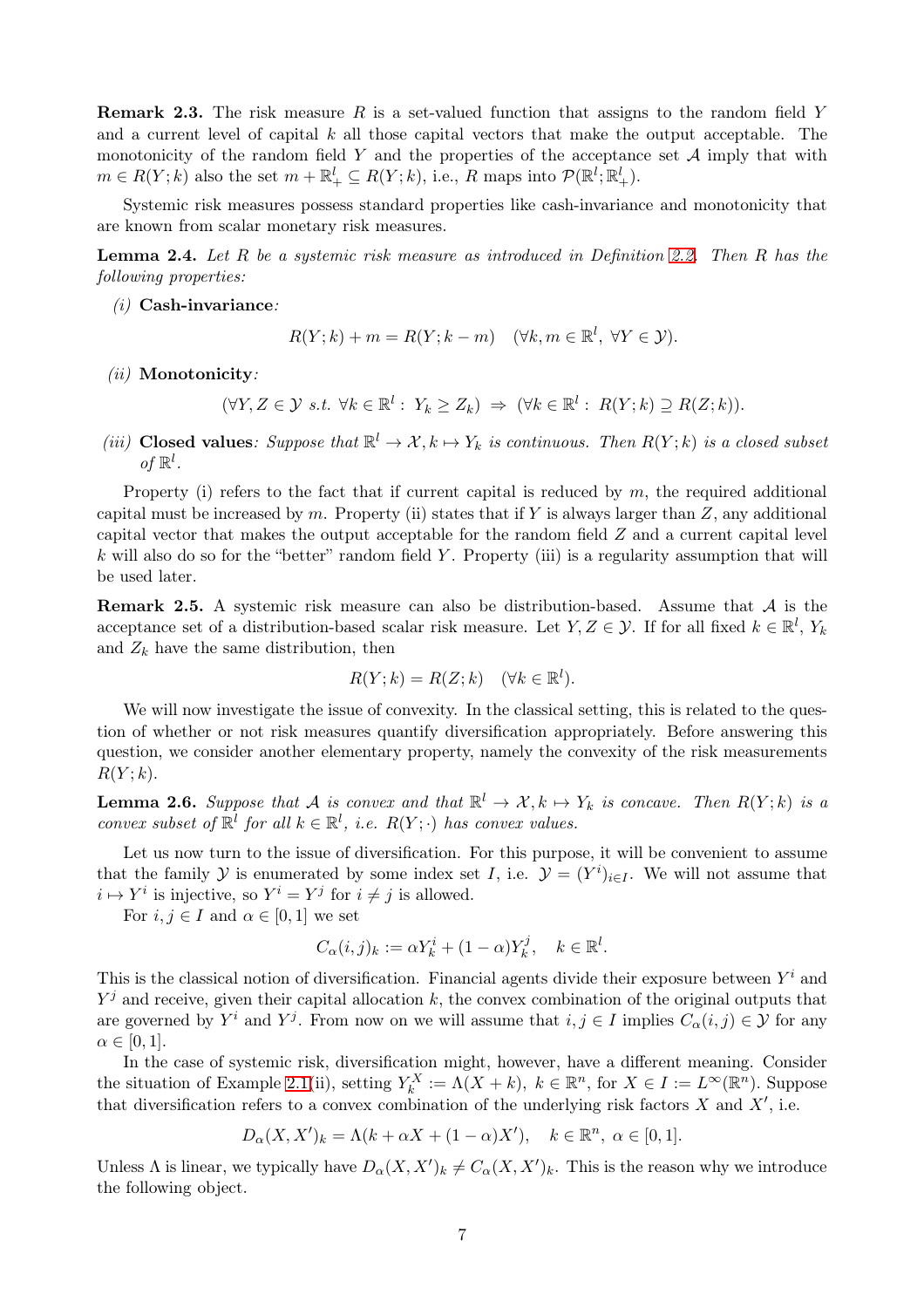Definition 2.7. A diversification operator is a mapping

$$
D: \left\{ \begin{array}{ccc} I \times I \times [0,1] & \to \mathcal{Y} \\ (i,j,\alpha) & \mapsto \ D_\alpha(i,j) \end{array} \right.
$$

<span id="page-7-1"></span>**Lemma 2.8.** Let  $R:\mathcal{Y}\times\mathbb{R}^l\to\mathcal{P}(\mathbb{R}^l;\mathbb{R}^l_+)$  be a systemic risk measure as introduced in Definition [2.2](#page-5-0) with  $\mathcal{Y} = (Y^i)_{i \in I}$ , and fix  $\alpha \in [0, 1]$  and  $i, j \in I$ . If A is convex and

<span id="page-7-3"></span>
$$
D_{\alpha}(i,j)_{k} \ge C_{\alpha}(i,j)_{k} \quad (\forall k \in \mathbb{R}^{l}),
$$
\n(3)

<span id="page-7-0"></span>then

$$
R(D_{\alpha}(i,j);k) \supseteq R(Y^i;k) \cap R(Y^j;k) \quad (\forall k \in \mathbb{R}^l). \tag{4}
$$

If property [\(4\)](#page-7-0) holds for any  $\alpha \in [0,1]$ , we say that R is D-quasi-convex at  $(i, j)$ . If R is D-quasiconvex at any  $(i, j) \in I^2$ , we call R simply D-quasi-convex.

D-quasi-convexity has the interpretation that diversification does not increase capital requirements. If  $m \in \mathbb{R}^l$  is an acceptable capital allocation for the two random fields  $Y^i$  and  $Y^j$  under current capital level  $k \in \mathbb{R}^l$ , i.e.  $Y_{k+m}^i \in \mathcal{A}$  and  $Y_{k+m}^j \in \mathcal{A}$ , then the diversified system response  $D_{\alpha}(i, j)$  would be made acceptable by adding m as well – i.e.  $D_{\alpha}(i, j)_{k+m} \in \mathcal{A}$ .

<span id="page-7-2"></span>Example 2.9. We will now briefly discuss a few examples. More details, including illustrative numerical case studies, can be found in Section [5.](#page-17-0)

The definition of a systemic risk measure relies on a cash flow or value model that is described by an increasing random field, see Section [2.1](#page-3-2) for specific examples. The second ingredient is an acceptance criterion formalized by an acceptance set  $A$ . Let us first recall some standard examples, see Föllmer & Schied (2011), Ben-Tal & Teboulle (2007), and Föllmer & Weber (2015), before we discuss examples of systemic risk measures.

#### (i) Acceptance criteria:

(a) Average value at risk: Given  $\lambda \in (0,1)$ , the value at risk at level  $\lambda \in (0,1)$  is defined by  $V@R_{\lambda}(M) := \inf \{m \in \mathbb{R} \mid P[M+m<0] \leq \lambda\}, M \in L^{0}(\mathbb{R})$ . The average value at risk is the average of the value at risk below the level  $\lambda$ :

$$
AV@R_{\lambda}(M) := \frac{1}{\lambda} \int_0^{\lambda} V@R_{\gamma}(M)d\gamma, \quad M \in L^1(\mathbb{R}),
$$

and constitutes a coherent risk measure. Its acceptance set is

$$
\mathcal{A} = \{ M \mid \text{AV@R}_{\lambda}(M) \leq 0 \} = \{ M \mid \exists r \in \mathbb{R} : E[(r - M)^+] \leq r\lambda \},
$$

see Lemma 4.51 in Föllmer & Schied (2011).

(b) Utility-based shortfall risk: Letting  $\ell : \mathbb{R} \to \mathbb{R}$  be an increasing, non-constant, convex loss function and z be a threshold level in the interior of the domain of  $\ell$ , we define the convex risk measure

$$
\text{UBSR}(M) := \inf \{ m \in \mathbb{R} \mid E[\ell(-M - m)] \le z \}.
$$

The *utility-based shortfall risk* (UBSR) of a position  $M$  equals the smallest monetary amount m such that the disutility  $E[\ell(-M-m)]$  is at most z. It can be characterized as the unique root  $m^*$  of the equation  $E[\ell(-M-m^*)]-z=0$ . The acceptance set of UBSR can be represented by

$$
\mathcal{A} = \{ M \mid E[\ell(-M)] \le z \}.
$$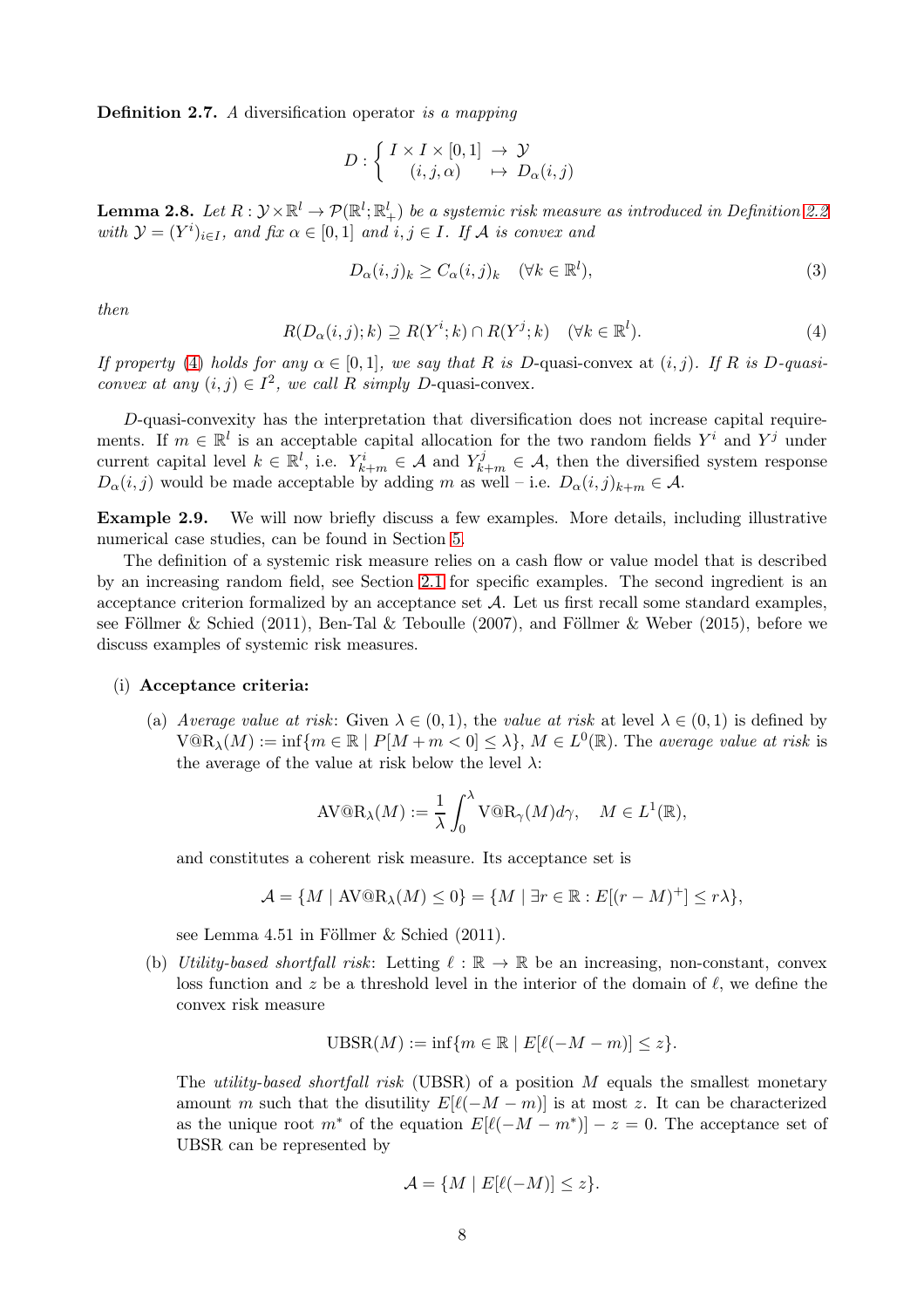(c) Optimized certainty equivalent: Let  $u : \mathbb{R} \to [-\infty, \infty)$  be a concave and non-decreasing utility function satisfying  $u(0) = 0$ , and  $u(x) < x \forall x$ . The *optimized certainty equivalent* (OCE) is defined by the map OCE :  $L^{\infty}(\mathbb{R}) \to \mathbb{R}$  with

$$
\mathrm{OCE}(M) = \sup_{\eta \in \mathbb{R}} \{ \eta + E[u(M-\eta)] \}.
$$

The negative of an OCE defines a convex risk measure  $\rho(M) = -OCE(M)$ . Its acceptance set can be represented by

$$
\mathcal{A} = \{ M \mid \exists \eta \in \mathbb{R} : \eta + E[u(M - \eta)] \ge 0 \}.
$$

The risk measure  $AV@R_\lambda$ ,  $\lambda \in (0,1)$ , can be obtained as a special case for  $u(t) = \frac{1}{\lambda} \cdot t$ ,  $t \leq 0$ , and  $u(t) = 0$ ,  $t > 0$ .

- (ii) Systemic risk measures: We fix the acceptance set  $A$  of any scalar convex risk measure on  $\mathcal{X}$ , e.g. any of the acceptance sets described above.
	- (a) Let  $\Lambda : \mathbb{R}^n \to \mathbb{R}$  be an aggregation function as described in Example [2.1.](#page-3-1) We assume that  $\Lambda$  is continuous and set e.g.  $I = L^{\infty}(\mathbb{R}^n)$ .

We consider now the case of an aggregation mechanism sensitive to capital levels:

$$
Y_k^X = \Lambda(k + X), \quad k \in \mathbb{R}^n, \ X \in I.
$$

The function  $k \mapsto Y_k^X$  is concave for any X, if  $\Lambda$  is concave, and in this case the systemic risk measure R has convex values.

The diversification operator is naturally defined by

$$
D_{\alpha}(X, X')_k = \Lambda(k + \alpha X + (1 - \alpha)X'), \quad k \in \mathbb{R}^n, \ \alpha \in [0, 1], \ X, X' \in I.
$$

Suppose that  $\Lambda$  is concave, then:

$$
D_{\alpha}(X, X')_k = \Lambda(\alpha(k+X) + (1-\alpha)(k+X'))
$$
  
\n
$$
\geq \alpha\Lambda(k+X) + (1-\alpha)\Lambda(k+X')
$$
  
\n
$$
= C_{\alpha}(X, X')_k.
$$

This implies that  $R$  is  $D$ -quasi-convex.

If the aggregation mechanism is insensitive to capital levels, one obtains an analogous result by setting

$$
Y_k^X = \sum_{i=1}^n k_i + \Lambda(X), \qquad k \in \mathbb{R}^n, \ X \in I,
$$
  

$$
D_{\alpha}(X, X')_k = \sum_{i=1}^n k_i + \Lambda(\alpha X + (1 - \alpha)X'), \qquad k \in \mathbb{R}^n, \ \alpha \in [0, 1], \ X, X' \in I.
$$

- (b) As described in Example [2.1,](#page-3-1) a financial network with market clearing can be interpreted as a special case of the aggregation mechanism that is sensitive to capital levels. The analysis above thus also applies in this case, implying that the concavity of  $e_0$  in its first argument leads to a D-quasi-convex systemic risk measure.
- (iii) Conditional systemic risk measures: As a final example, consider the situation relevant to CoV@R introduced in Adrian & Brunnermeier (2008) which was explained in Example [2.1\(](#page-3-1)v). Fix an event  $A \in \mathcal{F}$  on which we condition. The corresponding conditional probability measure on  $(\Omega, \mathcal{F})$  is  $P(\cdot|A)$ . Setting  $\mathcal{X} = L^{\infty}(\Omega, \mathcal{F}, P(\cdot|A))$ , let  $\mathcal{A} \subseteq \mathcal{X}$  be the acceptance set of a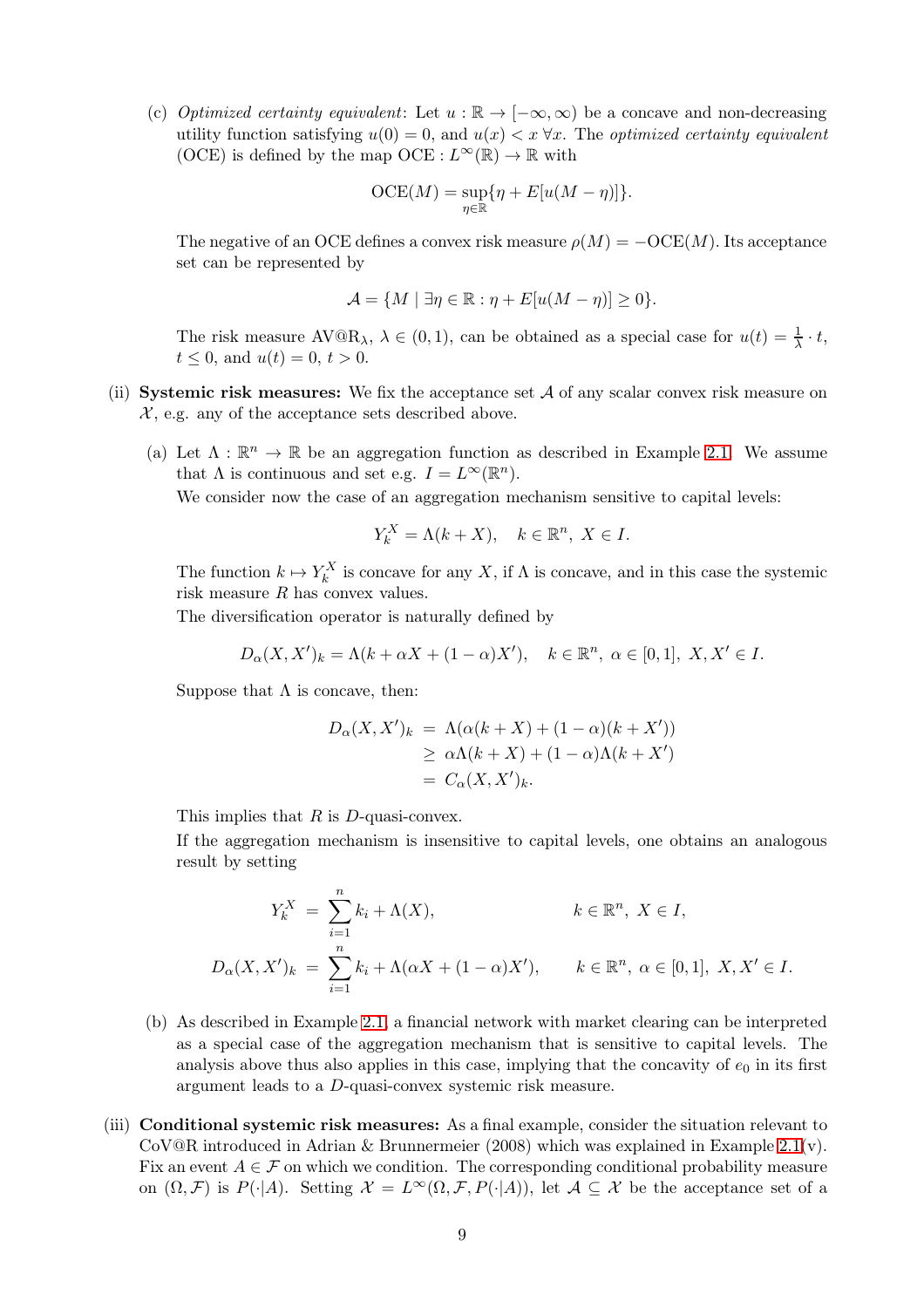distribution-based scalar risk measure  $\rho$ , i.e.  $\rho(X) = \rho(X')$  whenever X and X' have the same distribution under  $P(\cdot|A)$ . With  $I := L^{\infty}(\Omega, \mathcal{F}, P)$ , we enumerate  $\mathcal Y$  by

$$
Y_k^X := k + X, \quad k \in \mathbb{R}, \ X \in I.
$$

The function  $k \mapsto Y_k^X$  is concave for any X; hence, the corresponding systemic risk measure R has convex values, if  $\mathcal A$  is convex.

The diversification operator is defined by

$$
D_{\alpha}(X, X')_k = k + \alpha X + (1 - \alpha)X' = C_{\alpha}(X, X')_k, \quad k \in \mathbb{R}, \alpha \in [0, 1], X, X' \in I.
$$

This implies that R is D-quasi-convex for convex  $\mathcal{A}$ .

#### <span id="page-9-0"></span>3 Orthant risk measures

Systemic risk is an inherently multi-valued type of risk. In the previous section, we suggested measuring it by the collection of capital allocations that lead to acceptable outcomes. An acceptability criterion can, for example, be chosen by a regulatory authority on the basis of macroprudential objectives. Multi-valued systemic risk measures are then an appropriate tool for the characterization of the underlying downside risk. They also provide a basis for the evaluation and design of regulatory policies that might go far beyond capital regulation. The goal of regulatory instruments must be to achieve a situation in which actual capital levels are acceptable.

Regulatory capital requirements based on multi-valued systemic risk measures might, however, be too complicated for a direct application in practice. We will therefore suggest a method that further restricts the set of acceptable capital allocations, but can be communicated and implemented more easily. A simple choice consists in capital requirements  $k^* \in \mathbb{R}^l$  of the form

<span id="page-9-1"></span>
$$
k^* + \mathbb{R}_+^l \subseteq R(Y; k),\tag{5}
$$

as illustrated in Figure [1.](#page-10-0)

From the point of view of financial firms, this might on the one hand be considered disadvantageous, since capital requirements become stricter. From the point of view of the regulator, the original macroprudential objectives are on the other hand still achieved and systemic risk is still fully incorporated.

- (i) A first advantage of capital requirements of the form  $k^* + \mathbb{R}^l_+$  consists in the fact that they are easy to communicate: Any entity  $i \in \{1, 2, \ldots, l\}$ , e.g., a financial agent or group of agents, must hold capital of at least  $k_i^*$ .
- (ii) A second, more fundamental advantage is that the individual choices of acceptable capital levels of the entities within  $k^* + \mathbb{R}^l_+$  do not cause any externalities to the acceptable capital levels in  $k^* + \mathbb{R}^l_+$  of the other entities. In contrast, if the system is required to hold capital allocations in  $R(Y; k)$ , the feasible region of a single entity i is the section of  $R(Y; k)$  at the actual capital  $m_{-i} \in \mathbb{R}^{l-1}$  of the other entities. If the other entities modify their actual capital levels inside  $R(Y; k)$ , the feasible region of entity i will generally change.

<span id="page-9-2"></span>In the current section, we focus on the construction of capital allocations of the form [\(5\)](#page-9-1). We will always suppose that following condition holds.

Assumption 3.1. The systemic risk measurement  $R(Y; k)$  is convex, closed, and non-trivial, i.e.  $R(Y; k) \notin \{\emptyset, \mathbb{R}^l\},$  for every  $Y \in \mathcal{Y}$  and  $k \in \mathbb{R}^l$ .

Remark 3.2. We already provided sufficient conditions for convex and closed values of systemic risk measures in Lemma [2.4](#page-6-0) (iii) and Lemma [2.6](#page-6-1) .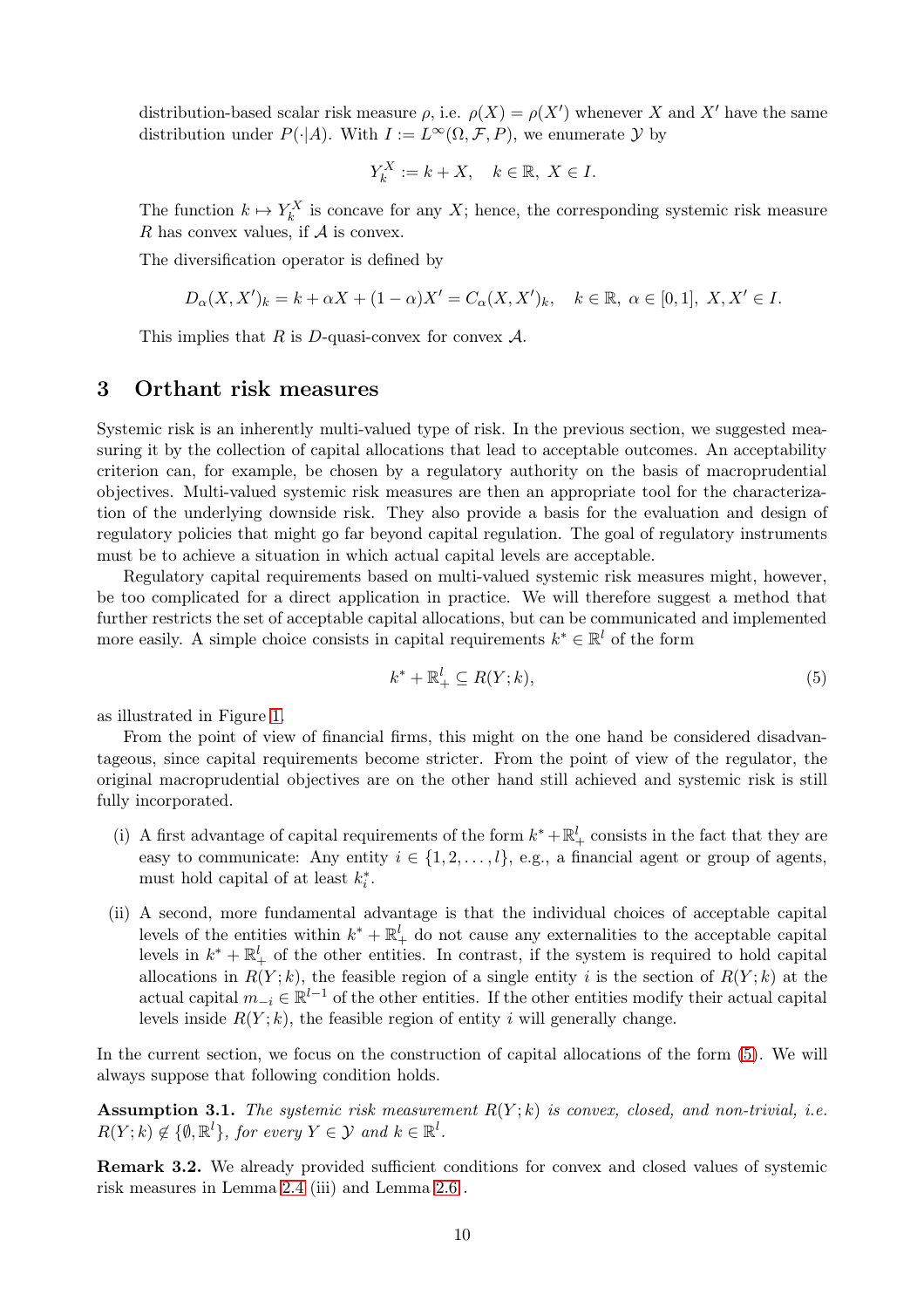

<span id="page-10-0"></span>Figure 1: Illustration of a minimal point  $k^*$  of an upper set with the orthant  $k^* + \mathbb{R}^2_+$  in blue.

A desirable property is that the capital allocations  $k^* + \mathbb{R}^l_+$  are maximal subsets of  $R(Y; k)$ , as already illustrated in Figure [1.](#page-10-0) This property is formally slightly stronger than assuming that  $k^*$ lies on the boundary of  $R(Y; k)$ ; in fact, it is equivalent to requiring that  $k^*$  is a minimal point of  $R(Y; k)$ , i.e.

$$
k^* \in \text{Min } R(Y; k) := \{ m \in \mathbb{R}^l \mid (m - \mathbb{R}^l_+) \cap R(Y; k) = \{ m \} \}.
$$

In the following, we define a suitable class of mappings  $k^*$  on  $\mathcal{Y} \times \mathbb{R}^l$ , called *orthant risk measures*, that choose  $k^* \in \text{Min } R(Y; k)$ . These will be characterized as capital allocations that minimize the total cost among all acceptable allocations, if we assign a price of regulatory capital to each entity, see Lemma [3.9](#page-11-0) below. While typical examples are usually single-valued, orthant risk measures may admit multiple values in non-generic circumstances. We will include a description of these cases in Remark [3.10.](#page-12-0) The mapping  $k^*$  is thus set-valued in order to formally allow for these non-generic situations.

<span id="page-10-1"></span>**Definition 3.3.** Let  $\mathcal{P}(\mathbb{R}^l)$  be the power set of  $\mathbb{R}^l$ . A mapping  $k^* : \mathcal{Y} \times \mathbb{R}^l \to \mathcal{P}(\mathbb{R}^l)$  is called an orthant risk measure associated with a systemic risk measure  $R$ , if the following properties are satisfied:

 $(i)$  Minimal values:

$$
k^*(Y;k) \subseteq \text{Min } R(Y;k) \quad (\forall k \in \mathbb{R}^l, \ \forall Y \in \mathcal{Y}).
$$

 $(ii)$  Convex values:

$$
k^1, k^2 \in k^*(Y; k) \implies \alpha k^1 + (1 - \alpha)k^2 \in k^*(Y; k) \quad (\forall \alpha \in [0, 1], \ \forall k \in \mathbb{R}^l, \ \forall Y \in \mathcal{Y}).
$$

 $(iii)$  Cash-invariance:

$$
k^*(Y;k) + m = k^*(Y;k-m) \quad (\forall k, m \in \mathbb{R}^l, \ \forall Y \in \mathcal{Y}).
$$

Remark 3.4. Property (i) in Definition [3.3](#page-10-1) was already explained. Property (ii) guarantees that  $k^*(Y; k)$  is single-valued for  $Y \in \mathcal{Y}$  and  $k \in \mathbb{R}^l$ , if Min  $R(Y; k)$  does not contain any line-segments. Property (iii) of  $k^*$  can be interpreted in the same way as the corresponding property of R.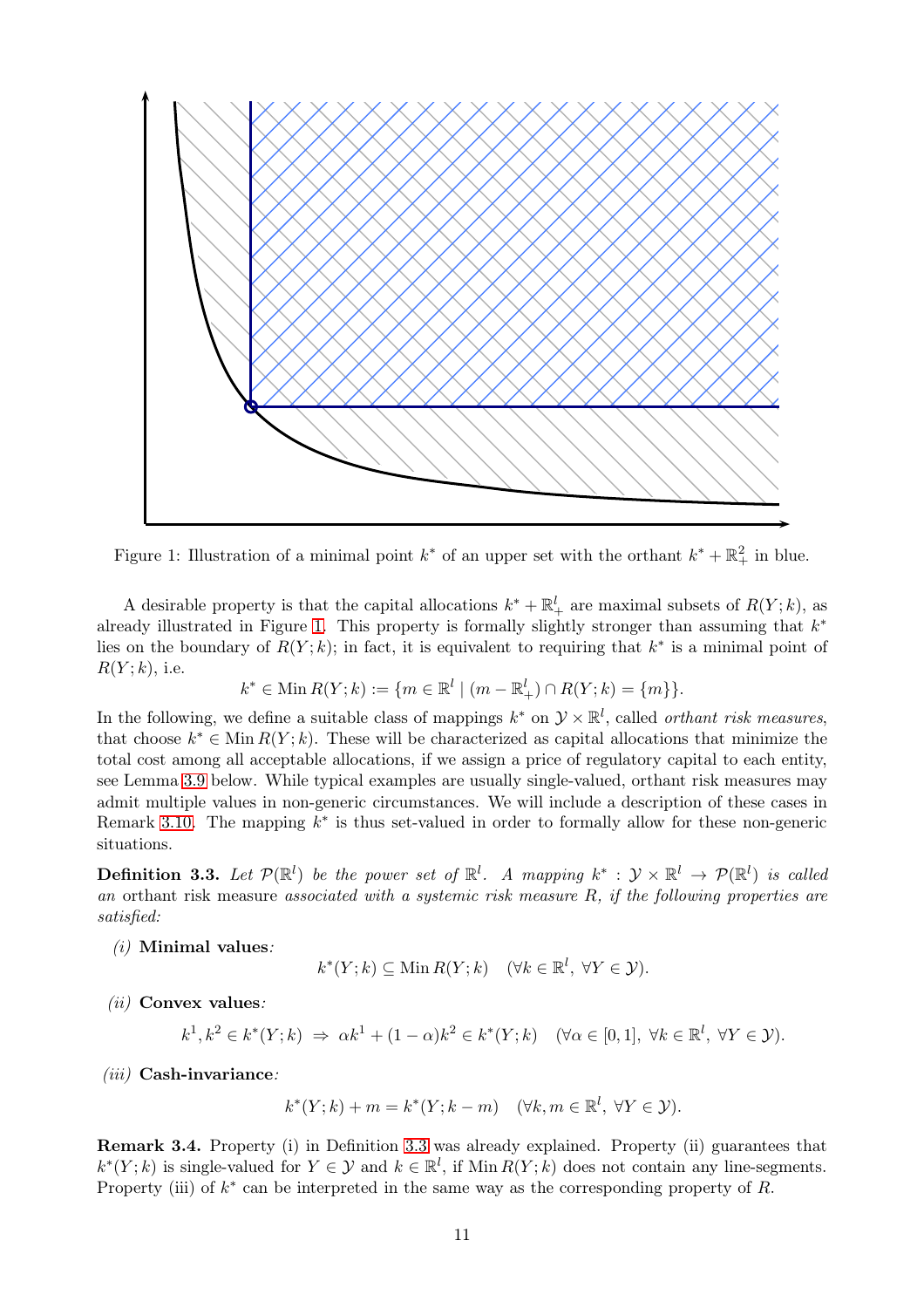**Definition 3.5.** An orthant risk measure  $k^*: \mathcal{Y} \times \mathbb{R}^l \to \mathcal{P}(\mathbb{R}^l)$  may possess the following additional properties:

(iv) Law-invariance: Let  $Y, Z \in \mathcal{Y}$ . If for all fixed  $k \in \mathbb{R}^l$ ,  $Y_k$  and  $Z_k$  have the same distribution, then

$$
k^*(Y;k) = k^*(Z;k) \quad (\forall k \in \mathbb{R}^l).
$$

(v) D-quasi-convex: Let  $\mathcal{Y} = (Y^i)_{i \in I}$  as in Lemma [2.8,](#page-7-1) and fix  $i, j \in I$ . We say that  $k^*$  is D-quasi-convex at  $(i, j)$  if

$$
k^*(D_{\alpha}(i,j);k) + \mathbb{R}^l_+ \supseteq [k^*(Y^i;k) + \mathbb{R}^l_+] \cap [k^*(Y^j;k) + \mathbb{R}^l_+] \quad (\forall k \in \mathbb{R}^l)
$$
 (6)

for any  $\alpha \in [0,1]$ . If  $k^*$  is D-quasi-convex at any  $(i, j) \in I^2$ , we call  $k^*$  simply D-quasi-convex.

**Remark 3.6.** Properties (iv) and (v) of  $k^*$  can be interpreted in the same way as the corresponding properties of  $R$ . It is, however, possible that the systemic risk measure satisfies this property while a corresponding orthant risk measure does not.

**Remark 3.7.** If the orthant risk measure  $k^*$  is single-valued, i.e.  $k^*(Y; k) \in \mathbb{R}^l$  for every  $(Y, k) \in$  $\mathcal{Y} \times \mathbb{R}^l$ , then property (v) can be simplified to the more familiar quasi-convexity condition:

$$
k^*(D_{\alpha}(i,j);k) \le k^*(Y^i;k) \vee k^*(Y^j;k) \quad (\forall k \in \mathbb{R}^l),
$$

<span id="page-11-2"></span>where  $k_1 \vee k_2$  denotes the pointwise maximum of  $k_1, k_2 \in \mathbb{R}^l$ .

**Proposition 3.8.** Suppose that Assumption [3.1](#page-9-2) holds, and let  $\mathcal{Y} = (Y^i)_{i \in I}$  as in Lemma [2.8.](#page-7-1) If A is convex and

$$
D_{\alpha}(i,j)_{k} \ge C_{\alpha}(i,j)_{k} \quad (\forall k \in \mathbb{R}^{l}),
$$

for  $(i, j) \in I^2$ , then there exists some orthant risk measure  $k^*$  which is D-quasi-convex at  $(i, j)$ .

The following lemma provides a characterization and a method for the construction of orthant risk measures. The orthant risk measures will be characterized as acceptable allocations with minimal costs. Vectors of prices of regulatory capital are chosen from the dual of the recession cone of the systemic risk measure  $R(Y; k)$ . The recession cone of a systemic risk measure is defined by

$$
\operatorname{recc} R(Y;k) := \{ m \in \mathbb{R}^l \mid \forall \alpha > 0 : \alpha m + R(Y;k) \subseteq R(Y;k) \} \supseteq \mathbb{R}^l_+ \quad (\forall k \in \mathbb{R}^l, \ Y \in \mathcal{Y}),
$$

which are the directions within the risk measure in which an arbitrary amount of capital can be added. The positive dual cone is given by

$$
\operatorname{recc} R(Y;k)^{+} = \{ w \in \mathbb{R}^{l} \mid \forall m \in \operatorname{recc} R(Y;k) : w^{\mathsf{T}} m \geq 0 \} \subseteq \mathbb{R}_{+}^{l} \quad (\forall k \in \mathbb{R}^{l}, Y \in \mathcal{Y}).
$$

<span id="page-11-0"></span>These are the vectors of prices so that by adding capital along the recession cone the total price of regulatory capital does not decrease.

**Lemma 3.9.** Suppose that Assumption [3.1](#page-9-2) holds and  $\text{recc}R(Y;0) \cap -\mathbb{R}^l_+ = \{0\}$  for every  $Y \in \mathcal{Y}$ . Let  $R : \mathcal{Y} \times \mathbb{R}^l \to \mathcal{P}(\mathbb{R}^l; \mathbb{R}^l_+)$  be a systemic risk measure as introduced in Definition [2.2.](#page-5-0) For  $w: \mathcal{Y} \to \mathbb{R}^l_{++}$  such that  $w(Y) \in \operatorname{recc} R(Y; 0)^+$ , the set-valued mapping

<span id="page-11-1"></span>
$$
\hat{k}(Y;k) = \arg\min\left\{\sum_{i=1}^{l} w(Y)_i m_i \mid m \in R(Y;k)\right\} \quad (\forall k \in \mathbb{R}^l, \ \forall Y \in \mathcal{Y})
$$
\n(7)

defines an orthant risk measure. All orthant risk measures  $k^*$  as defined in Definition [3.3](#page-10-1) are included in orthant risk measures  $\hat{k}$  of form [\(7\)](#page-11-1), i.e.  $k^*(Y;k) \subseteq \hat{k}(Y;k)$  for all  $Y \in \mathcal{Y}$  and  $k \in \mathbb{R}^l$ .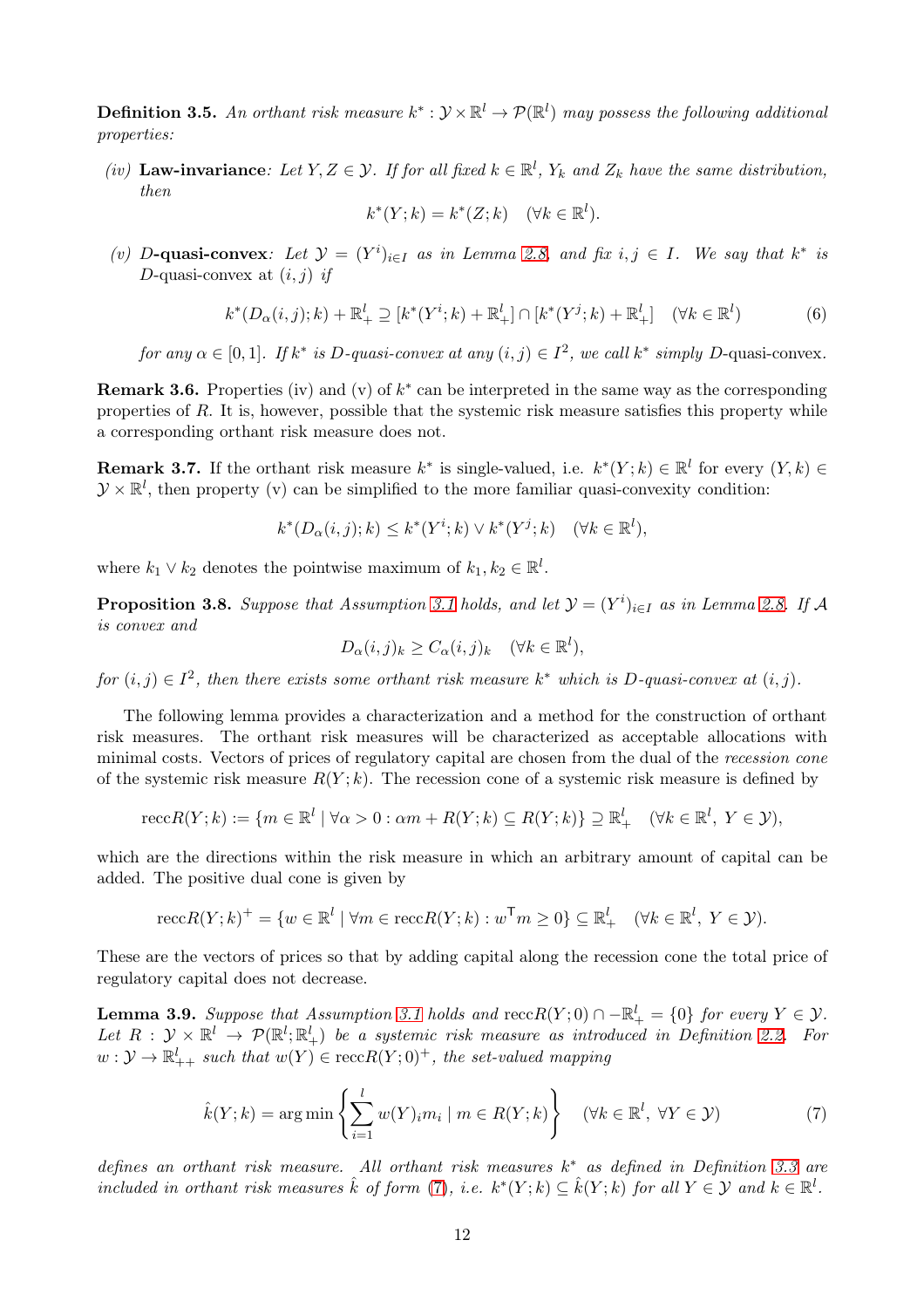As mentioned previously, the vector  $w(Y) \in \mathbb{R}^l_{++}$  can be interpreted as a vector of prices of the capital requirements of the firms that is chosen by the regulator. For firm i the component  $w(Y)$ signifies the price that the regulator assigns to one unit of regulatory capital of firm  $i$ . Orthant risk measures are thus those capital allocations that minimize the total cost of the capital allocation.

<span id="page-12-0"></span>**Remark 3.10.** For  $Y \in \mathcal{Y}$  and  $k \in \mathbb{R}^l$ , the value  $\hat{k}(Y; k)$  contains more than one element, if and only if Min  $R(Y; k)$  contains a line segment that is orthogonal to  $w(Y)$ .

<span id="page-12-2"></span>**Remark 3.11.** The weighting vectors  $w: \mathcal{Y} \to \mathbb{R}^l_{++}$  have the shift-invariance property  $w(Y)$  =  $w(Y_{k+1})$  for any  $Y \in \mathcal{Y}$  and  $k \in \mathbb{R}^l$ . If we apply this to Example [2.1\(](#page-3-1)ii), setting  $Y_k^X := \Lambda(X + k)$ ,  $X \in I := L^{\infty}(\mathbb{R}^n)$  and  $k \in \mathbb{R}^n$ , we obtain that  $w(Y^X)$  depends only on its index, the random vector X.

**Remark 3.12.** (i) For  $Y \in \mathcal{Y}$  and  $k \in \mathbb{R}^l$  uniqueness of  $\hat{k}(Y; k)$  is generic in the following sense, if  $R(Y;0)$  is not a half-space (implying that  $reccR(Y;0)^+$  is not of dimension 1) and satisfies the assumptions of Lemma [3.9:](#page-11-0)

Suppose that the direction  $w/\sqrt{\sum_{i=1}^l w_i^2}$  of  $w \in \mathbb{R}^l_{++}$  is chosen according to a uniform probability measure U on the sphere intersected with  $\mathbb{R}^l_{++}$ . Then  $\arg \min \left\{ \sum_{i=1}^l w_i m_i \mid m \in R(Y; k) \right\}$ has cardinality strictly larger than 1 for  $w \in \operatorname{recc} R(Y; 0)^+$  with U-probability 0.

(ii) If the set of minimal points  $\text{Min } R(Y; k)$  for  $Y \in \mathcal{Y}$  and  $k \in \mathbb{R}^l$  does not contain any line segments, uniqueness is guaranteed.

While, from a mathematical point of view, orthant risk measures in Lemma [3.9](#page-11-0) may be computed for price vectors  $w$  depending on the random shock, for practical applications it might sometimes be desirable to choose  $w$  simply as constant. In this case, we obtain that the orthant risk measure can be computed as:

<span id="page-12-1"></span>
$$
\hat{k}(Y;k) = \arg\min\left\{\sum_{i=1}^{l} w_i m_i \mid m \in R(Y;k)\right\} \qquad (k \in \mathbb{R}^l, Y \in \mathcal{Y})
$$
\n(8)

for  $w \in \mathbb{R}^l_{++} \cap \bigcap_{Y \in \mathcal{Y}} \text{recc}R(Y;0)^+$ .

Figure [2](#page-13-0) depicts systemic risk measurements together with orthant risk measures corresponding to a price vector  $w = (1, 1)^T$ . The dotted line indicates the normal vector, the dashed line the corresponding tangent vectors.

**Example 3.13.** Let us discuss some examples for the choice of a regulatory price vector  $w : \mathcal{Y} \to$  $\mathbb{R}^l_{++}.$ 

- (i) Fixed price vectors.
	- (a) If  $w = (1, \ldots, 1)^{\mathsf{T}} \in \mathbb{R}^n$  in Examples [2.1\(](#page-3-1)i)-(iii), the regulatory cost of capital of all n firms is equal. In this case, the regulator minimizes the total capital in equation [\(8\)](#page-12-1) when computing an orthant risk measure. If the firms are grouped into  $l$  entities, as in Example [2.1\(](#page-3-1)iv), with  $n_i$  firms in group i, then the weighting vector with the same interpretation is given by  $w = (n_1, n_2, \ldots, n_l)^\mathsf{T}$ .
	- (b) Alternatively, within the context of Eisenberg & Noe (2001) or Cifuentes, Shin & Ferrucci  $(2005)$  introduced in Example [2.1\(](#page-3-1)iii), the regulatory price vector w might be defined in terms of "leverage", i.e.  $w_i = \frac{1}{|e_i|}$  $\frac{1}{[e_i(0,0)]}$ . The quantity  $e_i(0,0)$  signifies the losses to the financial system due to a default of institution  $i$  in the case of no recovery. While the systemic risk measure automatically accounts for the importance of banks in the network, such a choice would select an orthant risk measure with particularly strict requirements for firms with higher debt levels.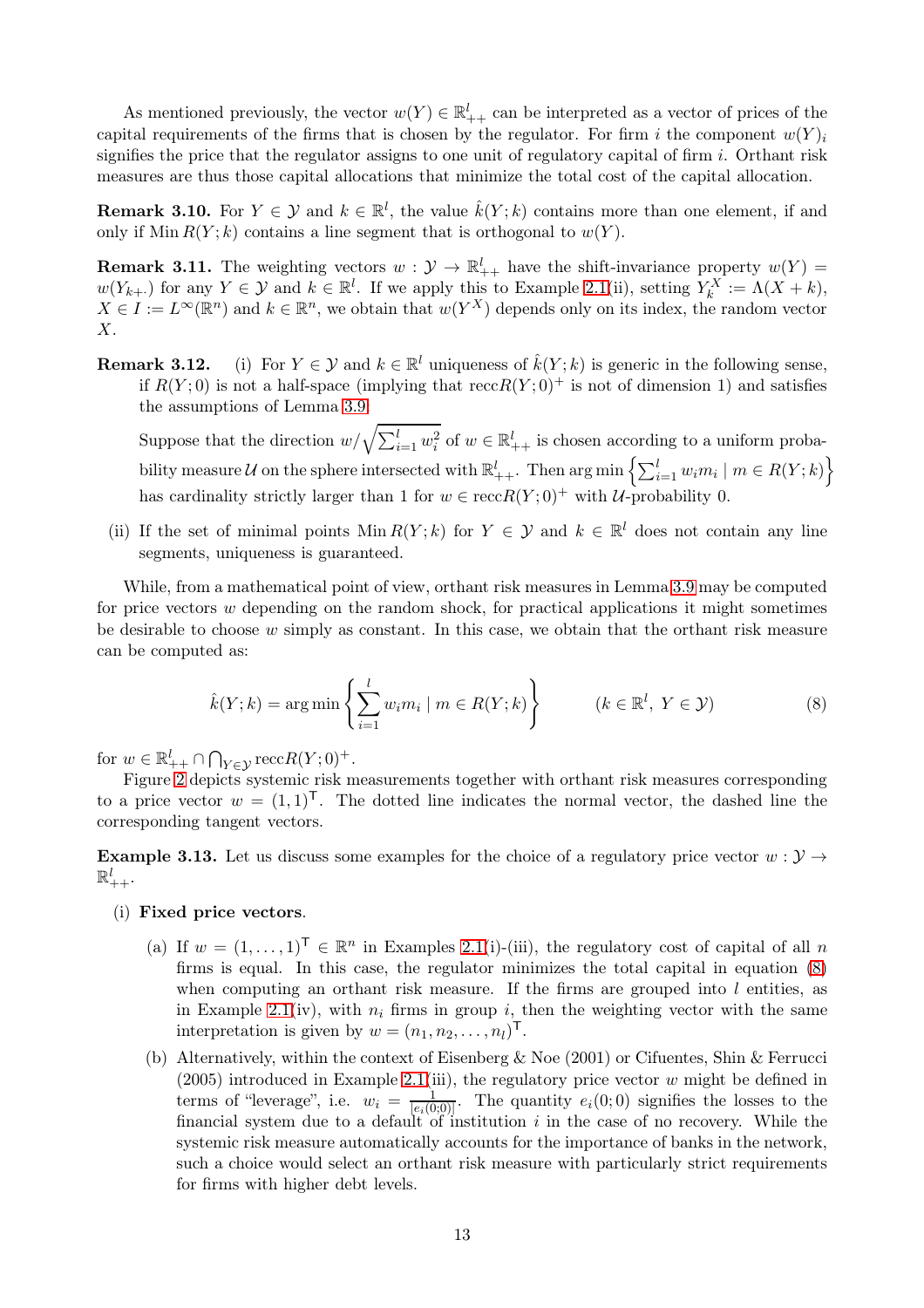

<span id="page-13-0"></span>Figure 2: Illustration of orthant risk measures for two systemic risk measurements. The tangent and normal lines at the orthant risk measure  $k^*$  are drawn as dashed and dotted lines, respectively.

- (ii) Varying price vectors.
	- (a) As we have seen in Remark [3.11,](#page-12-2) in the situation of Example [2.1\(](#page-3-1)i) and (ii), the regulatory price  $w(Y^X)$  is a function of  $X \in L^{\infty}(\mathbb{R}^n)$  and could reflect its fluctuations, e.g.  $w(Y^X)_i = 1/var(X_i) + c$ . In this case, firms with a high variance of future wealth are assigned a low price for their capital, leading to an orthant risk measure with a high minimal capital requirement for this firm. The constant  $c \geq 0$  sets a floor on the regulatory prices.
	- (b) Alternatively, also other deviation or (adjusted) downside risk measures could be considered. An example is  $w(Y^X)_i = 1/(\rho_i(X_i) + E[X_i]) + c$  for scalar monetary risk measures  $\rho_i$ ,  $i = 1, \ldots, n$ . As above,  $c \geq 0$  is a floor for the regulatory prices.

Example 3.14. Orthant risk measures are closely related to systemic risk measures that have been studied previously.

(i) Aggregation mechanism insensitive to capital levels. The systemic risk measures suggested by Chen, Iyengar & Moallemi (2013), see also Kromer, Overbeck & Zilch (2014), possess a structure that is very similar to the proposed orthant risk measures, cf. Example [2.1\(](#page-3-1)i). In the coherent case, these contributions can be embedded into our setting. Letting  $Y_k^X := \Lambda(X) + \sum_{i=1}^n k_i$  for  $k \in \mathbb{R}^n$ , the scalar-valued systemic risk measures of Chen, Iyengar & Moallemi (2013) can be defined by the minimal total capital required to make the aggregation acceptable, i.e.

$$
\rho^{CIM}(Y^X) := \rho(\Lambda(X)) = \min \left\{ \sum_{i=1}^n m_i \mid Y_m^X \in \mathcal{A} \right\}.
$$

Additionally, Chen, Iyengar & Moallemi (2013) and Kromer, Overbeck & Zilch (2014) consider a risk allocation mechanism to attribute the value of  $\rho^{CIM}$  to the different firms via the solution of a dual representation. This allocation mechanism, which we will denote by  $X \mapsto k^{CIM}(X)$ ,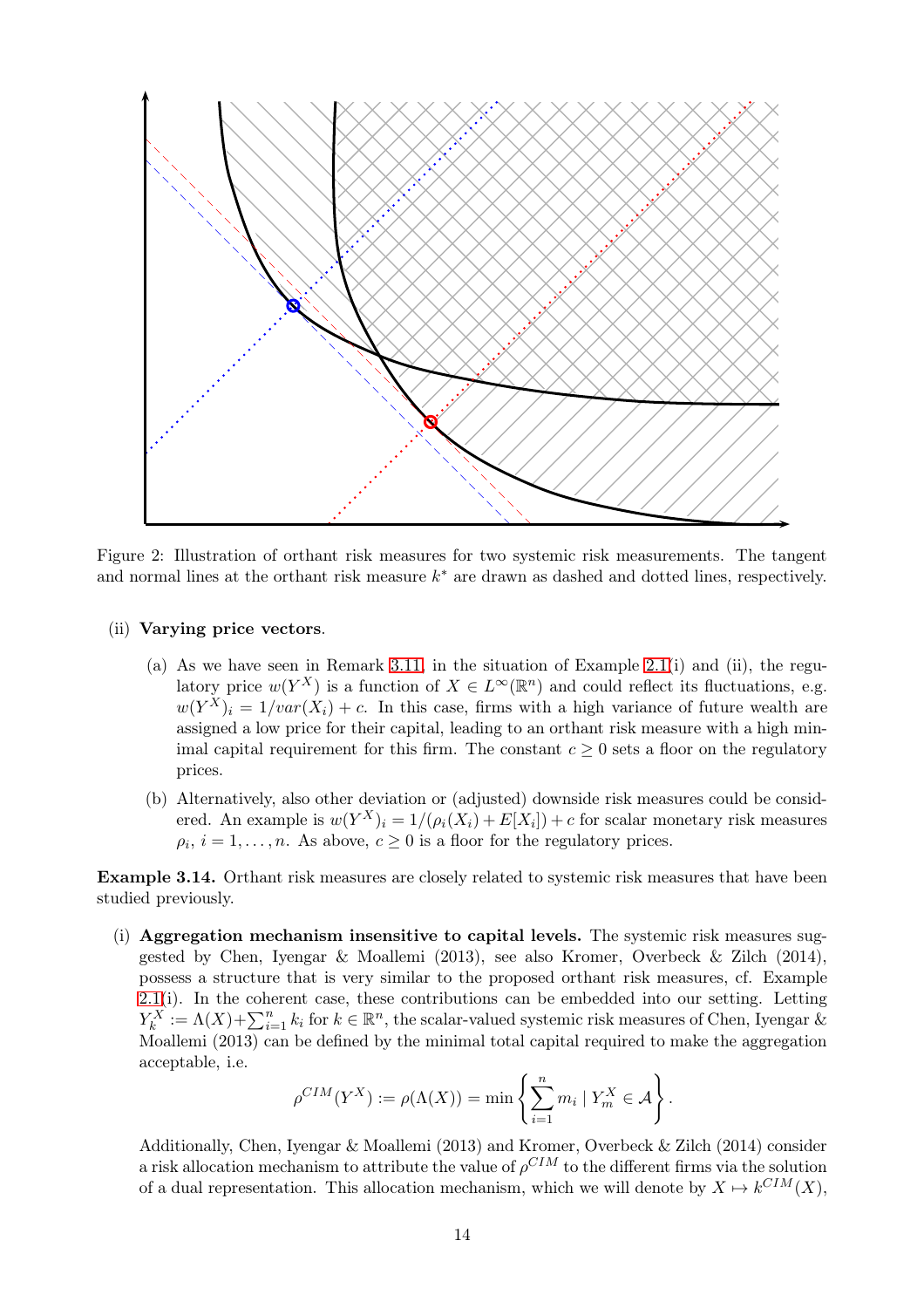satisfies the full allocation property, i.e.  $\sum_i k_i^{CIM}(X) = \rho^{CIM}(Y^X)$ . This implies that their allocation is included in an orthant risk measure with price vector  $(1, 1, \ldots, 1)^{T}$ :

$$
k^{CIM}(X) \subseteq \hat{k}(Y^X; 0).
$$

By  $k^{*,CIM}(Y^X;k) = k^{CIM}(X) - k$ , we can construct an orthant risk measure  $k^{*,CIM}$  that precisely corresponds to their allocation scheme.

In contrast to this paper, Chen, Iyengar & Moallemi (2013) and Kromer, Overbeck & Zilch (2014) do, however, not require the cash-invariance of  $\rho$  in all cases that they investigate.

(ii) SystRisk. Brunnermeier & Cheridito (2013) suggest a scalar systemic risk measure SystRisk that is based on a generalized version of utility-based shortfall risk (UBSR). In a second step, the scalar risk measure is allocated to individual financial institutions. This systemic risk measure is closely related to aggregation based systemic risk measures insensitive to capital levels, see Example [2.1\(](#page-3-1)i). The aggregation function of Brunnermeier & Cheridito (2013),

$$
\Lambda(x) := \sum_{i=1}^{n} [-\alpha_i x^{-} + \beta_i (x_i - v_i)^{+}]
$$

for parameters  $\alpha, \beta, v \in \mathbb{R}^n_+$ , treats gains and losses asymmetrically. The allocation mechanism k ∗ of Brunnermeier & Cheridito (2013) satisfies the full allocation property, thus

$$
k^*(Y^X; k) \subseteq \arg\min\left\{\sum_{i=1}^n m_i \mid \Lambda(X) + \sum_{i=1}^n (k_i + m_i) \in \mathcal{A}\right\},\
$$

and is included in an orthant risk measure with price vector  $(1, 1, \ldots, 1)^T$ . Apart from this, Brunnermeier & Cheridito (2013) consider further adjustments to their framework in order to capture additional effects.

## <span id="page-14-0"></span>4 A grid search algorithm

Set-valued systemic risk measures might, at first sight, seem too complicated to be computed easily, but, in fact, they are not. In this section, we construct a simple grid search algorithm that provides an approximation to systemic risk measures. This method was implemented in the context of the numerical examples that are presented in Section [5.](#page-17-0)

The suggested grid search algorithm approximates the boundary of the systemic risk measure on a given compact area with an accuracy that is specified a priori. The method is illustrated in Figure [3.](#page-15-0) The algorithm constructs an upper set  $R(Y; k)$  of  $R(Y; k)$  that is very close to  $R(Y; k)$  in the following sense.

**Definition 4.1.** Let  $v \in \mathbb{R}^l_{++}$ . A v-approximation of the systemic risk measure R is a function  $\bar{R}: \mathcal{Y} \times \mathbb{R}^l \to \mathcal{P}(\mathbb{R}^l; \mathbb{R}^l_+)$  such that

$$
\bar{R}(Y;k) \subseteq R(Y;k) \subseteq \bar{R}(Y;k) - v \quad (\forall k \in \mathbb{R}^l, \ \forall Y \in \mathcal{Y}).
$$

We will now explain the algorithm as illustrated in Figure [3.](#page-15-0) First the compact box of interest is subdivided by grid points; the distance between grid points determines the accuracy of the algorithm. The algorithm seeks to determine the marked area in Figure  $3(a)$ . For this purpose, the algorithm will verify for all nodes  $m \in \mathbb{R}^l$  on the grid, if the condition  $Y_{k+m} \in \mathcal{A}$  is satisfied. This is equivalent to  $m \in R(Y; k)$ . For illustrative purposes, we will assume that each sub-box is a cube in  $\mathbb{R}^l$ .

Figure [3\(](#page-15-0)b) shows the first step of the algorithm, a bisection search along a diagonal of the box with direction  $(1, 1, \ldots, 1)^{\mathsf{T}} \in \mathbb{R}^l$ . This leads to the identification of two nodes which are neighbors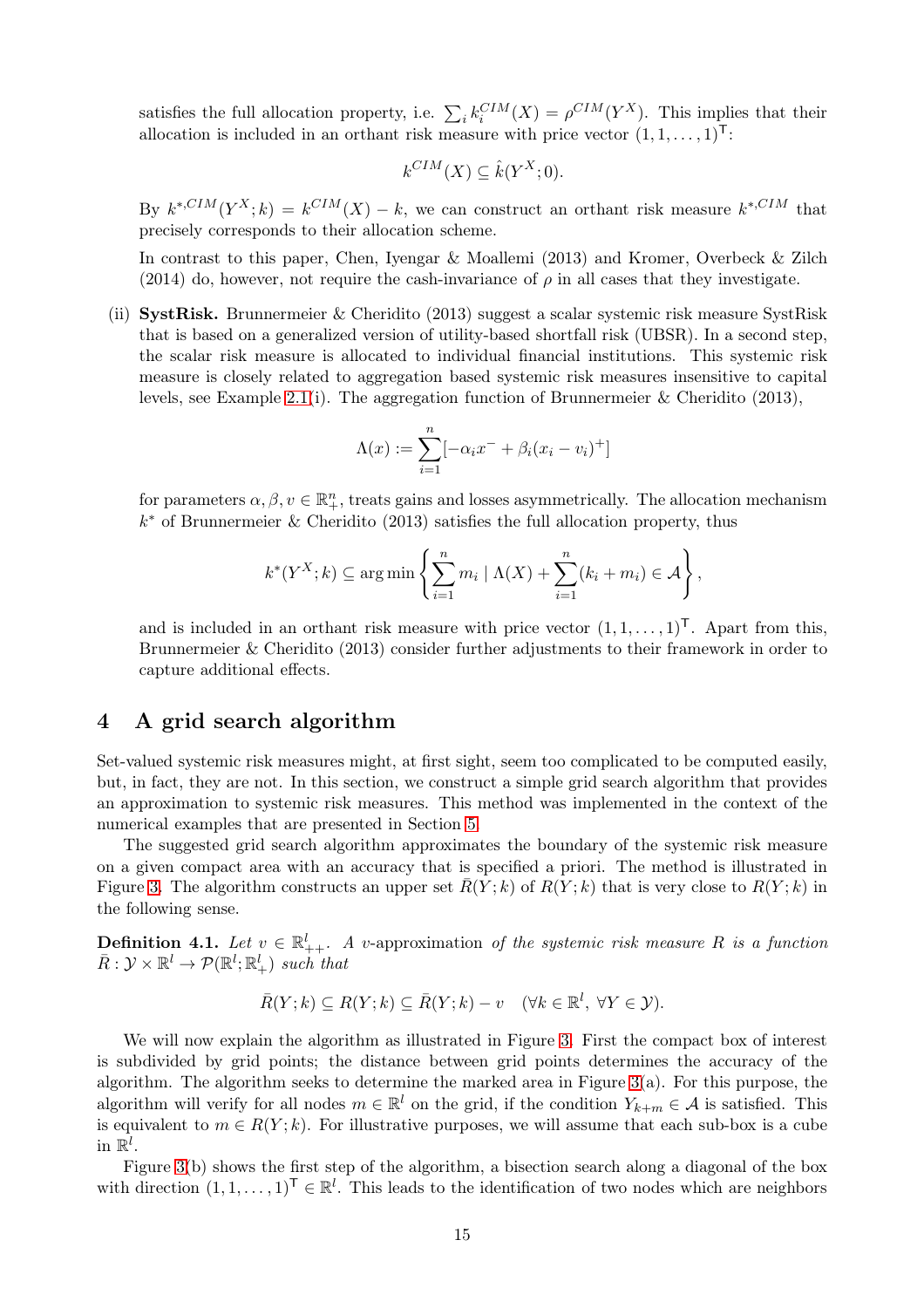

<span id="page-15-0"></span>Figure 3: Illustration of the grid search algorithm for systemic risk measures. The blue grid points represent those points that are known to be in  $R$  and the red grid points represent those points that are known not to be inside.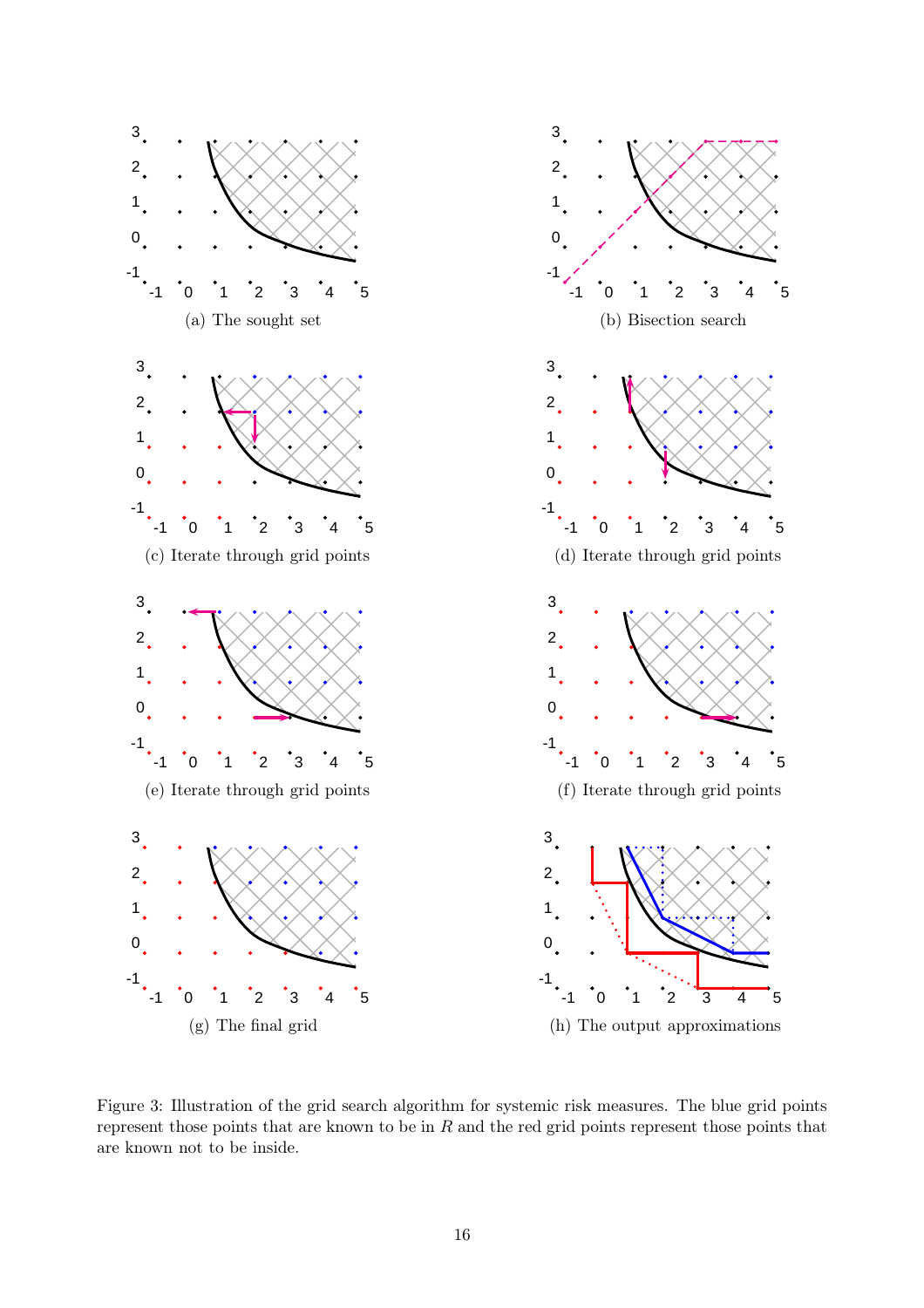on this diagonal, one inside  $R(Y; k)$  and one outside. Since systemic risk measures are upper sets with ordering cone  $\mathbb{R}^l_+$ ,  $m \in R(Y;k)$  implies that  $m + \mathbb{R}^l_+ \subseteq R(Y;k)$ , while  $m \notin R(Y;k)$  implies  $m - \mathbb{R}^l_+ \subseteq R(Y; k)^c$ , the complement of  $R(Y; k)$ . This is indicated by the blue and red nodes in Figure [3\(](#page-15-0)c).

Whenever two nodes are neighbors in the direction of the vector  $(1, 1, \ldots, 1)^T$ , one belonging to  $R(Y; k)$  and the other not, the boundary of  $R(Y; k)$  intersects the small sub-box defined by these two points. The algorithm proceeds with checking the other edges of the sub-box. The fact that  $R(Y; k)$  is an upper set with ordering cone  $\mathbb{R}^l_+$  can again be exploited in each step as described above. This part of the procedure is illustrated in Figures  $3(c)-(f)$ .

The algorithm terminates when all points in the box of interest were either identified as elements of  $R(Y; k)$  or its complement, see Figure [3\(](#page-15-0)g). The boundary of  $R(Y; k)$  thus lies in between the red and blue surface, as indicated in Figure  $3(h)$ . Instead of the outer polyhedral approximation, its convex hull (dotted red line) might be used as an outer approximation if convexity is desired. Similarly, if convexity is not guaranteed, the inner convex approximation might be replaced by the inner polyhedral approximation (dotted blue line).

Remark 4.2. The suggested algorithm can be modified in order to exploit the advantages of parallel processing. Parallel computing is possible if successively finer grids are implemented. The same procedure can also be used in order to improve the precision of a previously derived approximation.

The initial step (on a coarse grid) consists in the sequential algorithm that we proposed above. In a second step, each sub-box that contains a part of the boundary of the systemic risk measure can then be recomputed with the sequential algorithm on a finer grid. The computations on each of these sub-boxes can be performed independently of each other. Depending on the number and speed of the available processors, a successively refined computation on a sequence of grids can be repeated multiple times.

In order to improve the efficiency of parallel algorithms for systemic risk measures, the following ideas might be exploited in the future:

- (i) Checking if a node belongs to a systemic risk measurement or not, typically requires Monte Carlo simulations. The efficiency can thus be improved by implementing suitable variance reduction techniques. Moreover, the condition  $Y_{k+m} \in \mathcal{A}$  does not require precise knowledge of  $Y_{k+m}$ . In particular, if the simulation results indicate that  $Y_{k+m}$  clearly lies inside or outside A, less accuracy is sufficient than in boundary cases. This intuition could be made precise by formulating appropriate stopping rules for simulation procedures that are inspired by results from sequential statistics, see e.g. Siegmund (1985).
- (ii) Since the values of systemic risk measures are upper (convex) sets, image processing techniques might be applied to improve the final results of the computations and refine the approximations further.

Remark 4.3. The algorithm can also be used for high dimensional problems – at the price of substantially larger computation times and required memory capacity. The dimension can, however, be reduced if the entities can be subdivided into groups with equal capital requirements, as described in Example  $2.1(iv)$ . Such an approach is not unrealistic, if regulatory requirements depend on the type of the firms (see e.g. Office of the Comptroller of the Currency (2014)).

Remark 4.4. If only orthant risk measures are computed, it is unnecessary to determine the whole boundary of the underlying systemic risk measurement.

(i) According to Lemma [3.9,](#page-11-0) the aim is to compute a point in the boundary with normal vector  $w: \mathcal{Y} \to \mathbb{R}^l_{++}$ . A good strategy consists in applying the grid search algorithm sequentially on sub-boxes, but only focusing on those boxes that could contain a point on the frontier with supporting hyperplane with normal vector  $w(Y)$ .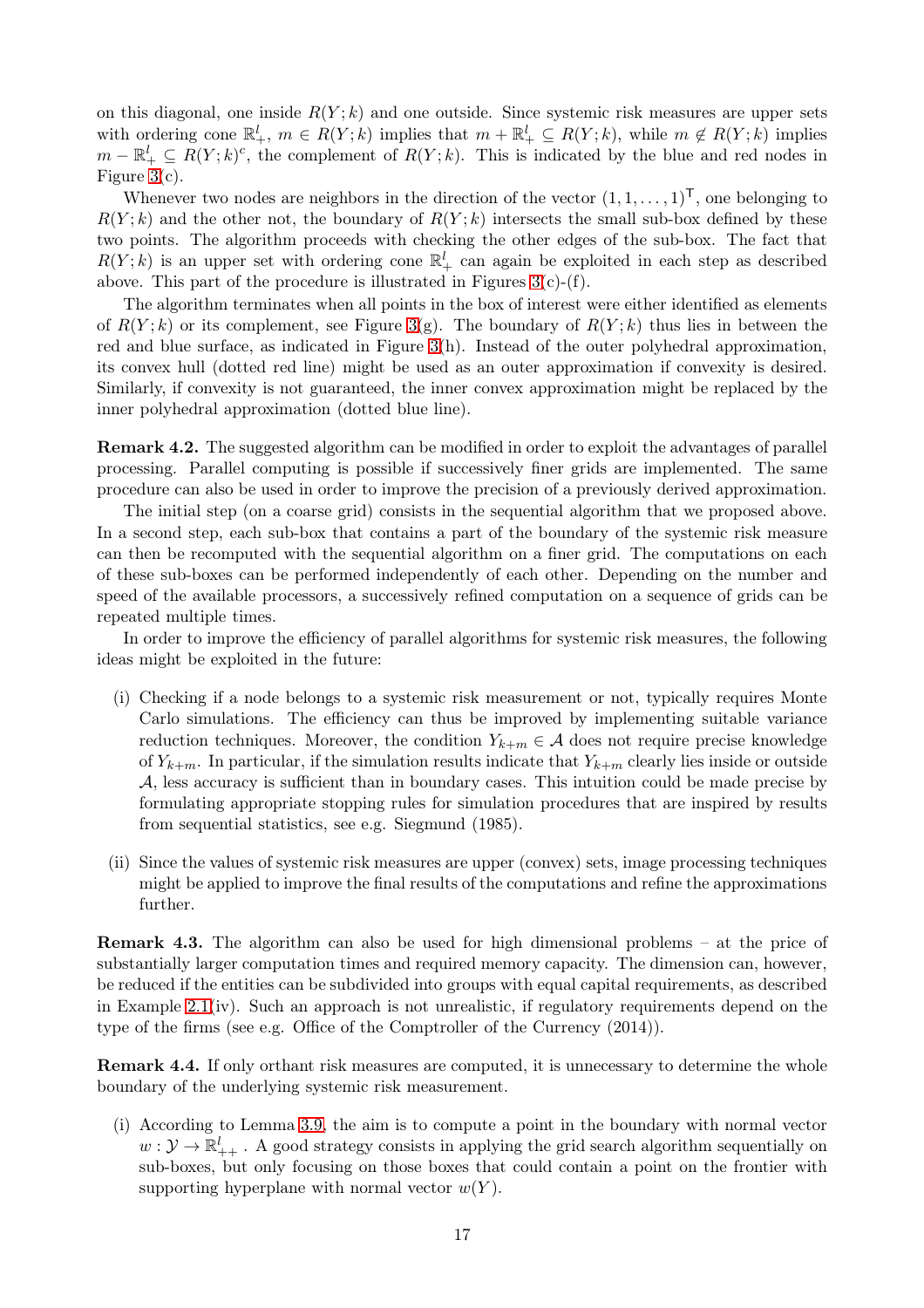(ii) Utilizing Lemma [3.9,](#page-11-0) observe that the computation of an orthant risk measure is equivalent to finding the solution of a convex optimization problem. This allows the application of numerical techniques such as a pattern search or particle swarm methods.

## <span id="page-17-0"></span>5 Numerical case studies

We illustrate the proposed systemic risk measures in case studies. Section [5.1](#page-17-1) studies different aggregation functions, see Examples  $2.1(i)$  and (ii). The special case without sensitivity to capital levels corresponds to the setting of Chen, Iyengar & Moallemi (2013) and Kromer, Overbeck & Zilch (2014). Section [5.2](#page-20-0) investigates network models that are based on extensions of the basic network models of Eisenberg & Noe (2001), cf. e.g. Cifuentes et al. (2005), Amini, Filipović & Minca (2013), Rogers & Veraart (2013), Awiszus & Weber (2015). As mentioned in Example [2.1\(](#page-3-1)iii), we include local interaction via direct credit links and global interaction induced by price impact. The dimension of the problem is reduced by considering a small number of homogenous groups of financial institutions, see Example [2.1\(](#page-3-1)iv).

#### <span id="page-17-1"></span>5.1 Comparative statics for aggregation functions

Let us now investigate systemic risk measures with different aggregation functions in Examples [2.1](#page-3-1) (i) and (ii), cf. Chen, Iyengar & Moallemi (2013) and Kromer, Overbeck & Zilch (2014).

(i) System-wide profit and loss: A simple example is the aggregation function<sup>[2](#page-17-2)</sup>

$$
\Lambda_{sum}(x) := \sum_{i=1}^{n} x_i
$$

where  $x_i$  is interpreted as the profit of financial firm i; a negative profit does, of course, indicate a loss. Profits are simply aggregated additively across entities. The system is thus modeled like a portfolio which is diversified across different assets. For this choice of  $\Lambda_{sum}$ both aggregation mechanisms in Examples [2.1](#page-3-1) (i) and (ii), either insensitive or sensitive to capital levels, are identical.

(ii) System-wide losses: Another aggregation function<sup>[3](#page-17-3)</sup> focuses only on the downside, but not on the upside risk:

$$
\Lambda_{loss}(x):=\sum_{i=1}^n-x_i^-
$$

where  $z^- := \max(-z, 0)$ . Unlike  $\Lambda_{sum}$  in the previous example, this aggregation function does not allow for a profitable firm to subsidize the losses of a distressed firm. For  $\Lambda_{loss}$  the aggregation mechanisms in Examples [2.1](#page-3-1) (i) and (ii) are different.

(iii) Exponential loss: The aggregation function<sup>[4](#page-17-4)</sup>

$$
\Lambda_{exp}(x):=\sum_{i=1}^n[1-\exp(2x_i^-)]
$$

focuses on the downside risk only, but aggregates losses non-linearly. It could be used if a regulatory authority prefers multiple small losses over one large loss. For  $\Lambda_{exp}$  the aggregation mechanisms in Examples [2.1](#page-3-1) (i) and (ii) are different.

<sup>&</sup>lt;sup>2</sup>Example 1 in Chen, Ivengar & Moallemi (2013); Example 3.4 in Kromer, Overbeck & Zilch (2014)

<span id="page-17-2"></span><sup>3</sup>Example 2 in Chen, Iyengar & Moallemi (2013); Example 3.5 in Kromer, Overbeck & Zilch (2014)

<span id="page-17-4"></span><span id="page-17-3"></span><sup>&</sup>lt;sup>4</sup>Example 3.6 in Kromer, Overbeck & Zilch  $(2014)$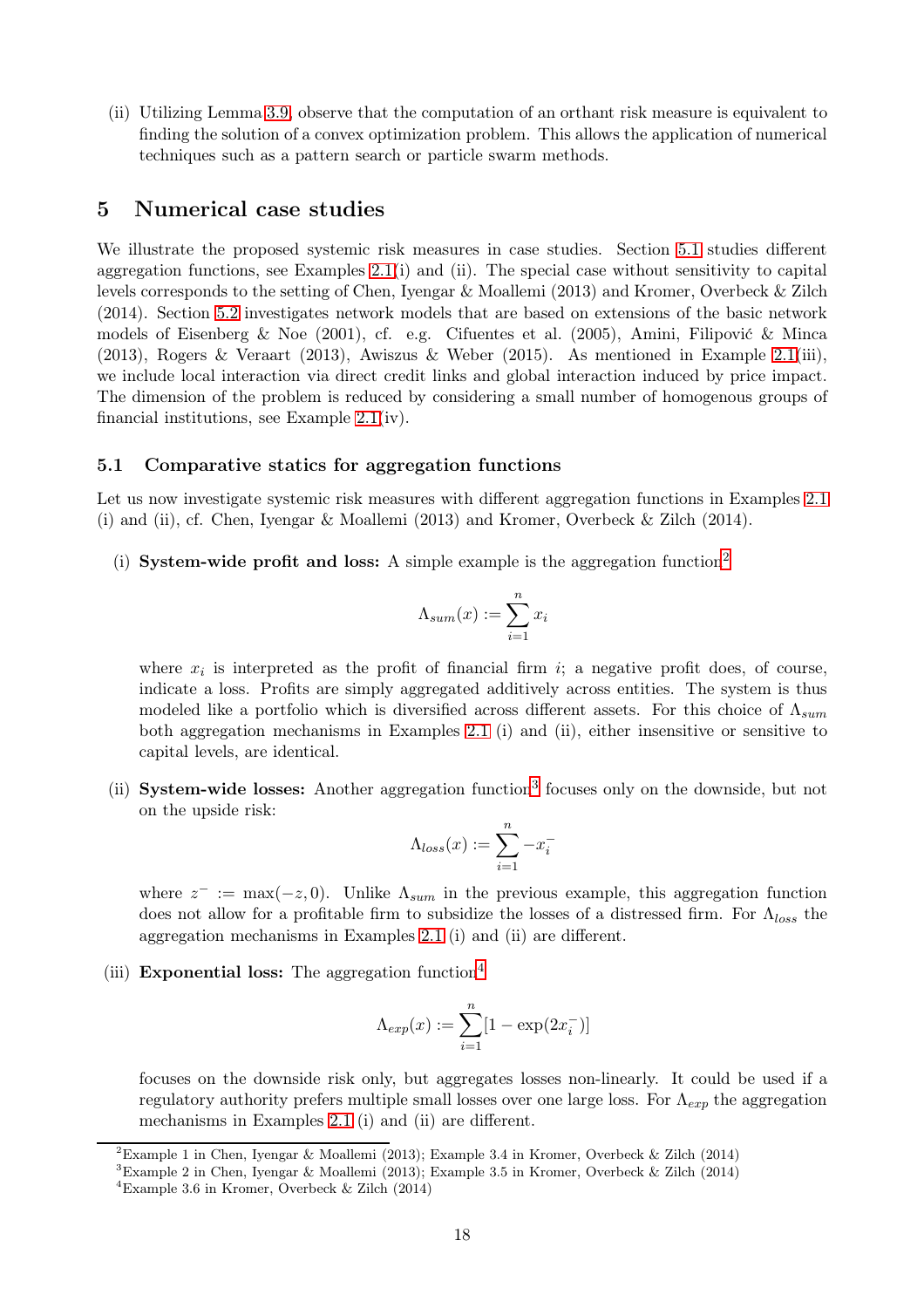

<span id="page-18-0"></span>Figure 4: Comparison of capital requirements for different aggregation functions



<span id="page-18-1"></span>Figure 5: Comparison of capital requirements for different aggregation functions on the interval  $[0.6, 1.2]^2$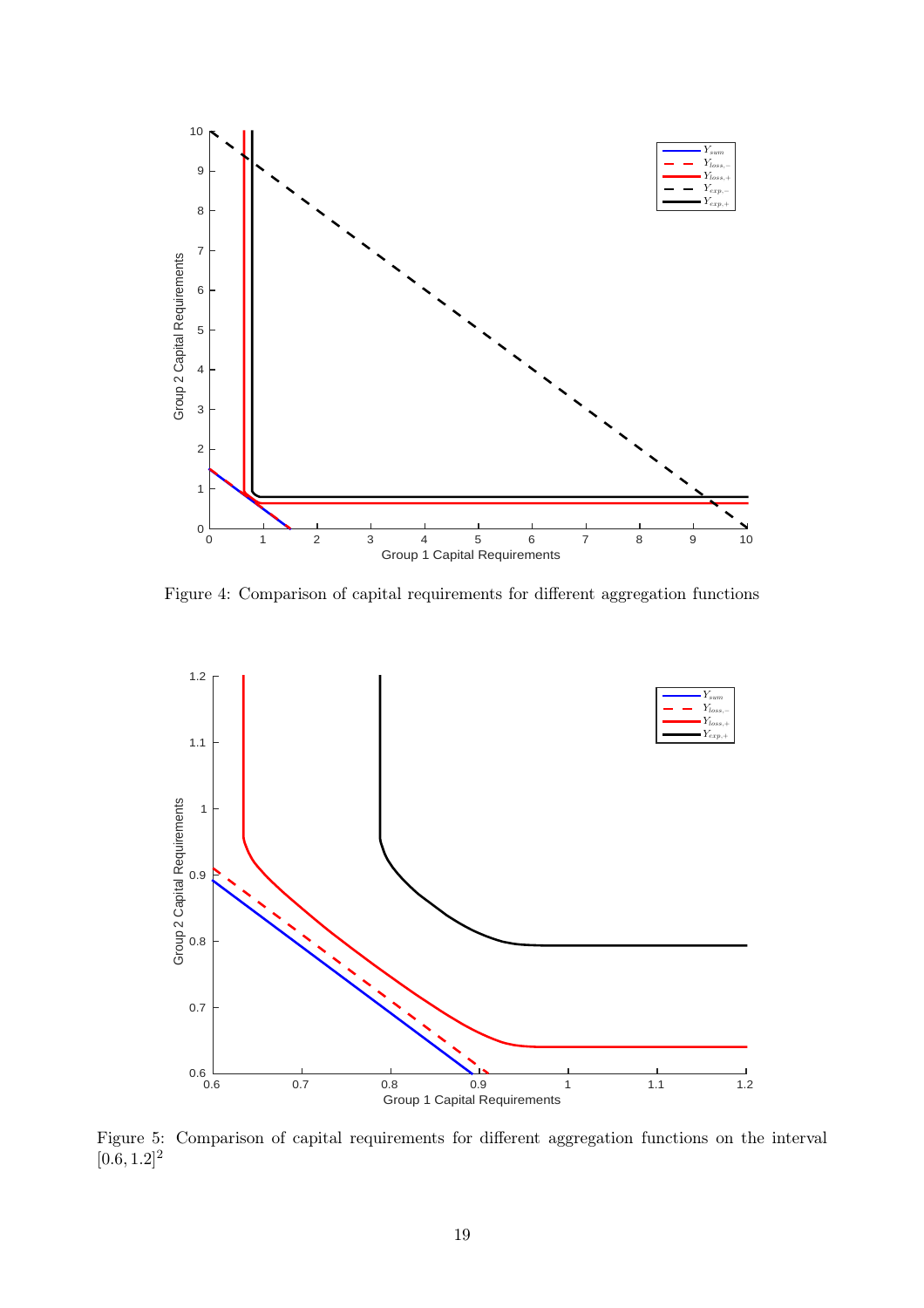In numerical case studies we will now illustrate how capital requirements depend on the choice of the aggregation function  $\Lambda_{sum}$ ,  $\Lambda_{loss}$ , and  $\Lambda_{exp}$ . For simplicity, we assume for  $n = 100$  that  $X = (X_i)_{i=1,\dots,100}$  is a random vector with lognormal margins and Gaussian copula, i.e.

$$
X_i \sim \exp(\mu + \sigma N_i) + b, \qquad i = 1, \dots, 100,
$$

where  $N = (N_i)_{i=1,\dots,100}$  is jointly Gaussian with standardized margins and a common pairwise correlation of 80%. We fix  $\sigma = 1$ , and choose  $\mu$  and b such that the maximum loss for each entity is  $-1$  with a marginal probability of 25% for incurring a loss; this corresponds to  $b = -1$  and  $\mu = \Phi^{-1}(0.75) \approx 0.6745$  where  $\Phi$  is the cumulative distribution function of the standard normal.

The 100 financial firms are divided into two symmetric groups of 50 firms each. We assume that the capital levels of the firms in a group are equal, i.e. we choose, analogous to Example [2.1](#page-3-1) (iv), the function

$$
g(k_1, k_2) = (\underbrace{k_1, k_1, \dots, k_1}_{50}, \underbrace{k_2, k_2, \dots, k_2}_{50})^{\mathsf{T}}.
$$

We can now specify five random fields that capture the random outcomes for the three aggregation functions and two aggregation mechanisms, either sensitive (labeled by  $+)$  or insensitive (labeled by -) to capital levels  $k =$  $k_1$  $\mathcal{k}_2$  $\setminus$ :

$$
Y_{sum}(k) = \Lambda_{sum}(g(k) + X) = \Lambda_{sum}(X) + 50 \cdot (k_1 + k_2)
$$
  
\n
$$
Y_{loss,-}(k) = \Lambda_{loss}(X) + 50 \cdot (k_1 + k_2)
$$
  
\n
$$
Y_{loss,+}(k) = \Lambda_{loss}(g(k) + X)
$$
  
\n
$$
Y_{exp,-}(k) = \Lambda_{exp}(X) + 50 \cdot (k_1 + k_2)
$$
  
\n
$$
Y_{exp,+}(k) = \Lambda_{exp}(g(k) + X)
$$

As the last ingredient of our numerical case studies we need to specify an acceptance criterion in terms of a scalar monetary risk measure. The qualitative results that we discuss below are very similar for any of the choices described in Example [2.9\(](#page-7-2)i). Let us e.g. take a shifted (and thus less conservative) optimized certainty equivalent. Defining  $\rho_{OCE}$  according to Example [2.9\(](#page-7-2)i)(c) with  $u(x) = \log(x+1)$ , we set for suitably integrable random variables M:

$$
\rho(M) = \rho_{\text{OCE}}(M) - 10,
$$

and define acceptability in terms of the acceptance set of the risk measure  $\rho$ , i.e.

$$
\mathcal{A} = \{ M \mid \exists \eta \in \mathbb{R} : \eta + E[\log(M - \eta + 1)] \ge -10 \}.
$$

Figure [4](#page-18-0) plots the capital requirements for each firm in group 1 against the capital requirements for each firm in group 2. Due to the symmetry of the groups the capital allocations are symmetric about the 45◦ line. The graph demonstrates several important points.

First, if the aggregation mechanisms are insensitive to capital levels (-), the minimal capital allocations on the boundary of the systemic risk measurement form a hyperplane – in two dimensions: a line – due to the cash-invariance of the scalar risk measure  $\rho$ . Second, the exponential aggregation insensitive to capital levels  $(Y_{exp,-})$  is generally very conservative. In contrast, exponential aggregation sensitive to capital levels  $(Y_{exp,+})$  allows for a significant reduction in capital. This effect is reversed if system-wide losses are considered. In this case, aggregation that is sensitive to capital  $(Y<sub>loss,+</sub>)$  is more conservative than if insensitive to capital  $(Y<sub>loss,-</sub>)$ , as can also be observed in Figure [5](#page-18-1) that plots the part  $[0.6, 1.2]^2$  and zooms into Figure [4.](#page-18-0) This can be understood as follows. For system-wide losses, capital provides essentially a linear relief. However, if capital is added prior to aggregation, a fraction of it might be neglected due to the cut-off at zero. Formally,  $Y_{loss,+} \leq Y_{loss,-}$ . This implies that aggregation sensitive to capital levels leads to more conservative systemic risk measures than aggregation that is insensitive to it. The exponential aggregation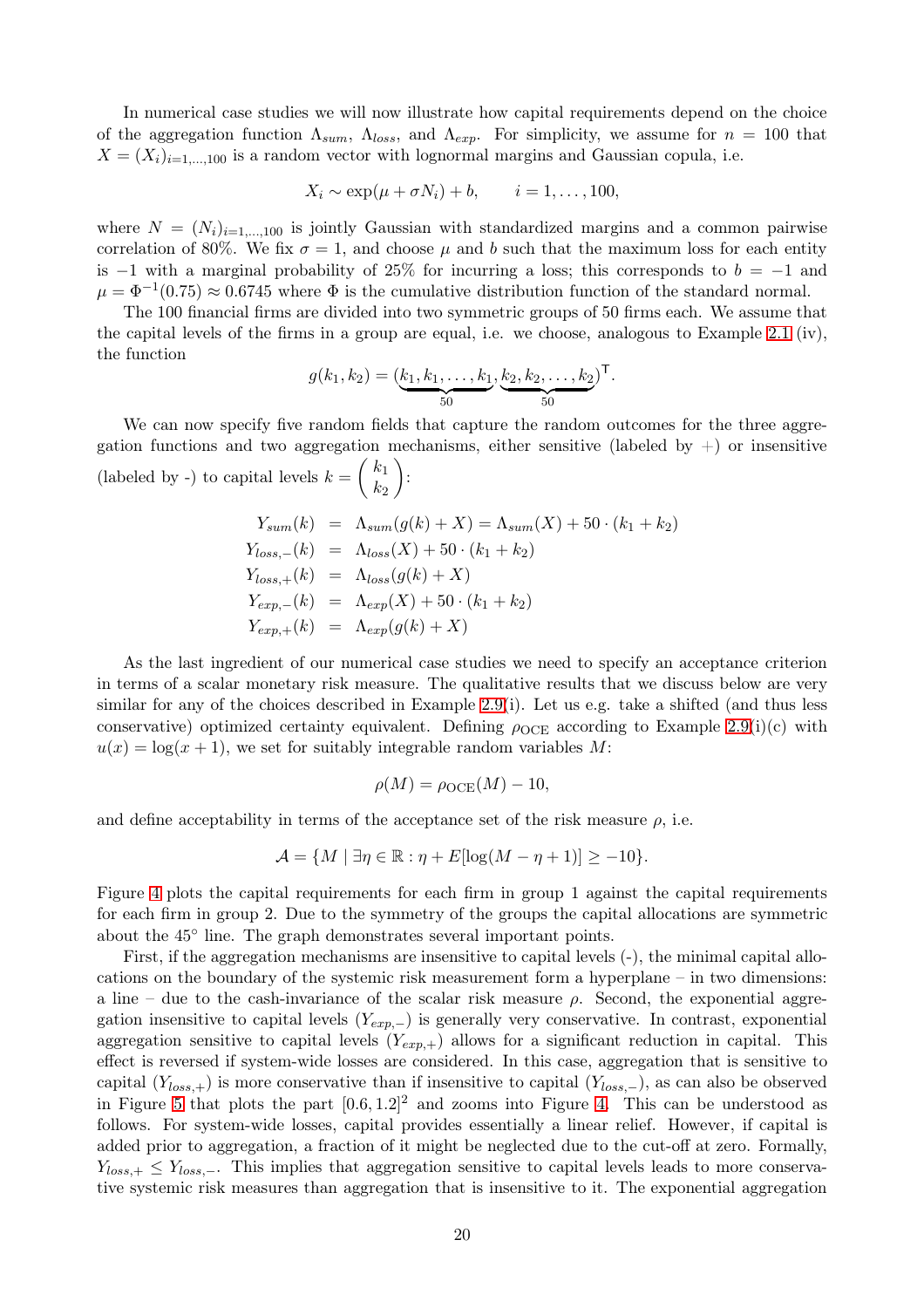

<span id="page-20-1"></span>Figure 6: Comparison of capital requirements and orthant risk measures for network scenarios A1-A4 in Example [5.3](#page-22-0)

function aggregates losses instead superlinearly, implying that adding capital prior to aggregation  $(Y_{exp,+})$  provides more relief than adding it afterwards  $(Y_{exp,-})$ , as long as the capital level of each entity is not too low.

A third point is that for both aggregation mechanisms  $Y_{loss,+}$  and  $Y_{exp,+}$  the reduction of the capital levels of one group below a certain level cannot be offset by increasing the capital for the other group anymore. For both aggregation functions profits are cut off in the aggregation mechanisms which prevents upside risk from having an impact on the random outcome. This limits the potential for tradeoffs.

#### <span id="page-20-0"></span>5.2 Comparative statics for network models

Another example for which systemic risk measures can be computed are financial network models as originally suggested by Eisenberg & Noe  $(2001)$ . As described in Example [2.1\(](#page-3-1)iii), we consider a system of  $n+1$  agents

$$
\{0,1,2,\ldots,n\}.
$$

The entities  $1, 2, \ldots, n$  are financial institutions, entity 0 is the society. The financial institutions are endowed with capital

$$
k = (k_1, k_2, \dots, k_n)^\mathsf{T} \in \mathbb{R}^n,
$$

and a random number of liquid assets  $X = (X_1, X_2, \ldots, X_n)^\mathsf{T}$  and illiquid assets  $S = (S_1, S_2, \ldots, S_n)^\mathsf{T}$ . Their value is revealed at time  $t = 1$  in the one-period economy. Following Cifuentes, Shin & Ferrucci (2005), we assume that agents are connected in a network of bilateral debt agreements that are cleared immediately after time  $t = 1$ . The resulting payments are transfers of the liquid asset. If an agent does not hold a sufficient amount of the liquid asset, she must sell a fraction of the holdings in the illiquid asset. This triggers price impact. A mathematical analysis of a comprehensive model which includes the current example as a special case can be found in Awiszus & Weber (2015).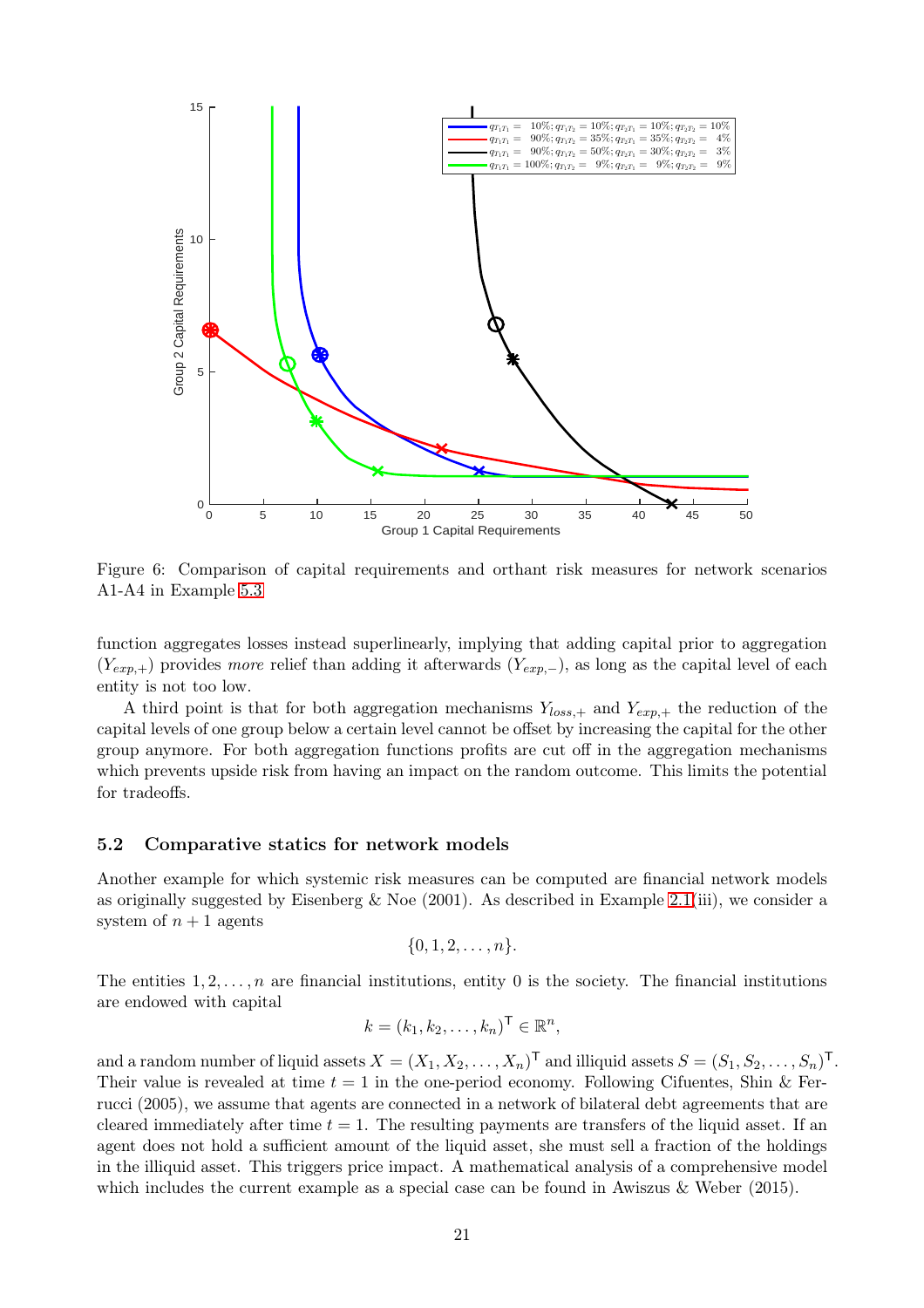Let us briefly explain the mechanics of the clearing mechanism. An agent may be creditor or obligor to other agents in the network. We denote the nominal liability of agent  $i$  to agent  $j$  by  $\bar{p}_{ij} \geq 0$ . Setting  $\bar{p}_{ii} = 0$ , we define the liability matrix  $\bar{\Pi} = (\bar{p}_{ij})_{i,j=0,1,...,n}$ . As a consequence, the total nominal liabilities of agent i are

$$
\bar{p}_i = \sum_{j=0}^n \bar{p}_{ij}.
$$

The total liabilities of agents in the economy are thus encoded by  $\bar{p} = (\bar{p}_i) \in \mathbb{R}^{n+1}_+$ . The relative liabilities are defined as

$$
a_{ij} = \begin{cases} \frac{\bar{p}_{ij}}{\bar{p}_i}, \ \bar{p}_i > 0, \\ 0, \quad \bar{p}_i = 0. \end{cases}
$$

We set  $A = (a_{ij})_{i,j=0,1,2,...,n}$  with  $\sum_j a_{ij} = 1$  if  $\bar{p}_i > 0$ . The agents  $i = 1,2,...,n$  may default on their promised payments  $\bar{p}_i$ , if sufficient funds are not available; the society, i.e. agent 0, will never default on any of its obligations.

In the event of default, obligations are partially fulfilled. If none of the agents holds the illiquid asset, the clearing mechanism proceeds as described in Eisenberg & Noe (2001). If illiquid assets are held and if liquid assets are insufficient to cover the financial obligations, illiquid assets will be sold in order to obtain the necessary funds. This will trigger a decrease of the price of the illiquid asset, that is captured by an inverse demand function  $f : \mathbb{R}_+ \to \mathbb{R}_{++}$ , mapping quantity into price per share. The following assumption guarantees the uniqueness of an equilibrium<sup>[5](#page-21-0)</sup>.

<span id="page-21-3"></span>**Assumption 5.1.** The inverse demand function  $f : \mathbb{R}_+ \to \mathbb{R}_{++}$  is nonincreasing and  $y \in \mathbb{R}_+ \mapsto$  $y f(y)$  is a strictly increasing function.

The adjusted clearing mechanism is motivated in Cifuentes, Shin & Ferrucci (2005). We refer to these papers for a more detailed discussion of its economic significance. Let  $x, s \in \mathbb{R}^n_+$  denote the holdings in the liquid and illiquid asset of the financial institutions, respectively. We compute the realized payment or clearing vector  $p(x; s) \in \mathbb{R}^{n+1}$  and implied clearing price  $\pi(x; s) \in \mathbb{R}_+$  of the illiquid asset as the solution to the following fixed point problem:

$$
p_i(x; s) = \bar{p}_i \ \wedge \ \left( \sum_{j=0}^n p_j(x; s) a_{ji} + x_i + \pi(x; s) s_i \right), \qquad i = 1, 2, \dots, n \tag{9}
$$

$$
\pi(x;s) = f\left[\sum_{i=1}^{n} \left(\frac{1}{\pi(x;s)} \left[\bar{p}_i - x_i - \sum_{j=0}^{n} a_{ji} p_j(x;s)\right]^+ \wedge s_i\right)\right]
$$
(10)

and  $p_0(x) = \bar{p}_0$ . We denote the unique fixed point of [\(9\)](#page-21-1) and [\(10\)](#page-21-2) by  $(p(x; s), \pi(x; s))$ . The special case of Eisenberg & Noe (2001) consists in allocating none of the endowment to the illiquid asset, i.e.  $s = 0 \in \mathbb{R}^n_+$ .

For any agent  $i = 0, 1, 2, \ldots, n$ , the sum of debt and equity is given by

<span id="page-21-4"></span><span id="page-21-2"></span><span id="page-21-1"></span>
$$
\sum_{j \neq i} p_j(x; s) a_{ji} + x_i + \pi(x; s) s_i,
$$

where we set  $x_0 = \bar{p}_0$  and  $s_0 = 0$ . If we subtract the promised obligations, we obtain

$$
e_i(x; s) = \sum_{j \neq i} p_j(x; s) a_{ji} + x_i + \pi(x; s) s_i - \bar{p}_i, \quad i = 0, 1, 2, \dots, n.
$$
 (11)

<span id="page-21-5"></span><span id="page-21-0"></span><sup>5</sup> If the equilibrium is not unique, one could instead analyze the largest (or smallest) equilibrium. In the context of the current paper, uniqueness is not a key issue. If endowments are strictly positive, uniqueness can however be proven under Assumption [5.1.](#page-21-3) This was shown in an unpublished working paper (Amini, Filipović & Minca (2013)).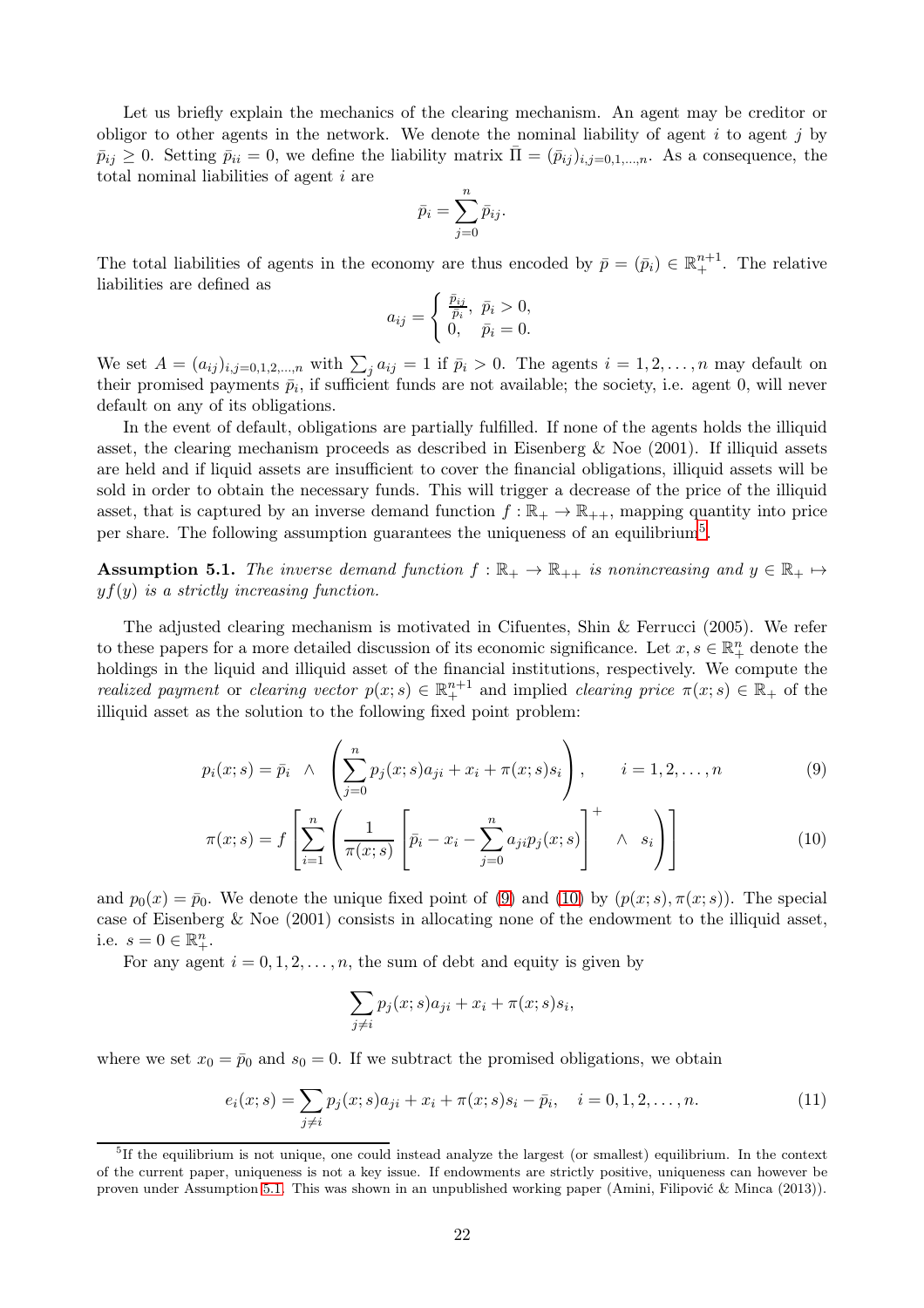|                    |                         | $q_{T_1T_1}$ | $q_{T_1T_2}$ | $q_{T_2T_1}$ | $q_{T_2T_2}$ |
|--------------------|-------------------------|--------------|--------------|--------------|--------------|
|                    | Scenario A1             | 10%          | 10%          | 10\%         | 10%          |
| Network<br>Varying | Scenario A2             | 90%          | 35%          | 35%          | $4\%$        |
| Structures         | Scenario A3             | 90%          | 50%          | 30\%         | $3\%$        |
|                    | Scenario A4             | 100%         | $9\%$        | $9\%$        | $9\%$        |
|                    | Scenario B1             | $60\%$       | 20%          | $20\%$       | 30\%         |
| Fixed Inter-Group  | Scenario B <sub>2</sub> | $60\%$       | 20\%         | 20\%         | 10\%         |
| Connections        | Scenario B <sub>3</sub> | 10\%         | 20\%         | 20\%         | 30\%         |
|                    | Scenario B4             | 10\%         | 20\%         | 20\%         | 10%          |
|                    | Scenario C1             | $60\%$       | $20\%$       | $20\%$       | 30\%         |
|                    | Scenario C <sub>2</sub> | 60\%         | $50\%$       | 50%          | 30%          |
| Fixed Intra-Group  | Scenario C <sub>3</sub> | $60\%$       | $30\%$       | 10\%         | 30\%         |
| Connections        | Scenario C4             | $60\%$       | $60\%$       | $40\%$       | 30%          |
|                    | Scenario C <sub>5</sub> | 60\%         | 10\%         | 30\%         | 30\%         |
|                    | Scenario C <sub>6</sub> | 60\%         | 40\%         | 60%          | 30%          |

<span id="page-22-1"></span>Table 1: Summary of the comparative scenarios for example [5.3](#page-22-0)

**Lemma 5.2.** The function  $e_0$  defined in equation [\(11\)](#page-21-4) is non-decreasing in the first component, continuous, and uniformly bounded from above and below on  $\mathbb{R}^n_+ \times \mathbb{R}^n_+$ . Moreover,  $x \mapsto e_0(x;0)$  is concave.

In the numerical case studies, we construct the bilateral obligations of the firms via random networks. The probability of a connection from firm i to firm j is denoted by  $q_{ij} \in [0,1]$ . We set  $q_{i0} = 1$  and  $q_{0i} = 0$  for all i. The connections are independently sampled. The size of an obligation attached to a sampled directed link from firm i to firm j is  $w_{ij}$ , i.e. the actual obligation of i to j equals  $w_{ij}$ , if there is a link, and 0 otherwise:

$$
\bar{p}_{ij} = \begin{cases} w_{ij} & \text{with probability } q_{ij} \\ 0 & \text{with probability } 1 - q_{ij}. \end{cases}
$$

Since a firm does not have a liability to itself, we assume that  $q_{ii} = 0$  for all i.

For simplicity, we construct all graphs in a grouped structure. Letting  $(T_j)_{j=1}^l$  be a partition of the set  $\{1, 2, \ldots, n\}$  into l groups, we assume that the probabilities of connections and the weights depend only on the groups to which firms belong to; the group that contains the society is  $T_0 = \{0\}$ . With a slight abuse of notion, we write

$$
q_{ij} = q_{T_{(i)}T_{(j)}} \n w_{ij} = w_{T_{(i)}T_{(j)}} \qquad (i \in T_{(i)}, j \in T_{(j)})
$$

where for firm i its group is labeled by  $(i) \in \{1, 2, ..., l\}$ . The special case  $l = n$  is a general random graph structure, the case  $l = 1$  is (apart from node 0) an Erdős-Rényi random graph.

<span id="page-22-0"></span>We assume that capital requirements are equal for all financial firms within the same group.

Example 5.3. As a first example, we consider a network of obligations with two groups of firms. We assume that the firms do not own any illiquid asset. The resulting clearing mechanism is thus exactly as described in Eisenberg & Noe (2001).

Let the total number of firms be  $n = 100$ . We suppose that  $T_1$  contains 10 large firms and  $T_2$  the remaining 90 small firms. We compare different probabilities of links between firms which can be interpreted as varying the density of the network of obligations within and between groups. These probabilities are given in Table [1.](#page-22-1)

The following ingredients are fixed in all case studies: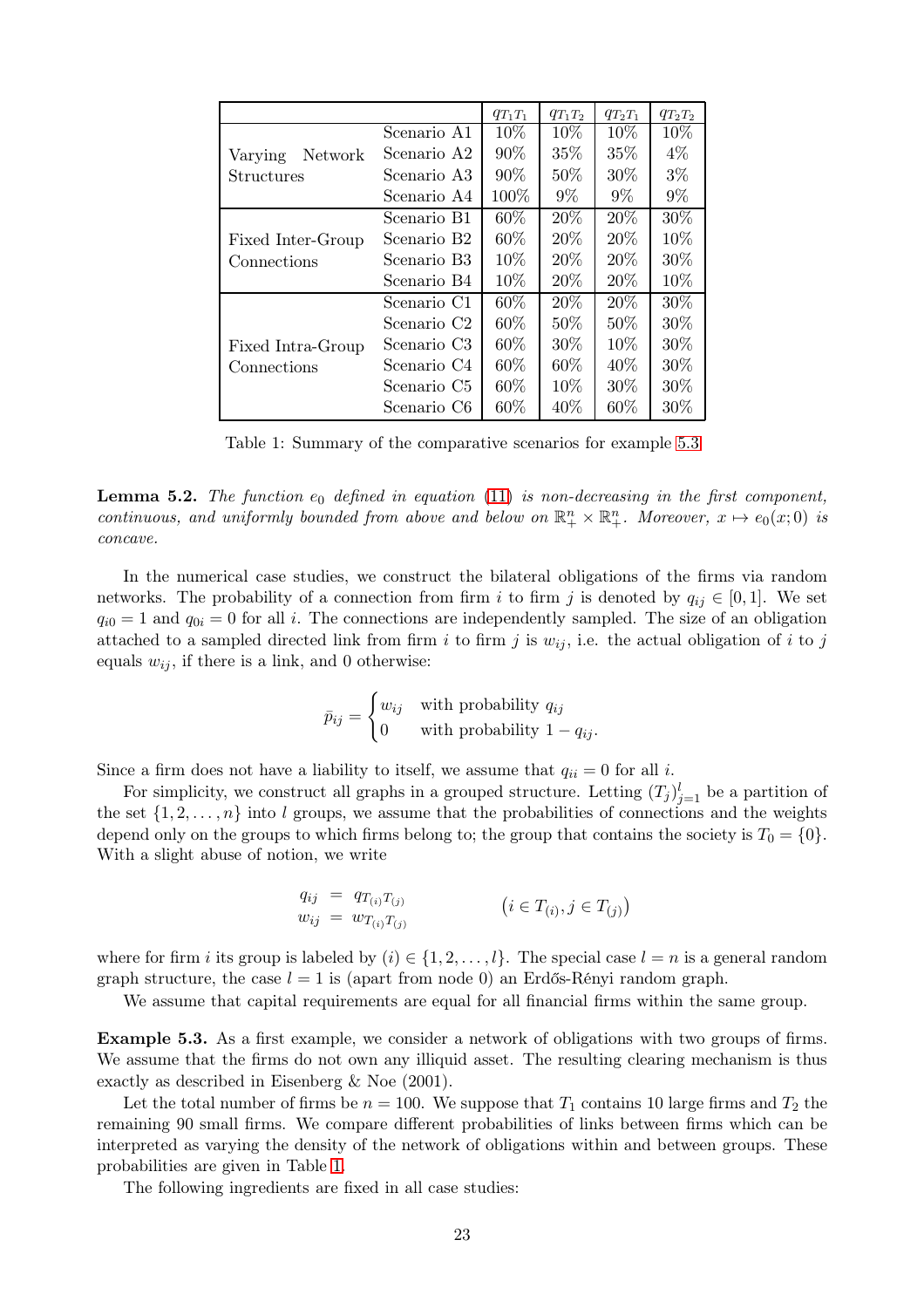

Figure 7: Comparison of capital requirements and orthant risk measures for network scenarios B2 and B4 in Example [5.3](#page-22-0)

<span id="page-23-0"></span>

<span id="page-23-1"></span>Figure 8: Comparison of capital requirements and orthant risk measures for network structures B1 and B2 in Example [5.3](#page-22-0)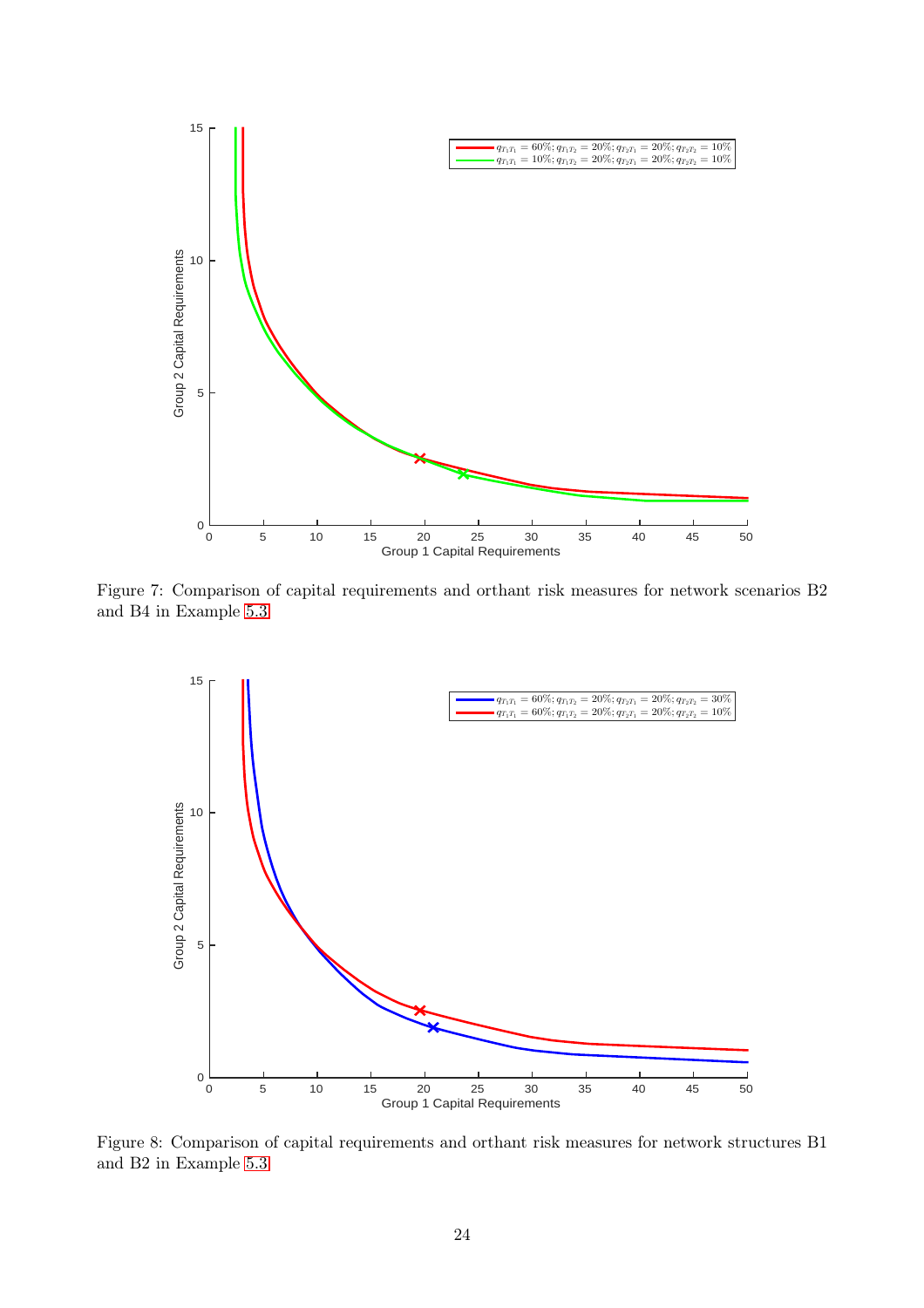

<span id="page-24-0"></span>Figure 9: Comparison of capital requirements for network structures C1-C6 in Example [5.3](#page-22-0)

- (i) If there are links, large firms owe each other 10, small firms 1. Connections between large and small firms are of size 2. Additionally, each large firm owes 10 and each small firms owes 1 to the society.
- (ii) The random vector  $X = (X_i)_{i=1,2,...,100}$  of the liquid assets has one-dimensional margins distributed as  $Beta(2, 5)$  and a Gaussian copula with a correlation of 0.5 between any two firms.
- (iii) The acceptance criterion is given in terms of a shifted (more conservative and not normalized) average value at risk at level  $\lambda = 1\%$ . The random payments to the society are acceptable if their  $AV@R<sub>\lambda</sub>$  plus 90% of the payments promised to the society is at most 0.
- (iv) In order to avoid technical complications in the case of network models, we only consider capital allocations in  $\mathbb{R}^l_+$  and adjust equation [\(2\)](#page-5-1) accordingly. The construction of the systemic risk measurements and corresponding orthant risk measurements are altered consistently with this constraint.

Figure [6](#page-20-1) displays the capital requirements for both groups, presented by the (inner approximation) of the efficient frontier of the set under network scenarios A1-A4 described in Table [1.](#page-22-1) It also shows the value of three different orthant risk measures which are listed in Table [2.](#page-25-0) As expected, the figure demonstrates that systemic risk measurements are very sensitive to the levels of interconnectedness between the groups of banks and indicate that this relationship is complex.

In order to better understand the underlying relationships we look at 10 further network structure described in Table [1.](#page-22-1) We first focus on the situation in which the network structure between the two groups is fixed and vary the network connectivity within the groups. In Table [1](#page-22-1) the corresponding parameters are labelled "Fixed Inter-Group Connections".

Figure [7](#page-23-0) displays what happens if the connectivity is changed only within the group of large firms. Capital requirements increase if the connectivity within the group of large firms is increased, although the fundamental data of the economy are not modified. This observation does not depend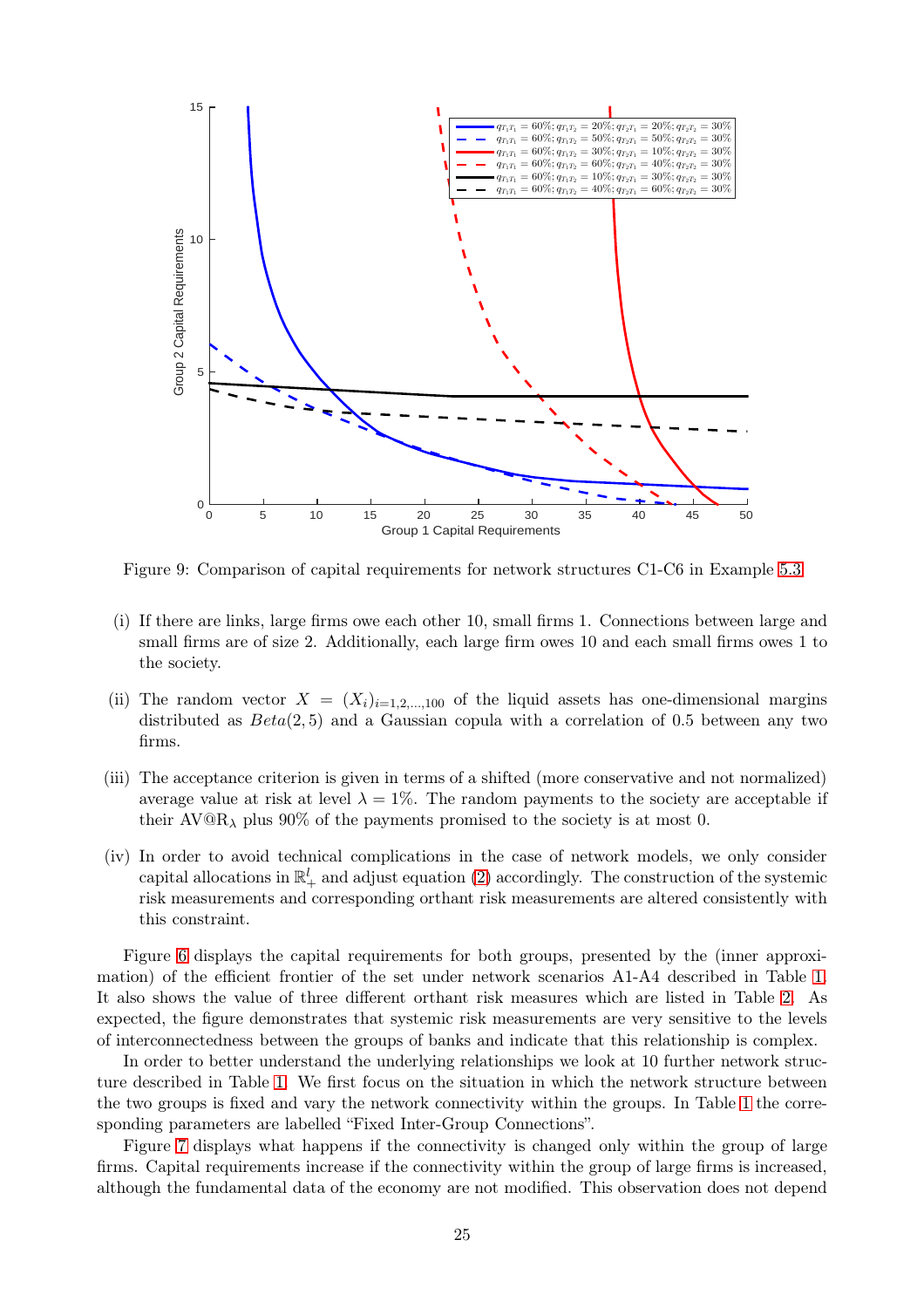|             |         | w(Y)    |          |                                                    |
|-------------|---------|---------|----------|----------------------------------------------------|
|             |         | (1,1)   | (10, 90) | $\sqrt{10\bar{p}_{T_1}}$<br>$\overline{90p}_{T_2}$ |
| Scenario A1 | Group 1 | 10.2102 | 25.0751  | 10.2102                                            |
|             | Group 2 | 5.6607  | 1.2763   | 5.6607                                             |
| Scenario A2 | Group 1 | 0.0000  | 21.5716  | 0.0000                                             |
|             | Group 2 | 6.5831  | 2.1021   | 6.5831                                             |
| Scenario A3 | Group 1 | 26.6266 | 43.0180  | 28.2282                                            |
|             | Group 2 | 6.8168  | 0.0000   | 5.4805                                             |
| Scenario A4 | Group 1 | 7.2573  | 15.6657  | 9.9600                                             |
|             | Group 2 | 5.2853  | 1.2462   | 3.1381                                             |

<span id="page-25-0"></span>Table 2: Value of orthant risk measures for network scenarios A1-A4 in Example [5.3](#page-22-0)

on the capital levels of the small firms. We conducted several case studies with other parameters than those in the current case study and found that this effect is very robust within the current model setup. Despite the fact that increasing the connectivity within the group of large firms leads to uniformly stricter capital requirements, the orthant risk measure that minimizes the total regulatory capital offers capital relief to the responsible large firms at the expense of larger capital requirements of the small firms. This indicates that scalar systemic risk measures – in contrast to set-valued systemic risk measures – can actually be misleading.

If the connectivity within the group of large firms is fixed, but the connectivity of the small firms is varied, the direction of the effect depends on the size of the capital endowment of the large firms, as shown in Figure [8.](#page-23-1) Also this observation seems to be robust within the current model setting. If large firms hold a large amount of capital, increasing the connectivity between the small firms decreases the capital requirements. This can be interpreted as spreading solvency throughout the network. If, however, large firms hold only small amounts of capital, increasing the connectivity between the small firms increases capital requirements. Systemic risk is higher indicating that the network contributes to stronger default cascades in this case. The orthant risk measures that minimize total capital are in the example in the region where large firms hold a large amount of capital. If the small firms increase their connectivity, the small firms benefit from this orthant risk measure at the expense of the large firms by more than the induced capital reduction that would occur if the capital of the large firms was held constant.

Finally, we investigate the impact of changing the connectivity between the firms while leaving the connectivity within the groups constant. In Table [1](#page-22-1) the corresponding parameters are labelled "Fixed Intra-Group Connections". The systemic risk measures for these six scenarios are displayed in Figure [9.](#page-24-0) Scenarios 1 and 2 correspond to no net payments between the groups. Nevertheless, the obligations have an impact on systemic risk. Increasing the connectivity between the groups reduces systemic risk. In scenarios 3 and 4 the large firms are net borrowers; the total net amount is equal for both scenarios. Increasing connectivity between the groups again reduces systemic risk. In scenarios 5 and 6 the small firms are net borrowers, and again increasing the connectivity between the groups is beneficial in the current model framework.

<span id="page-25-1"></span>Example 5.4. The second case study considers a tiered graph with 3 groups of firms in a network model with both local and global interactions as described in Cifuentes, Shin & Ferrucci (2005), see also Awiszus & Weber  $(2015)$ . We vary the fraction of endowment that is held in the illiquid asset, and keep all other parameters constant. We assume that in total the financial system consists of 300 firms, 10 in group  $T_1$ , 90 in group  $T_2$  and 200 in group  $T_3$ .

(i) The probabilities for connections in the network of obligations and the weights assigned to them are fixed in this case study, see Table [3](#page-27-0) for details.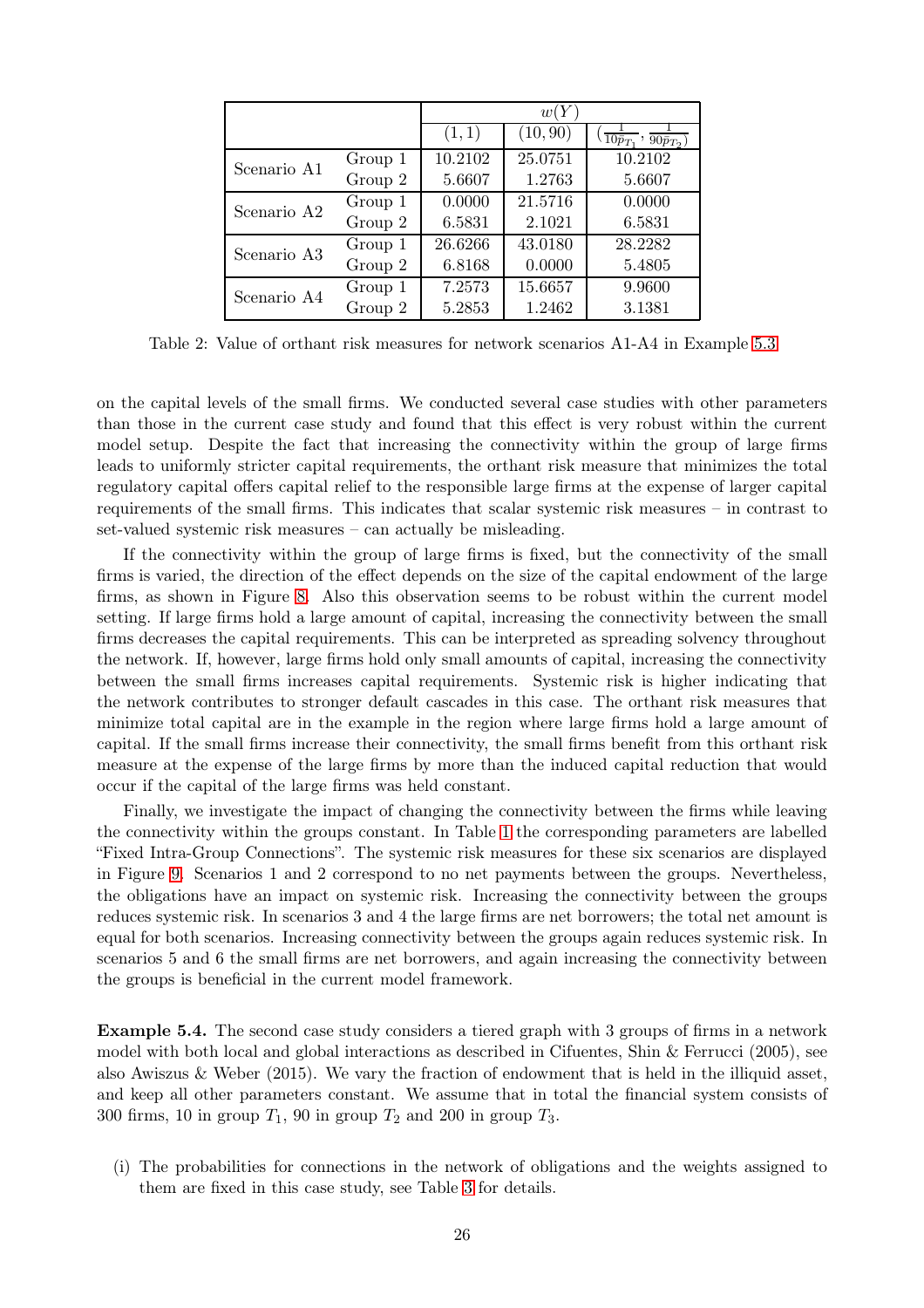

Figure 10: Comparison of capital requirements for all three groups of firms (contours on levels for group 3) in Example [5.4](#page-25-1)

<span id="page-26-0"></span>

<span id="page-26-1"></span>Figure 11: Comparison of capital requirements for different fractions of net worth in the liquid asset in Example [5.4](#page-25-1)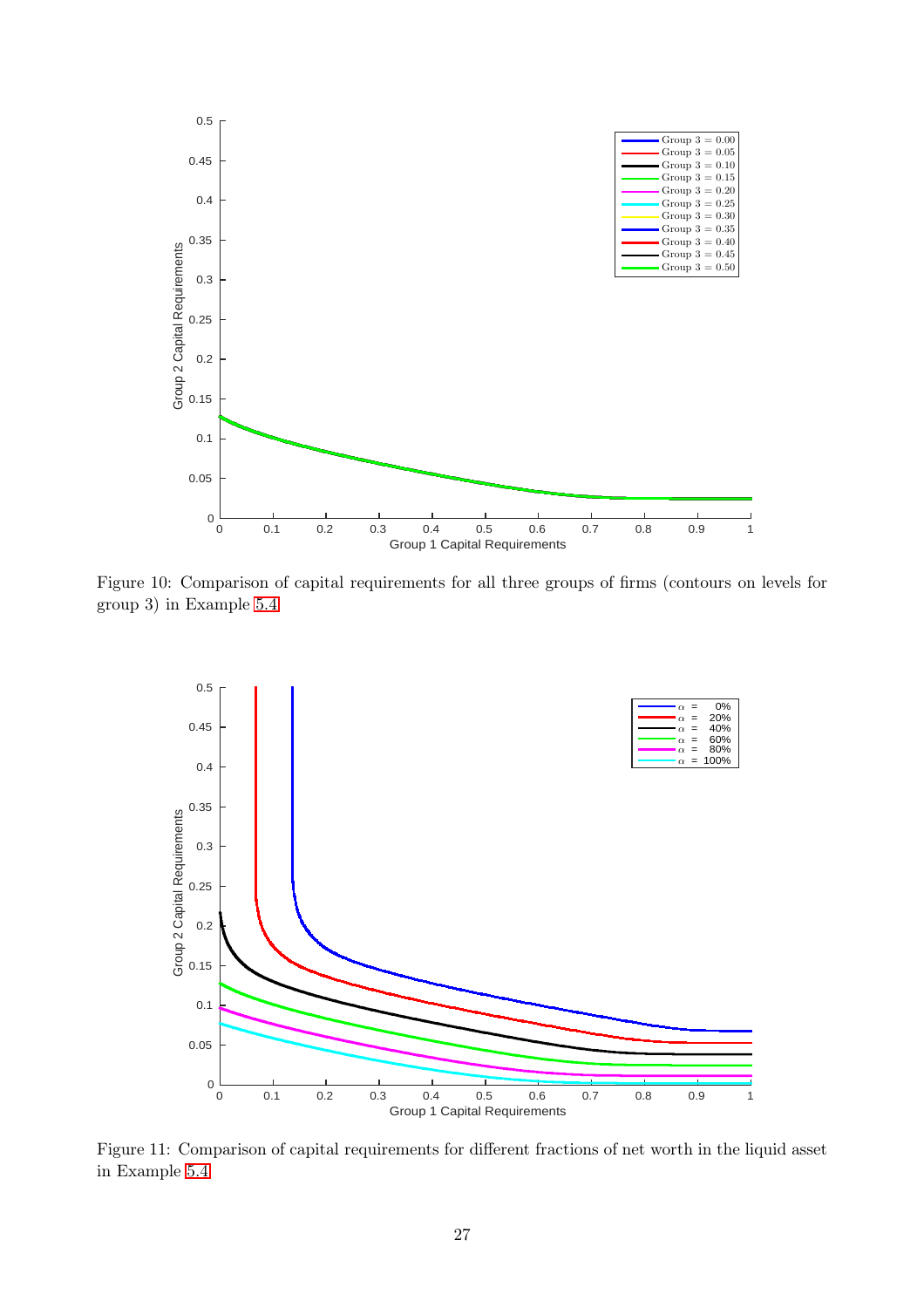|      |                    | Τo                        |                                                     |                                |                           |  |  |
|------|--------------------|---------------------------|-----------------------------------------------------|--------------------------------|---------------------------|--|--|
|      | (q,w)              |                           |                                                     | 13                             |                           |  |  |
|      | $\scriptstyle T_1$ | $(100\%, \frac{10}{480})$ |                                                     | $(60\%, \frac{3}{480})$        | $(100\%, \frac{10}{480})$ |  |  |
| IIO. | $T_2$              | $(60\%, \frac{3}{480})$   | $\frac{(80\%,\frac{3}{480})}{(40\%,\frac{2}{480})}$ | $(20\%, \frac{2}{480})$<br>480 | $(100\%, \frac{2}{480})$  |  |  |
|      | $\scriptstyle T_3$ | $(20\%, \frac{1}{480})$   | $'5\%,$                                             | $'0\%,$                        | $\frac{1}{480}$           |  |  |

<span id="page-27-0"></span>Table 3: Summary of the network topology for example [5.4](#page-25-1)

(ii) The inverse demand function of the illiquid asset is given by

$$
f(x) := \begin{cases} 1 - \frac{2}{3}x & \text{if } x \le \frac{1}{2} \\ \frac{\sqrt{2}}{3\sqrt{x}} & \text{if } x \ge \frac{1}{2} \end{cases}.
$$

Observe that this function satisfies Assumption [5.1](#page-21-3) that guarantees uniqueness.

(iii) The random vectors  $X = (X_i)_{i=1,2,...,n}$  and  $S = (S_i)_{i=1,2,...,n}$  specifying the amount of the liquid and illiquid asset that is held by the agents is given by

$$
X = \alpha \cdot N, \quad S = (1 - \alpha) \cdot N
$$

for some random vector  $N = (N_i)_{i=1,2,...,n}$  with

$$
\alpha \in \{0\%, 20\%, 40\%, 60\%, 80\%, 100\%\}.
$$

Observe that, since  $f(0) = 1$ , the initial mark-to-market value of these assets is always given by the vector N, for any  $\alpha$ .

The distribution of N is as follows. Dependence is specified via a Gaussian copula with a correlation of 0.5 between any two firms. The marginal distributions depend on the groups to which the firms belong:

$$
N_i \sim \frac{350}{500} Beta(2, 5) + \frac{100}{500}, \qquad i \in T_1,
$$
  
\n
$$
N_i \sim \frac{70}{500} Beta(2, 5) + \frac{20}{500}, \qquad i \in T_2,
$$
  
\n
$$
N_i \sim \frac{1.75}{500} Beta(2, 5) + \frac{0.5}{500}, \qquad i \in T_3.
$$

The firms in  $T_1, T_2$ , and  $T_3$  are thus interpreted as large, medium-sized, and small, respectively.

(iv) We assume that the acceptance criterion is formulated in terms of a shifted entropic risk measure, a special case of a utility-based risk measure (and, at the same time, an OCE-risk measure). More specifically, we choose the acceptance set

$$
\mathcal{A} = \{ M \in L^0(\mathbb{R}) \mid E[\exp(-M)] \le \exp(-0.9) \}.
$$

(v) As in the previous example, we consider only capital allocations in  $\mathbb{R}^l_+$ .

We investigate the resulting systemic risk measurements along two dimensions. First we set the fraction of the initial endowment in the liquid asset to  $\alpha = 60\%$  and compare the capital allocations for the large and mid-sized firms when varying the capital requirement for the small firms. Figure [10](#page-26-0) depicts the contour map of the capital requirements for each group of firms. This graph shows that in the chosen network model the capital requirements for the large and mid-sized firms are insensitive to the capital holdings of the small firms: all the contour lines are stacked on top of each other. This observation provides a first indication on the design of regulatory rules for firms of different size which is consistent with current practice, as e.g. documented in Office of the Comptroller of the Currency (2014).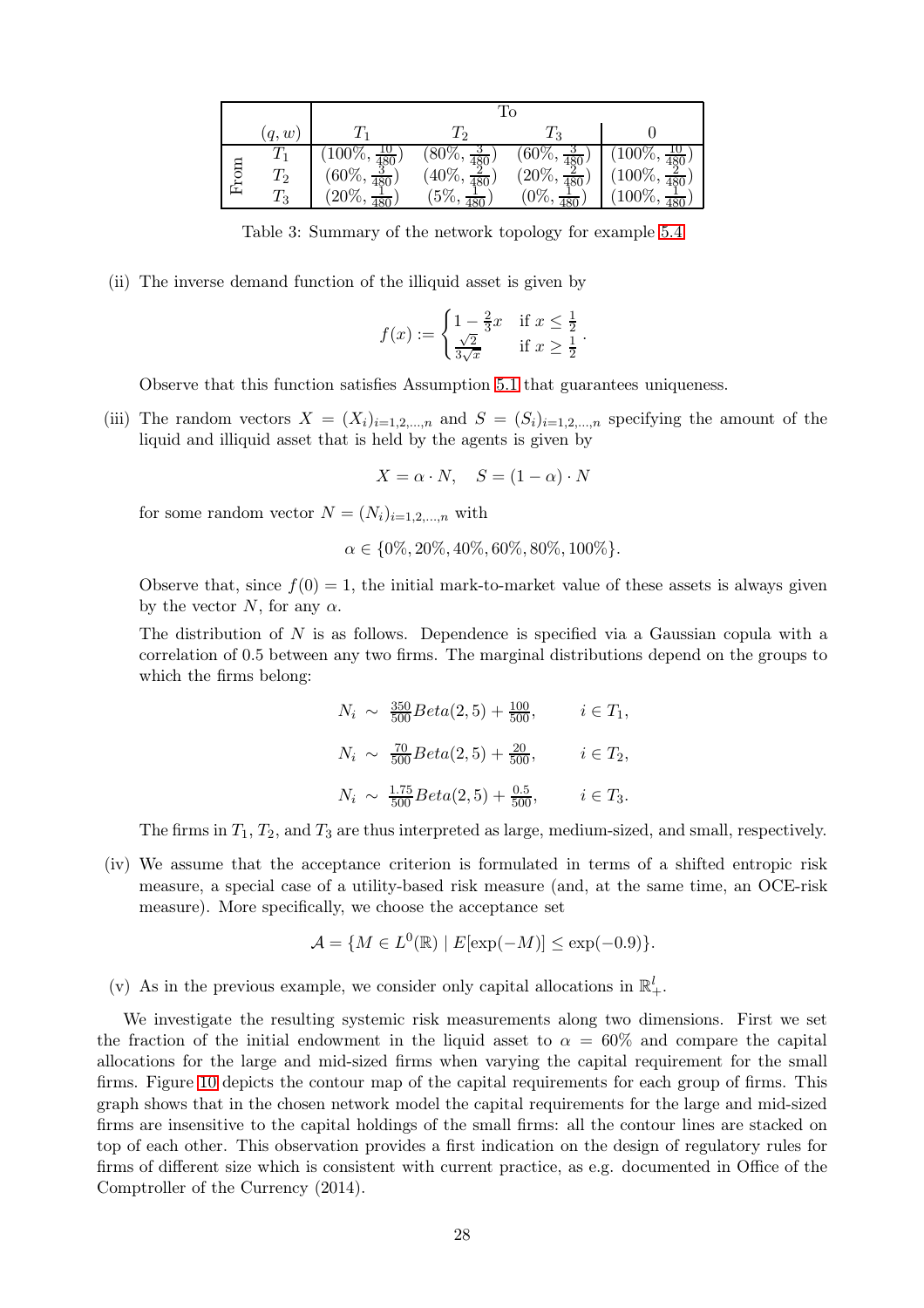Second, due to the insensitivity to the capital requirements for small firms, we set the capital levels of the small firms equal to zero in the next case study. We vary the portfolio composition by considering different values of  $\alpha$ , the percentage of the endowment in liquid assets. We will choose  $\alpha \in \{0\%, 20\%, 40\%, 60\%, 80\%, 100\% \}$ . The minimal capital allocations for the large and mid-sized firms are plotted in Figure [11.](#page-26-1)

The key finding is that when the fraction of the endowment invested in the liquid asset grows, the capital requirement for each firm shrinks as evidenced by the lower minimal capital allocations. This is as expected, since the liquid assets have a constant value whereas the illiquid assets have a value that decreases as a function of the number of shares sold. In fact, due to the decreasing price of the illiquid asset as more shares are liquidated, we observe that the spacing between each scenario increases as the proportion invested in the liquid asset shrinks. This is due to fact that the price impact becomes larger, the more illiquid assets need to be liquidated.

# 6 Conclusion

We proposed a novel systemic risk measure. On the basis of a model of the relevant stochastic outcomes (a random field) and an acceptability criterion, the systemic risk measures were defined as the set of capital allocations that achieve an acceptable outcome if added to the current capital. The suggested systemic risk measures can explicitly be computed. An algorithm was presented in the paper. Moreover, we introduced a new concept, called orthant risk measures, that admits a simple application of systemic risk measures to capital regulation in practice. Orthant risk measures were characterized as minimizers of the cost of capital on a global level. We demonstrated that important recent contributions in the literature on systemic risk measures can be embedded into our framework. Finally, we illustrated in numerical case studies that the suggested risk measures are a powerful instrument for analyzing systemic risk.

### References

- Adrian, Tobias & Markus K. Brunnermeier (2008), CoVaR, Staff Reports 348, Federal Reserve Bank of New York.
- Amini, Hamed, Damir Filipović & Andreea Minca (2013), Systemic risk with central counterparty clearing, Swiss Finance Institute Research Paper No. 13-34, Swiss Finance Institute.
- Artzner, Philippe, Freddy Delbaen, Jean-Marc Eber & David Heath (1999), 'Coherent measures of risk', Mathematical Finance 9(3), 203–228.
- Artzner, Philippe, Freddy Delbaen & Pablo Koch-Medina (2009), 'Risk measures and efficient use of capital',  $ASTIN$  Bulletin  $39(1)$ , 101–116.
- Awiszus, Kerstin & Stefan Weber (2015), 'The joint impact of bankruptcy costs, cross-holdings and fire sales on systemic risk in financial networks'.
- Ben-Tal, Aharon & Marc Teboulle (2007), 'An old-new concept of convex risk measures: The optimized certainty equivalent', Mathematical Finance 17(3), 449–476.
- Biagini, Francesca, Jean-Pierre Fouque, Marco Frittelli & Thilo Meyer-Brandis (2015), 'A unified approach to systemic risk measures via acceptance sets'.
- Borovkova, Svetlana & Hicham Lalaoui El Mouttalibi (2013), 'Systemic risk and centralized clearing of OTC derivatives: A network approach'.
- Brunnermeier, Markus K. & Patrick Cheridito (2013), 'Measuring and allocating systemic risk'.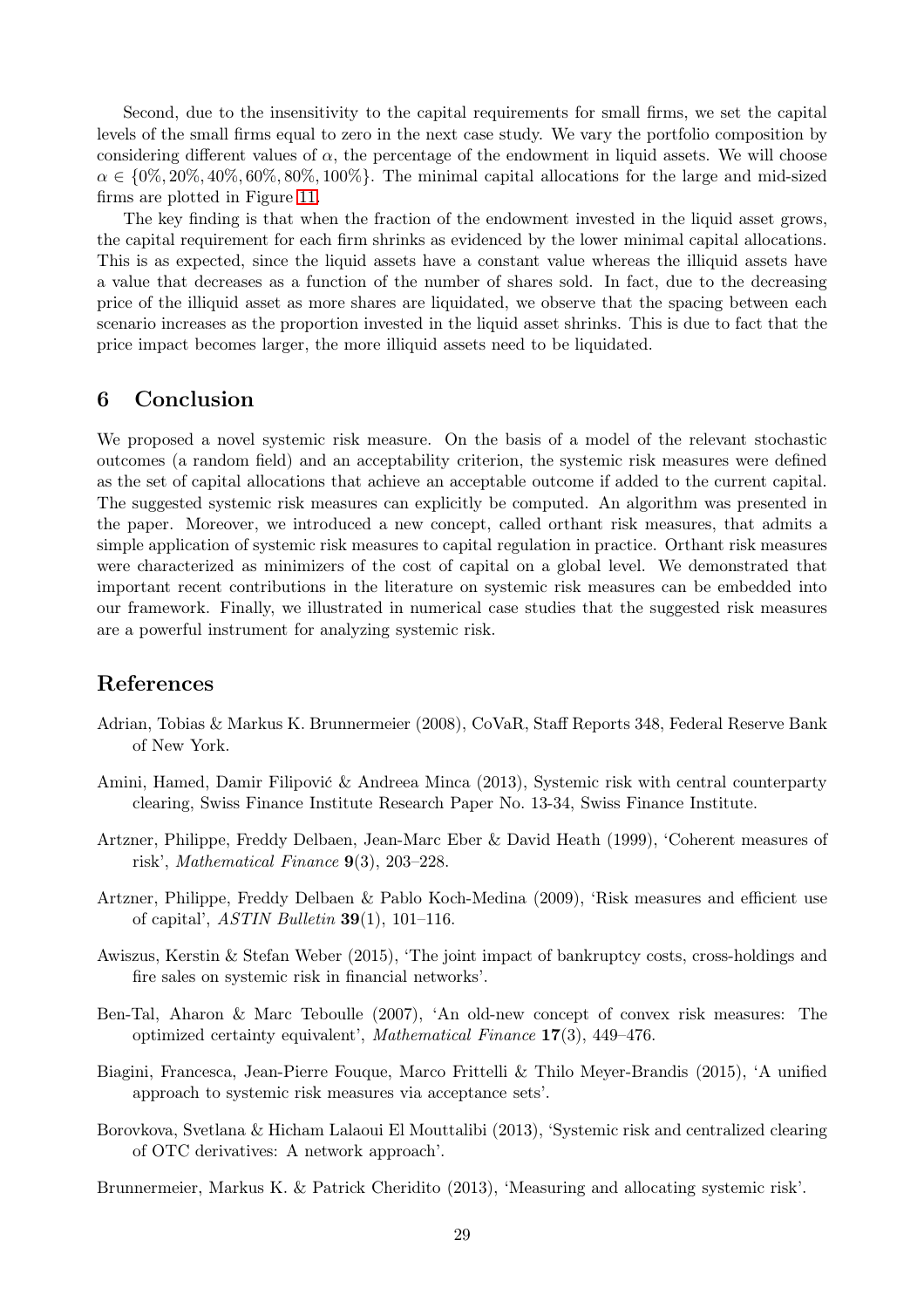- Chen, Chen, Garud Iyengar & Ciamac C. Moallemi (2013), 'An axiomatic approach to systemic risk', Management Science  $59(6)$ , 1373–1388.
- Cheridito, Patrick & Tianhui Li (2009), 'Risk measures on Orlicz hearts', Mathematical Finance 19(2), 189–214.
- Cifuentes, Rodrigo, Hyun Song Shin & Gianluigi Ferrucci (2005), 'Liquidity risk and contagion', Journal of the European Economic Association 3(2-3), 556–566.
- Eisenberg, Larry & Thomas H. Noe (2001), 'Systemic risk in financial systems', Management Science 47(2), 236–249.
- Elsinger, Helmut (2009), 'Financial networks, cross holdings, and limited liability', Österreichische Nationalbank (Austrian Central Bank) 156.
- Föllmer, Hans & Alexander Schied (2011), Stochastic finance An introduction in discrete time, Graduate Textbook Series, 3rd edn, De Gruyter, Berlin.
- Föllmer, Hans & Stefan Weber (2015), 'The axiomatic approach to risk measurement for capital determination', Annual Review of Financial Economics 7.
- Hamel, Andreas H. & Frank Heyde (2010), 'Duality for set-valued measures of risk', SIAM Journal on Financial Mathematics 1(1), 66–95.
- Hamel, Andreas H., Frank Heyde, Andreas Löhne, Christiane Tammer & Kristin Winkler (2004), 'Closing the duality gap in linear vector optimization', *Journal of Convex Analysis*  $11(1)$ , 163– 178.
- Hamel, Andreas H., Frank Heyde & Birgit Rudloff (2011), 'Set-valued risk measures for conical market models', Mathematics and Financial Economics 5(1), 1–28.
- Hoffmann, Hannes, Thilo Meyer-Brandis & Gregor Svindland (2014), 'Risk-consistent conditional systemic risk measures'.
- Jouini, Elyès, Moncef Meddeb & Nizar Touzi (2004), 'Vector-valued coherent risk measures', Finance and Stochastics  $8(4)$ , 531–552.
- Kaina, M. & L. Rüschendorf (2009), 'On convex risk measures on  $L^p$ -spaces', Math. Methods Oper. *Res.* 69(3), 475–495.
- Kromer, Eduard, Ludger Overbeck & Katrin Zilch (2014), 'Systemic risk measures on general probability spaces'.
- Milgrom, Paul & John Roberts (1994), 'Comparing equilibria', American Economic Review 84(3), 441–459.
- Office of the Comptroller of the Currency (2014), 'OCC: Dodd-Frank Act Stress Test (Company-Run)'. Accessed: 2015-02-11. URL: http://www.occ.gov/tools-forms/forms/bank-operations/stress-test-reporting.html
- Rogers, Leonard C. G. & Luitgard A. M. Veraart (2013), 'Failure and rescue in an interbank network', Management Science 59(4), 882–898.
- Siegmund, David (1985), Sequential analysis, Springer Series in Statistics, Springer-Verlag, New York. Tests and confidence intervals.
- Weber, Stefan, William Anderson, Anna-Maria Hamm, Thomas Knispel, Maren Liese & Thomas Salfeld (2013), 'Liquidity-adjusted risk measures', Mathematics and Financial Economics  $7(1), 69-91.$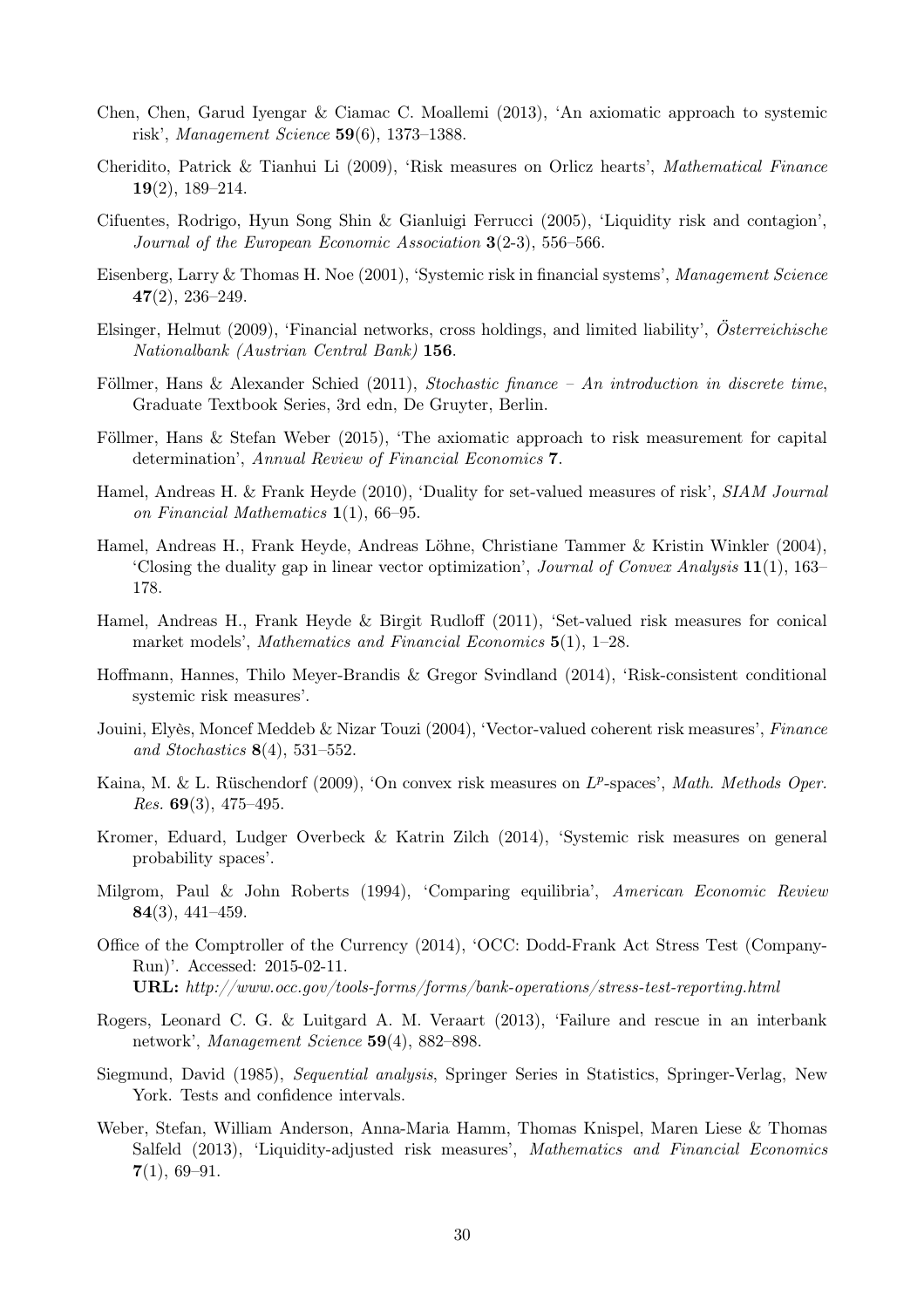# A Proofs

*Proof of Lemma [2.4.](#page-6-0)* These properties are a direct consequence of properties of Y and A. (i) follows immediately. The proof of (ii) uses property (ii) of the scalar acceptance set  $A$ . Property (iii) follows from the fact that  $Y$  is continuous and  $A$  is closed. П

Proof of Lemma [2.6.](#page-6-1) Let  $m_1, m_2 \in R(Y; k)$  for some  $Y \in \mathcal{Y}$  and  $k \in \mathbb{R}^l$ , that is,  $Y_{k+m_1}, Y_{k+m_2} \in \mathcal{A}$ . Thus, due to the convexity of A, the concavity of  $k \mapsto Y_k$  and property (ii) of any acceptance set A, one obtains for  $\alpha \in [0,1]$  that  $\mathcal{A} \ni \alpha Y_{k+m_1} + (1-\alpha)Y_{k+m_2} \leq Y_{k+\alpha m_1+(1-\alpha)m_2}$ , implying that  $Y_{k+\alpha m_1+(1-\alpha)m_2} \in \mathcal{A}$ . Hence,  $\alpha m_1 + (1-\alpha)m_2 \in R(Y;k)$ .  $\Box$ 

Proof of Lemma [2.8.](#page-7-1) This is a direct consequence of Lemma [2.4\(](#page-6-0)ii), the convexity of the scalar acceptance set A, and property [\(3\)](#page-7-3) of the random fields  $Y^i$  and  $Y^j$ .  $\Box$ 

*Proof of Proposition [3.8.](#page-11-2)* Let  $\bar{k}^*$  be any single-valued orthant risk measure corresponding to the systemic risk measure R. In particular,  $\bar{k}^*(Y;k) \in \mathbb{R}^l$  for  $Y \in \mathcal{Y}$  and  $k \in \mathbb{R}^l$ . By Lemma [2.8](#page-7-1) and property [\(3\)](#page-7-3) of the random fields  $Y^i$  and  $Y^j$ , we have that  $\bar{k}^*(Y^i;0) \vee \bar{k}^*(Y^j;0) \in R(D_\alpha(i,j);0)$ .

We will now construct a single-valued orthant risk measure  $k^*$  from  $\bar{k}^*$  which is D-quasi-convex at  $(i, j)$ . Choosing  $k^*(D_\alpha(i, j); 0) \in [\bar{k}^*(Y^i; 0) \vee k^*(Y^j; 0) - \mathbb{R}^l_+] \cap \text{Min } R(D_\alpha(i, j); 0) \neq \emptyset$ , we define the orthant risk measure  $k^*$  as follows:

$$
k^*(Y;k) := \begin{cases} k^*(D_{\alpha}(i,j);0) - (k+m), & \text{if } Y_{\bullet} = D_{\alpha}(i,j)_{m+\bullet} \text{ for } m \in \mathbb{R}^l, \\ \bar{k}^*(Y;k), & \text{otherwise,} \end{cases}
$$

for  $k \in \mathbb{R}^l$ ,  $Y \in \mathcal{Y}$ .

*Proof of Lemma [3.9.](#page-11-0)* First, observe that  $\hat{k}(Y; k)$ , as defined in [\(7\)](#page-11-1), is an orthant risk measure; indeed, Definition [3.3\(](#page-10-1)i) is satisfied by Proposition [A.1](#page-30-0) below, (ii) is true since R has convex images, and (iii) is satisfied because  $w: \mathcal{Y} \to \mathbb{R}^l_{++}$  is independent of  $k \in \mathbb{R}^l$ .

Now, let  $k^*(Y; k)$  be an arbitrary orthant risk measure. By Proposition [A.1,](#page-30-0) any minimal element  $k^* \in \text{Min } R(Y; k)$  is a solution of an optimization problem that minimizes  $\sum_{i=1}^{l} w_i m_i$ over  $m \in R(Y; k)$  for some  $w \in \mathbb{R}^l_{++} \cap \text{recc} R(Y; k)^+$ . Because of cash-invariance of systemic risk measures, we know that

$$
\operatorname{recc} R(Y;k) = \operatorname{recc} R(Y;0) \quad (\forall k \in \mathbb{R}^l, \ \forall Y \in \mathcal{Y}).
$$

Since  $k^*(Y; k)$  is convex-valued, there exists  $w(Y; k) \in \mathbb{R}^l_{++} \cap \text{rec } R(Y; 0)^+$  such that

$$
k^*(Y;k) \subseteq \arg\min\{w(Y;k)^{\mathsf{T}}m \mid m \in R(Y;k)\}.
$$
\n
$$
(12)
$$

Finally, we will show that these  $w(Y; k)$  can be chosen independently of  $k \in \mathbb{R}^l$ , i.e.  $w(Y) = w(Y; k)$ for every  $k \in \mathbb{R}^l$ . Letting  $Y \in \mathcal{Y}$  and  $k^1, k^2 \in \mathbb{R}^l$ , cash-invariance of  $R(Y; \cdot)$  in the second component yields

$$
k^*(Y; k^1) \subseteq \arg\min \{ w(Y; k^1)^\mathsf{T} m \mid m \in R(Y; k^1) \}
$$
  
= 
$$
\arg\min \{ w(Y; k^1)^\mathsf{T} m \mid m \in R(Y; k^2) + (k^2 - k^1) \}
$$
  
= 
$$
\arg\min \{ w(Y; k^1)^\mathsf{T} m \mid m \in R(Y; k^2) \} + (k^2 - k^1).
$$

By cash-invariance of  $k^*$ , [\(12\)](#page-30-1) is satisfied if one picks  $w(Y) := w(Y; k^1) = w(Y; k^2)$ .

<span id="page-30-0"></span>**Proposition A.1.** Let  $R(Y; k)$  be non-empty, closed and convex, and assume that  $reccR(Y; k)$  $-\mathbb{R}^l_+ = \{0\}$ . Then  $k^* \in \text{Min } R(Y; k)$ , if and only if it is a minimizer of  $w^{\mathsf{T}} m$  over  $m \in R(Y; k)$  for some  $w \in \mathbb{R}^l_{++} \cap \text{recc}R(Y;k)^+$ .

<span id="page-30-1"></span> $\square$ 

 $\Box$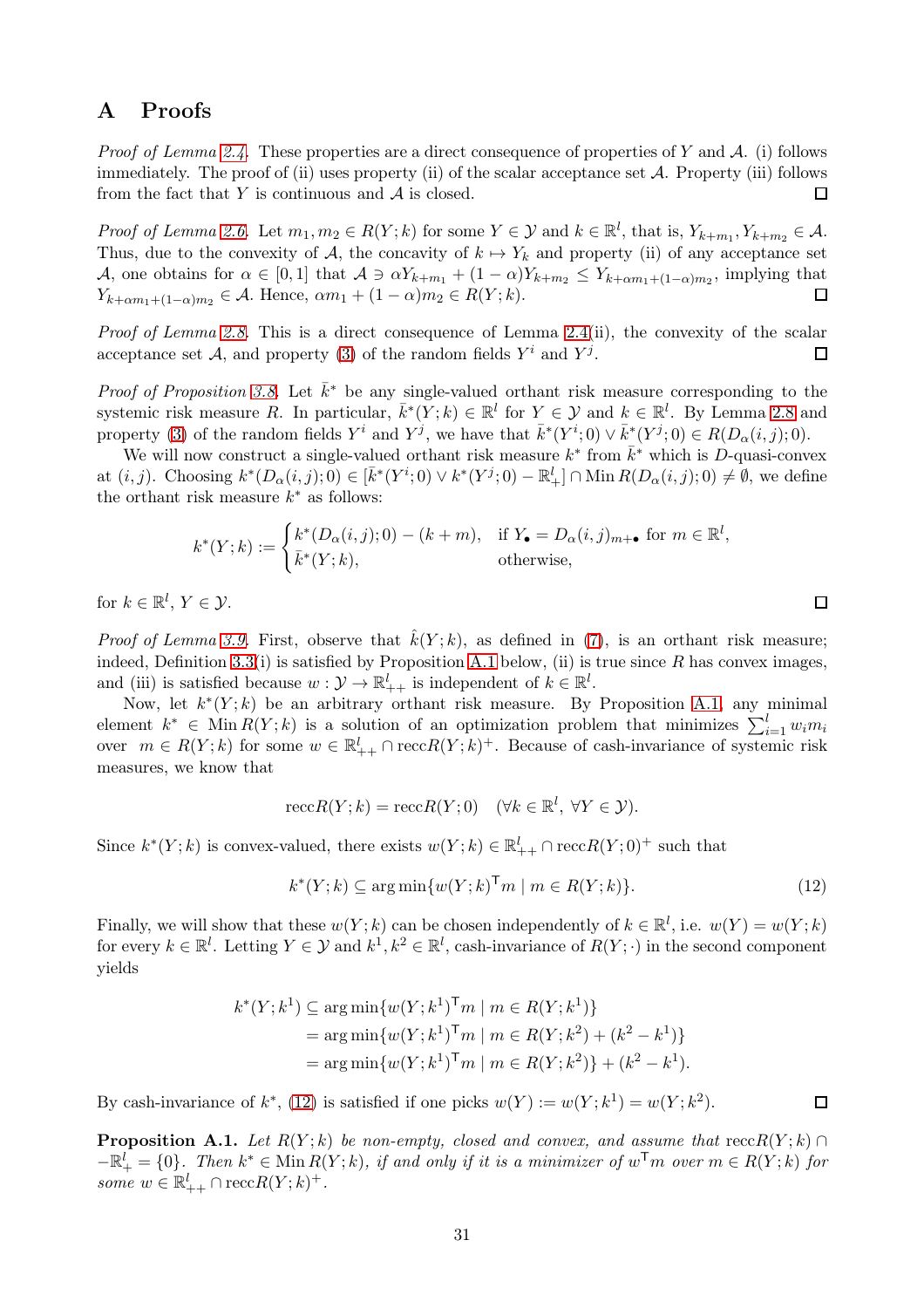*Proof.* First, it is evident that if  $k^* \in \mathbb{R}^l$  is a minimizer of  $w^{\mathsf{T}}m$  over  $m \in R(Y; k)$  for some  $w \in \mathbb{R}^l_{++}$ , then  $k^* \in \text{Min } R(Y; k)$ .

Conversely, assume that  $k^* \in \text{Min } R(Y; k)$ . By Lemma 2.2(ii) in Hamel, Heyde, Löhne, Tammer & Winkler (2004), it follows that there exists a  $w \in \mathbb{R}^l \setminus \{0\}$  such that

$$
w^{\mathsf{T}}(m-k^*+\epsilon) > 0 > w^{\mathsf{T}}(-r) \quad (\forall m \in R(Y;k), \ \forall \epsilon \in \mathbb{R}^l_{++}, \ \forall r \in \mathbb{R}^l_{+} \setminus \{0\}),
$$

since  $(R(Y; k) - k^* + \epsilon) \cap -\mathbb{R}^l_+ = \emptyset$  and  $\text{recc}[R(Y; k) - k^* + \epsilon] \cap -\mathbb{R}^l_+ = \text{recc}R(Y; k) \cap -\mathbb{R}^l_+ = \{0\}.$ Since  $w^{\mathsf{T}} r > 0$  for all  $r \in \mathbb{R}^l_+ \setminus \{0\}$ , w is an element of the quasi-interior of  $\mathbb{R}^l_+$ , i.e.,  $w \in \mathbb{R}^l_{++}$ . We also obtain  $w^{\mathsf{T}} m > w^{\mathsf{T}} k^* - \delta$  for every  $m \in R(Y; k)$  and  $\delta \in \mathbb{R}_{++}$ , because  $\{w^{\mathsf{T}} \epsilon \mid \epsilon \in \mathbb{R}_{++}^l\} = \mathbb{R}_{++}$ . This implies that  $w^{\mathsf{T}}m \geq w^{\mathsf{T}}k^* > -\infty$  for every  $m \in R(Y; k)$ , i.e.,  $k^*$  is the minimzer of  $w^{\mathsf{T}}m$  over  $m \in R(Y; k)$ , and w must be an element of  $reccR(Y; k)^+$ .

Proof of Lemma [5.2.](#page-21-5) First, we observe that the function  $\phi : [0, \bar{p}] \times [0, f(0)] \times \mathbb{R}^n_+ \times \mathbb{R}^n_+ \to [0, \bar{p}] \times$  $[0, f(0)]$ , defined by

$$
\phi_i(\hat{p}, \hat{\pi}, x, s) = \bar{p}_i \wedge \left( x_i + \hat{\pi} s_i + \sum_{j=1}^n a_{ji} \hat{p}_j \right), \qquad i = 1, \dots, n,
$$
  

$$
\phi_{n+1}(\hat{p}, \hat{\pi}, x, s) = f\left( \sum_{i=1}^n \frac{(\bar{p} - x_i - \sum_{j=1}^n a_{ji} \hat{p}_j)^+}{\hat{\pi}} \wedge s_i \right),
$$

is continuous, and  $\phi^s := \phi(\cdot, \cdot, \cdot, s)$  is non-decreasing.

- (i) Because  $\phi^s$  is non-decreasing (for any  $s \in \mathbb{R}^n_+$ ), p and  $\pi$  are non-decreasing in their first argument by Theorem 3 in Milgrom & Roberts (1994). Therefore, the function  $e: \mathbb{R}^n_+ \times \mathbb{R}^n_+ \to$  $\mathbb{R}^{n+1}_+$ , and in particular its component  $e_0$ , is non-decreasing in its first argument.
- (ii) Since  $\phi$  is a continuous function and  $(p, \pi)$  is the unique fixed point of  $\phi$  under our assumptions (see Amini et al. (2013)), it follows by Proposition [A.2](#page-32-0) below that

$$
\text{graph}(p, \pi) = \{(x, s, \hat{p}, \hat{\pi}) \in \mathbb{R}^n_+ \times \mathbb{R}^n_+ \times [0, \bar{p}] \times [0, f(0)] \mid \phi(\hat{p}, \hat{\pi}, x, s) = (\hat{p}, \hat{\pi})\}
$$

is closed in the product topology. Let  $\Psi : \mathbb{R}^n_+ \times \mathbb{R}^n_+ \times [0, \bar{p}] \times [0, f(0)] \to \mathbb{R}^n_+ \times \mathbb{R}^n_+$  be the projection  $\Psi(x, s, \hat{p}, \hat{\pi}) = (x, s)$ ; this is a closed mapping from the product topology (Proposition [A.3](#page-32-1) below). In order to show that  $(p, \pi)$  is continuous, take  $B \subseteq [0, \bar{p}] \times [0, f(0)]$ closed. Then

$$
(p,\pi)^{-1}[B] = \{(x,s) \in \mathbb{R}^n_+ \times \mathbb{R}^n_+ \mid (p(x;s),\pi(x;s)) \in B\} = \Psi(\text{graph}(p,\pi) \cap [\mathbb{R}^n_+ \times \mathbb{R}^n_+ \times B])
$$

is closed. Hence, p and  $\pi$  are continuous functions. Thus, the function e, and in particular its component  $e_0$ , is continuous.

- (iii) The function  $e_0$  is bounded from below on  $\mathbb{R}^n_+ \times \mathbb{R}^n_+$ , since  $p(x; s) \geq 0$  for every  $x, s \in \mathbb{R}^n_+$ . It is bounded from above, because  $p(x; s) \leq \bar{p}$  by definition.
- (iv) For this part, take  $s = 0 \in \mathbb{R}^n$ . In this situation, we can ignore both  $\pi$  from [\(10\)](#page-21-2) in the function e and the last component  $\phi_{n+1}$  of the function  $\phi$ .

Consider the function  $\phi : [0, \bar{p}] \times \mathbb{R}^n_+ \to [0, \bar{p}]$  in [\(9\)](#page-21-1), defined by  $\phi(\hat{p}, x) := \bar{p} \wedge (A^{\mathsf{T}}\hat{p} + x)$ , and its fixed point  $p(x) \in \mathbb{R}^n_+$ . The function  $\phi$  is non-decreasing in  $\hat{p}$  and x, and jointly concave in  $\hat{p}$  and x, as it is a composition of a non-decreasing affine map  $((\hat{p}, x) \mapsto A^{\mathsf{T}}\hat{p} + x)$  and a non-decreasing concave map  $(q \mapsto q \wedge \bar{p})$ . As shown above, p is non-decreasing in x. To show that p is concave, define a sequence of functions  $\{p_n(x)_{n=0}^{\infty}\}\$  inductively as follows:

$$
p_n(x) = \phi(p_{n-1}(x), x), \quad p_0(x) = 0 \in \mathbb{R}^n.
$$